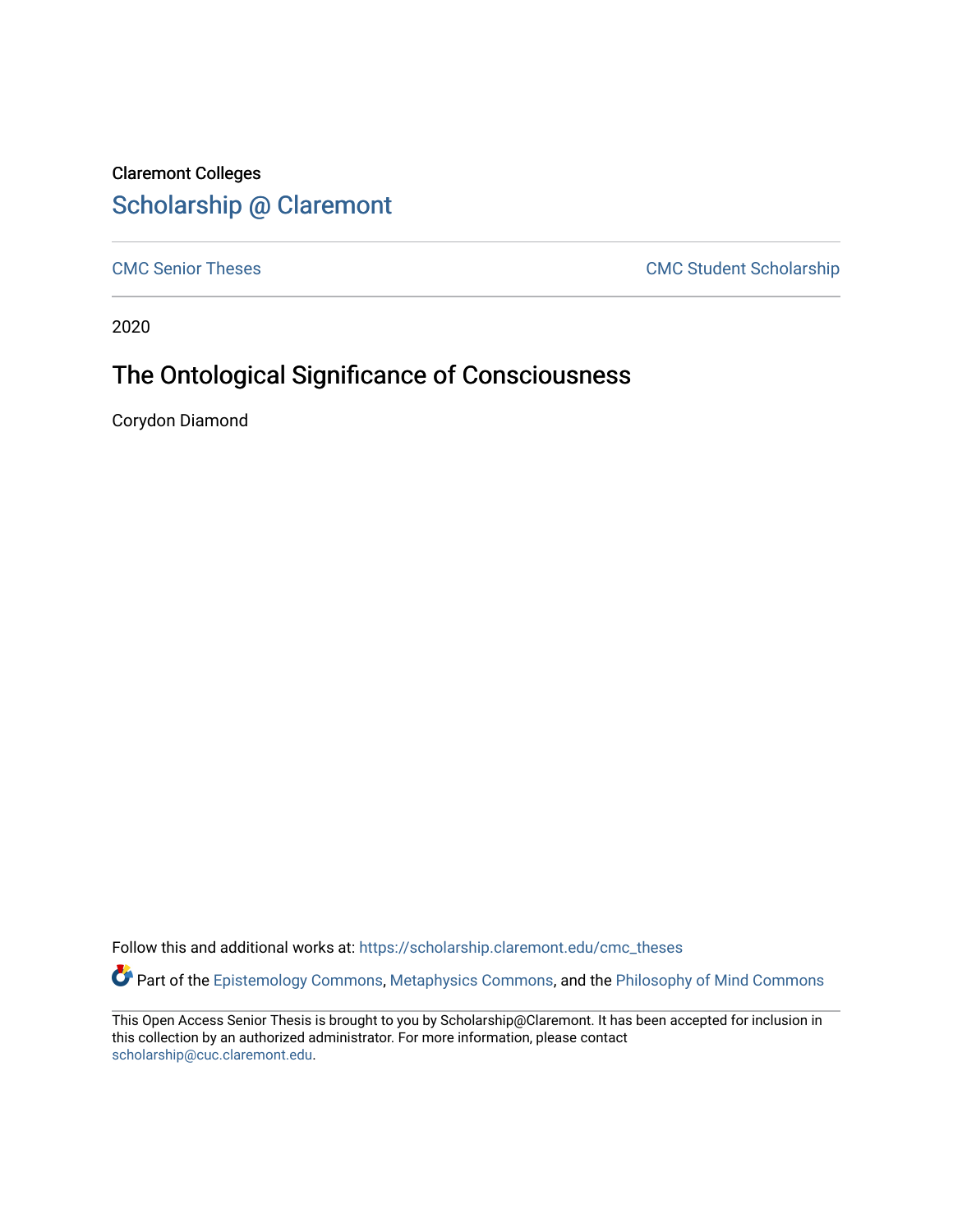# **Claremont McKenna College**

<span id="page-1-0"></span>**The Ontological Significance of Consciousness**

Submitted to

Professor James Kreines

By Corydon Laverty Diamond

Senior Thesis

Fall 2019

December 9, 2019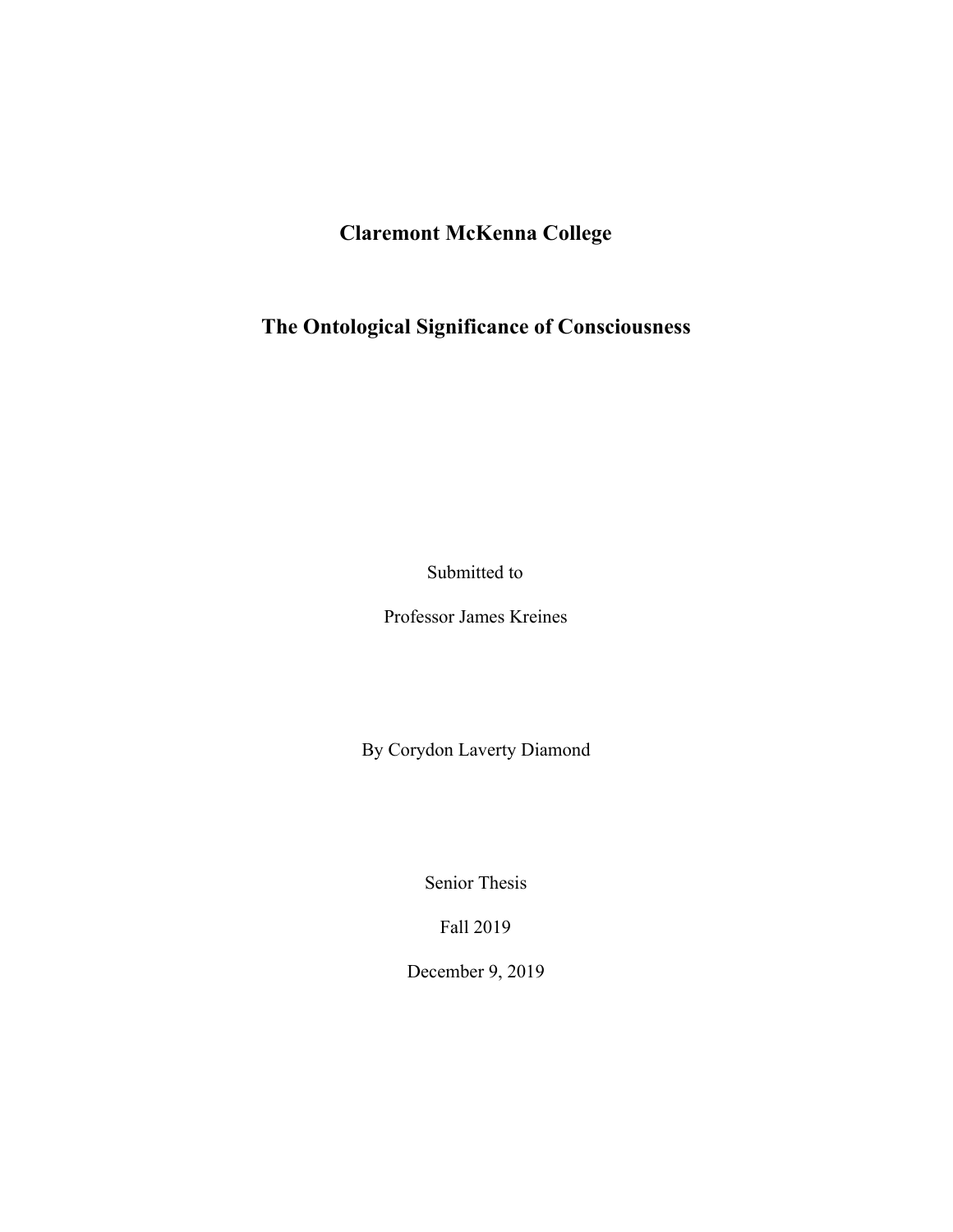<span id="page-2-0"></span>Acknowledgements:

In true philosophical fashion, it would be improper to begin a senior thesis without a critical examination of what a "senior thesis" is. One might expect a helpful place to look would be the Claremont Mckenna website: "a serious exercise in the organization and presentation of written material related to your major." While undoubtedly accurate, I'm not sure that's the best definition for the 50-odd pages ahead of you. What a thesis is--or at least a philosophy thesis--is not about its practical application to satisfy a graduation requirement. After spending the last six months of my life heavily involved in this process, for me, thesis has really been the culmination of two years spent fascinated by the intersection of metaphysics and consciousness, and having the opportunity to allow others to glimpse the ideas which I so often think about. But nothing about this thesis would have been possible if we were not for the incredible people who have shaped my life and my intellectual career. So,

- To my family: Thank you for always encouraging my learning, in every way possible.
- To my friends: Thank you for endless conversations, I could not live without them.
- To my professors: Thank you for instilling a love and passion for knowledge and reason.
- And most of all to Professor Kreines: Thank you for inspiring two years of philosophical thought and for your eternal commitment to creating the most fascinating arguments.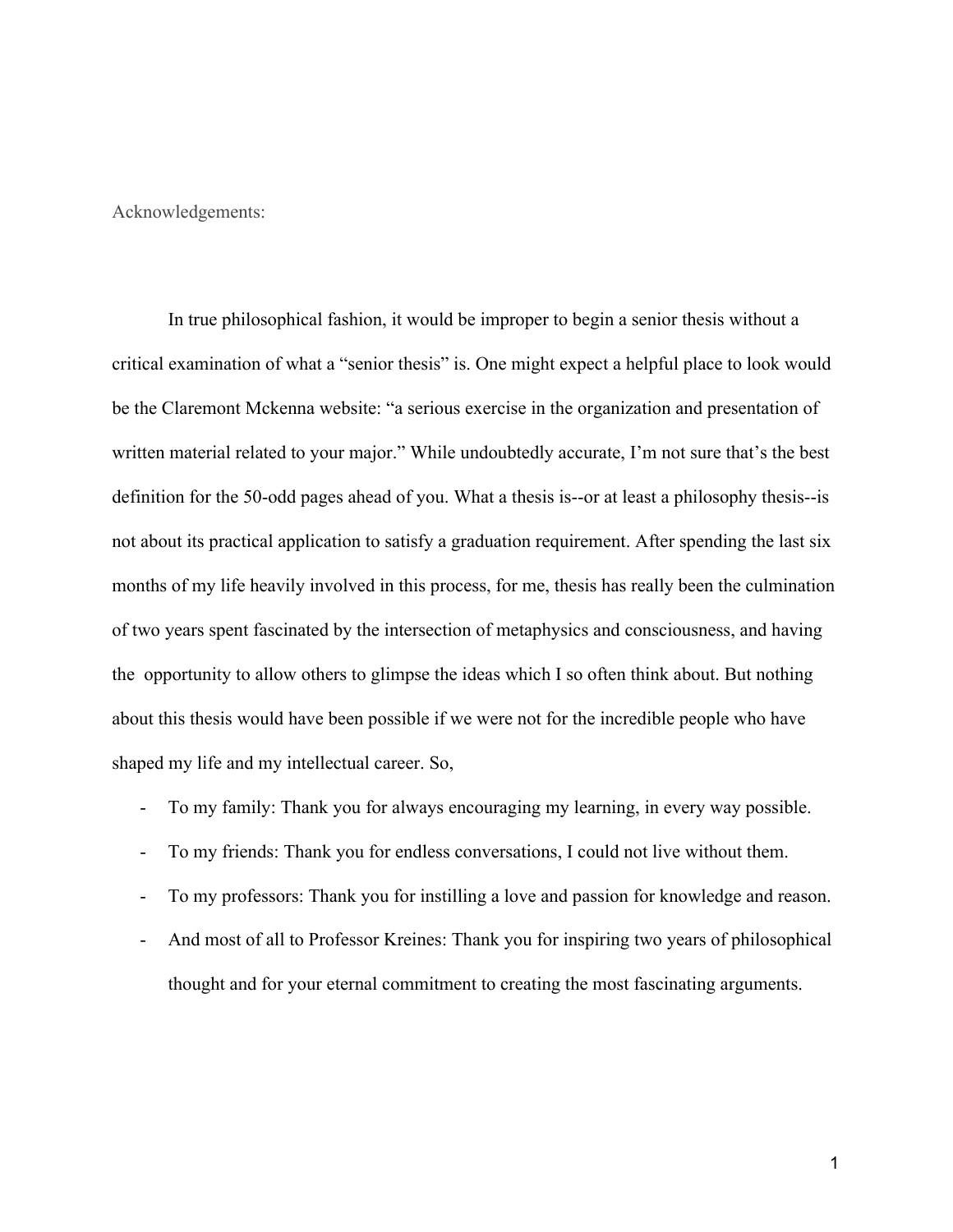# <span id="page-3-0"></span>**Table of Contents:**

| The Ontological Significance of Consciousness               |                         |
|-------------------------------------------------------------|-------------------------|
| Acknowledgements                                            | $\mathbf{1}$            |
| <b>Table of Contents</b>                                    | $\boldsymbol{2}$        |
| Section (0.0): Introduction                                 | $\mathbf{3}$            |
| <b>Section (1.1): Chapter Introduction</b>                  | $\overline{\mathbf{4}}$ |
| Section (1.2): The Easy and Hard Problems                   | 6                       |
| Section (1.3): The Experience Gap                           | $\overline{7}$          |
| Section (1.4): Type-A and Type-C Materialism                | 11                      |
| <b>Section (1.5): Type-B Materialism</b>                    | 15                      |
| <b>Section (1.6): Argument from Complete Conceivability</b> | 22                      |
| Section (2.1): How is reality composed?                     | 30                      |
| <b>Section (2.2): Fundamentality</b>                        | 32                      |
| Section (2.2.1): Pluralist Views of Fundamentality          | 33                      |
| Section (2.2.2): Monist Views of Fundamentality             | 34                      |
| Section (2.3): Infinite Descent                             | 37                      |
| Section (2.4): Argument from Imperfect Dependence           | 40                      |
| <b>Section (2.5): Our New Picture of Reality</b>            | 42                      |
| <b>Bibliography</b>                                         | 47                      |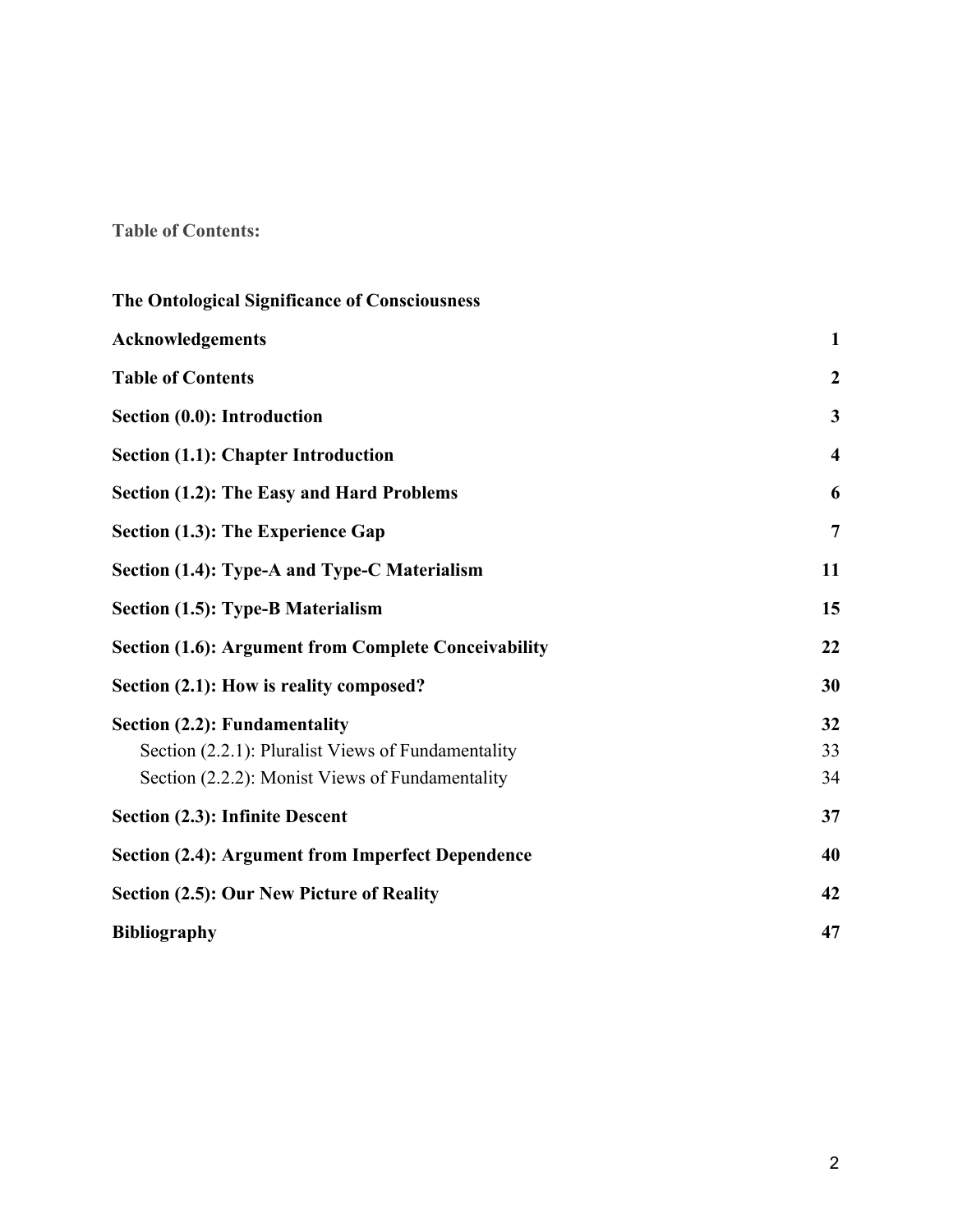### <span id="page-4-0"></span>**Section (0.0): Introduction**

Welcome to my thesis! The ideas within this thesis are inspired by four years of grappling with two seemingly incompatible philosophical intuitions, both of which are independently compelling and intuitively strong. But despite their seemingly incompatible nature, the more I've explored each intuition, the more I've become convinced of their independent validities. The first intuition is that consciousness is a unique process in reality, with subjective experience irreducible to only physical phenomena. The second is the near opposite, as it also seems that consciousness is always dependent on the physical world in significant ways. Under this view, the first intuition is only an illusion, and thus there is nothing beyond the physical.

I've often heard that the actions people regret most in their life are not actions at all, but rather inactions. I couldn't agree more. Maybe this is just my experience with philosophy, but sometimes an argument is too interesting not to explore. And these ideas have stuck with me in various forms for so long, I cannot pass up the opportunity to explore these arguments in a formal and academic setting. So to the reader: regardless of what you think of arguments presented here, I hope this thesis will spark some insight in you as these ideas have done for me.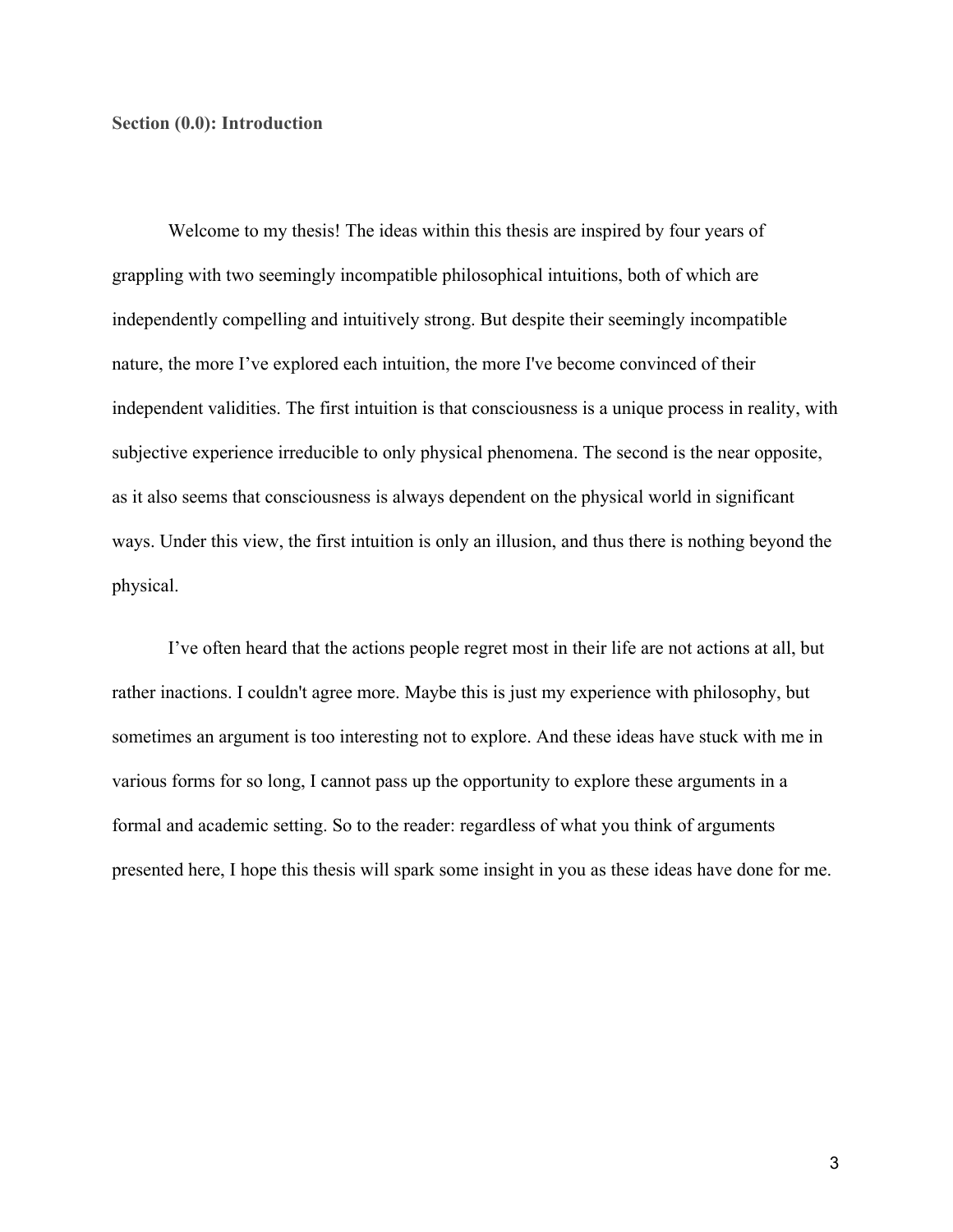### <span id="page-5-0"></span>**Section (1.1): Chapter Introduction**

Consciousness is a most extraordinary and elusive phenomenon. So much so that it often seems distinct within reality, existing as something "above" or "beyond" the physical. This intuition is suggested by our epistemic experience, reinforced by contemporary philosophical debate over what consciousness is, and is a core feature of nearly every religious tradition on earth. In a philosophical conversation, this position could be categorized as *dualist,* as it maintains a two-part distinction between mental and physical phenomena. This position is also intuitively supported as it seems both consciousness and our individual subjective experiences are unique in reality, and we feel that this quality warrants consciousness a greater metaphysical status.

In contrast, a *materialist* position holds that there is no distinction between the mental and physical states--what are perceived as mental phenomena are nothing more than the physical. In a materialist conception of reality, consciousness is nothing more than another physical process, even if it might appear like something more.

The first chapter of this thesis will present arguments for and against materialist views of consciousness, through the argument of one of materialism's chief adversaries--David Chalmers. His arguments against reductionary views in "Consciousness and its Place in Nature" provides both the necessary context and a useful framework for evaluating consciousness. After evaluating the sum of his arguments, this chapter will argue that Chalmers does not provide convincing reasons to deny materialism. Despite the pull of the dualist intuition from the previous paragraph Chalmers cannot escape the *physical problem*--while it may intuitively seem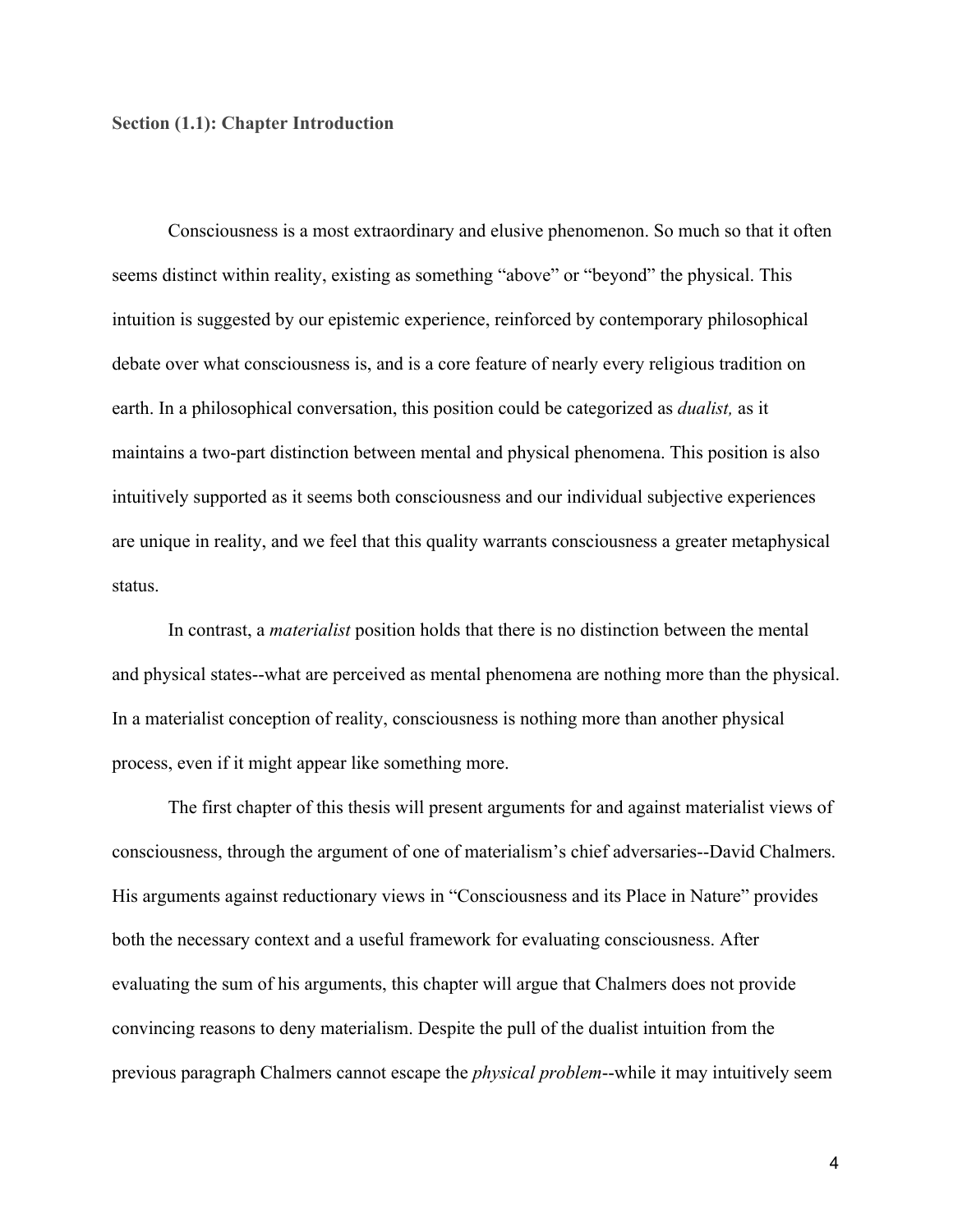like our experience is ontologically distinct from reality, it also seems like we cannot ever have consciousness without physical reality. And there are many intuitively sound reasons why this intuition has teeth in a dualist argument. For one, it seems like there must always be some physical existence in order to give rise to anything capable of experiencing.<sup>1</sup> Likewise, the particulars of any experience always seem to be influenced by the particulars of physical reality in a very direct sense, acknowledging the priority of the physical. Thus we should not prioritize dualism for its intuitive force as there are alternative and competing intuitive arguments. Instead, we should evaluate both types of theories as trying to answer the physical problem, as it is core to both of them—the materialist believing the problem valid, the dualist denying it.

Chalmers opens his paper with an appeal to intuition, noting that "consciousness fits uneasily into our conception of the natural world."<sup>2</sup> This is true, it does; but we should consider the wide variety of philosophical positions available to us, and choose the best based on its logical merits, rather than from our epistemic intuitions.

Finally, this chapter will argue for a specific form of materialism where consciousness is valued for a unique-in-reality ontological capability: its ability to affect reality in causally-potent ways through arbitrary information. In this materialism, consciousness itself is not distinct from physical reality, but its components are inaccessibly related to physical reality, creating a unique and hidden epistemic gap within reality.

 $1$  A humean everything-is-minds picture would not satisfy this requirement, but for the purposes of this paper, let the assumption hold.

<sup>2</sup> David Chalmers, "Consciousness and its Place in Nature," in *Blackwell Guide to Philosophy of Mind* (Hoboken: Wiley-Blackwell, 2003), [Accessed from [http://consc.net/papers/nature.pdf\]](http://consc.net/papers/nature.pdf), 1.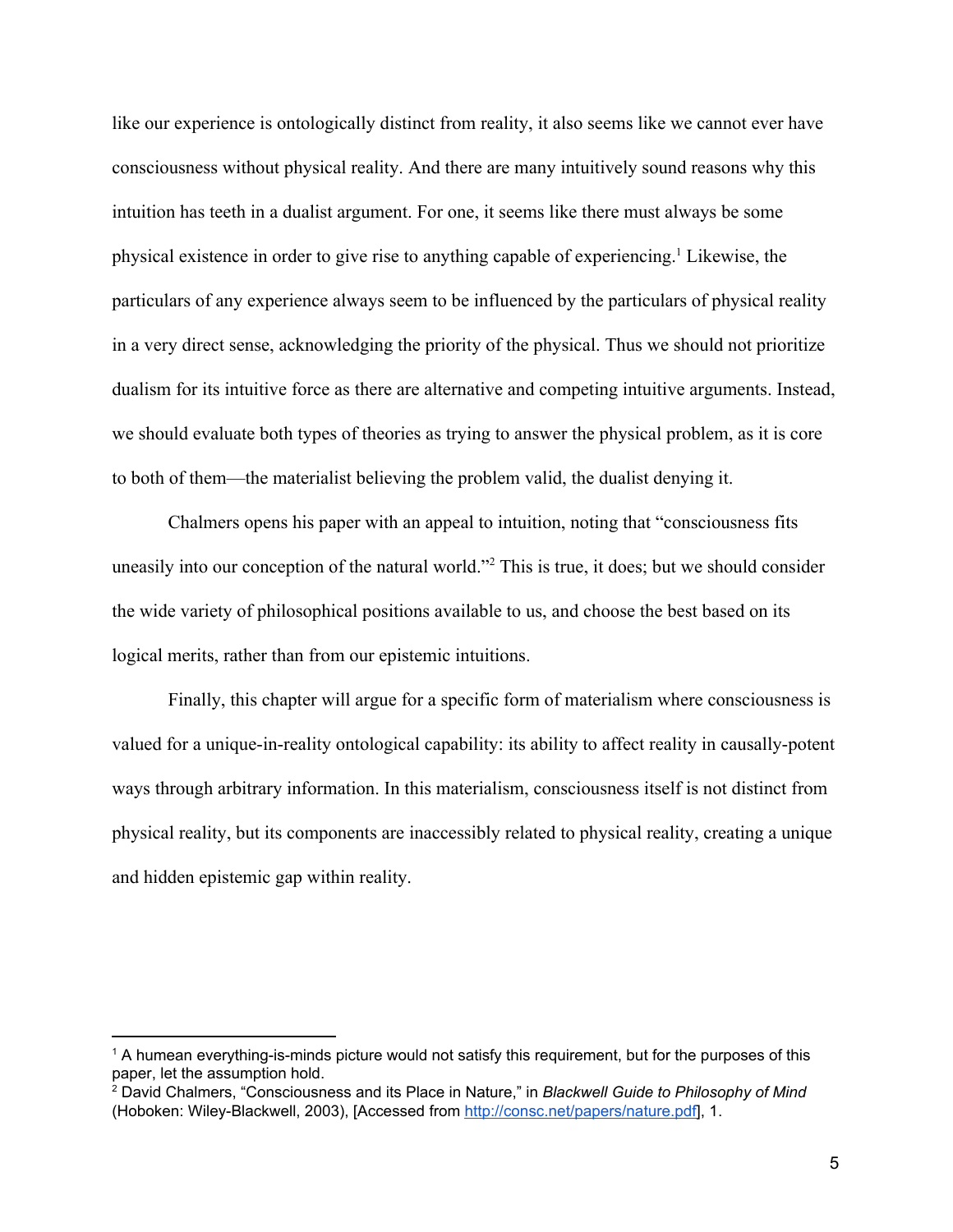<span id="page-7-0"></span>**Section (1.2): The Easy and Hard Problems**

Chalmers famously divides the "problem" of consciousness into two. The "easy problems" of consciousness are the various ways in which consciousness interacts with the physical world, such as the abilities to "discriminate stimuli, or to report information, or to monitor internal states."<sup>3</sup> While these abilities are interesting, there does not appear to be a problem in considering how the physical world gives rise to these capabilities. In fact, we humans design systems that perform these functions all the time, and given a more complete understanding of our biology, we could conceivably answer how these processes come from the physical aspects of our existence. To explain the easy problems, we just need to identify the physical system producing the behavior we are interested in.<sup>4</sup>

On the other hand, the "hard problem" of consciousness asks how physical states can give rise to subjective experience--when something is conscious in the sense that "there is something it is like to be that being."<sup>5</sup> The hard problem is distinct from the easy ones because even if the physical process we are interested in can be identified, there still exists a further question of why those physical systems cause *phenomenal experiences*. 6

A *reductive explanation* for consciousness would be one which explained consciousness solely through "physical principles" which do not relate back to consciousness, limiting

 $3$  Ibid., 2.

<sup>4</sup> Ibid., 3.

<sup>5</sup> Ibid.

<sup>&</sup>lt;sup>6</sup> Ibid.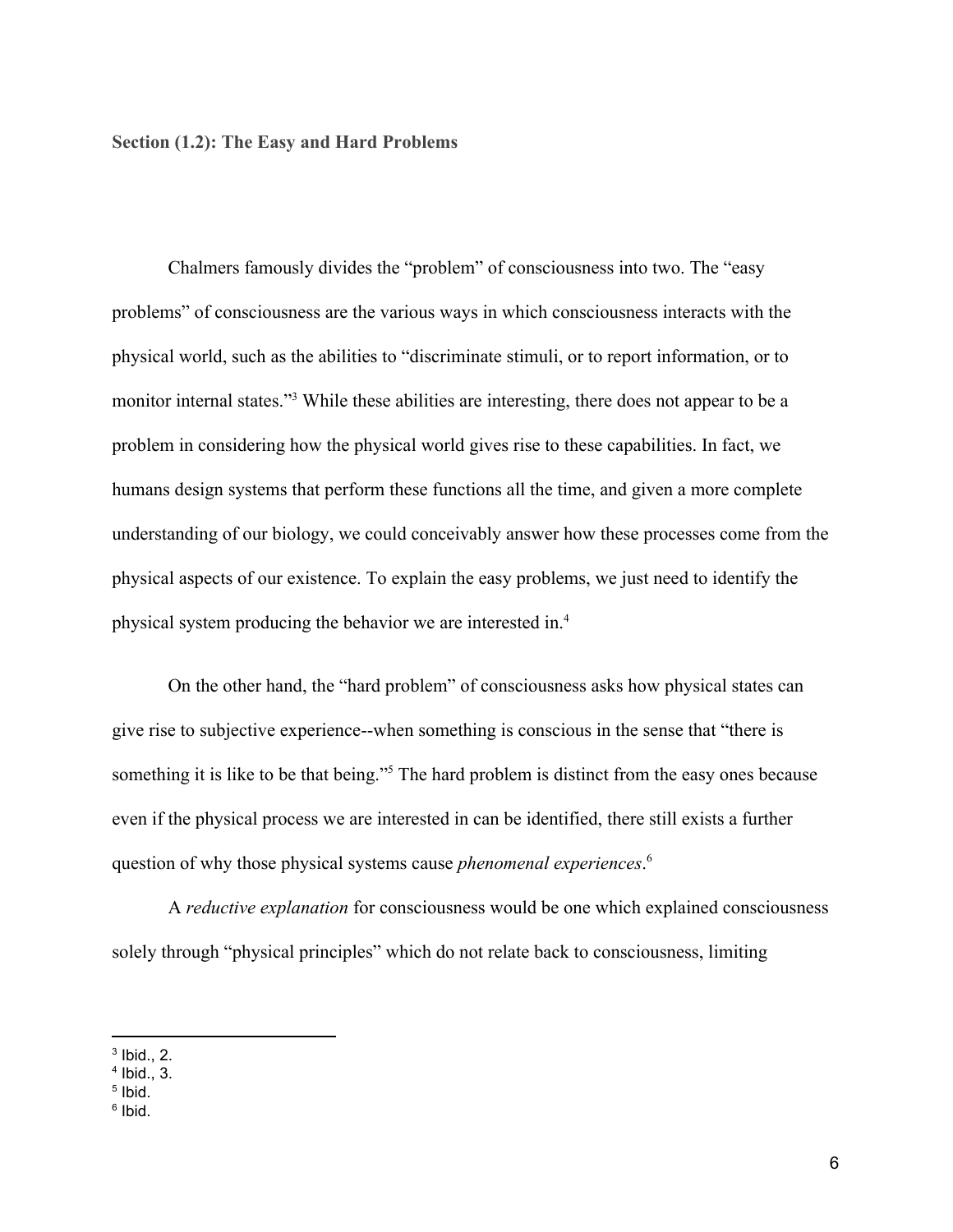consciousness entirely to the physical world.<sup>7</sup> Thus the materialist position as described above would likely hold a reductive explanation. The dualist position, however, would likely have a *nonreductive explanation* or one where consciousness is "admitted as a basic part of the explanation."<sup>8</sup>

<span id="page-8-0"></span>**Section (1.3): The Experience Gap**

Chalmers provides three general arguments against materialist positions; the explanatory argument, the conceivability argument and the knowledge argument. The following section will present arguments and counterarguments for each, eventually concluding that it is in fact the materialist view which comes out on top of each argument.

The *explanatory argument* links physical processes to both structure and function, similar to how we saw the easy problems could be solved by examining the physical system causing the behavior.<sup>9</sup> If we take the distinction between the hard and easy problems to be true, then a physical account would not be sufficient to explain the phenomena of consciousness because, as we saw with the hard problem, structure and function alone cannot explain phenomenal experience.<sup>10</sup>

The second argument is the *conceivability argument*, which posits philosophical zombies*,* or beings physically identical to humans but without phenomenal experience. Even if zombies do

<sup>&</sup>lt;sup>7</sup> Ibid., 4. Akin enough for our purposes here.

 $8$  Ibid., 5.

<sup>&</sup>lt;sup>9</sup> Ibid.

 $10$  Ibid.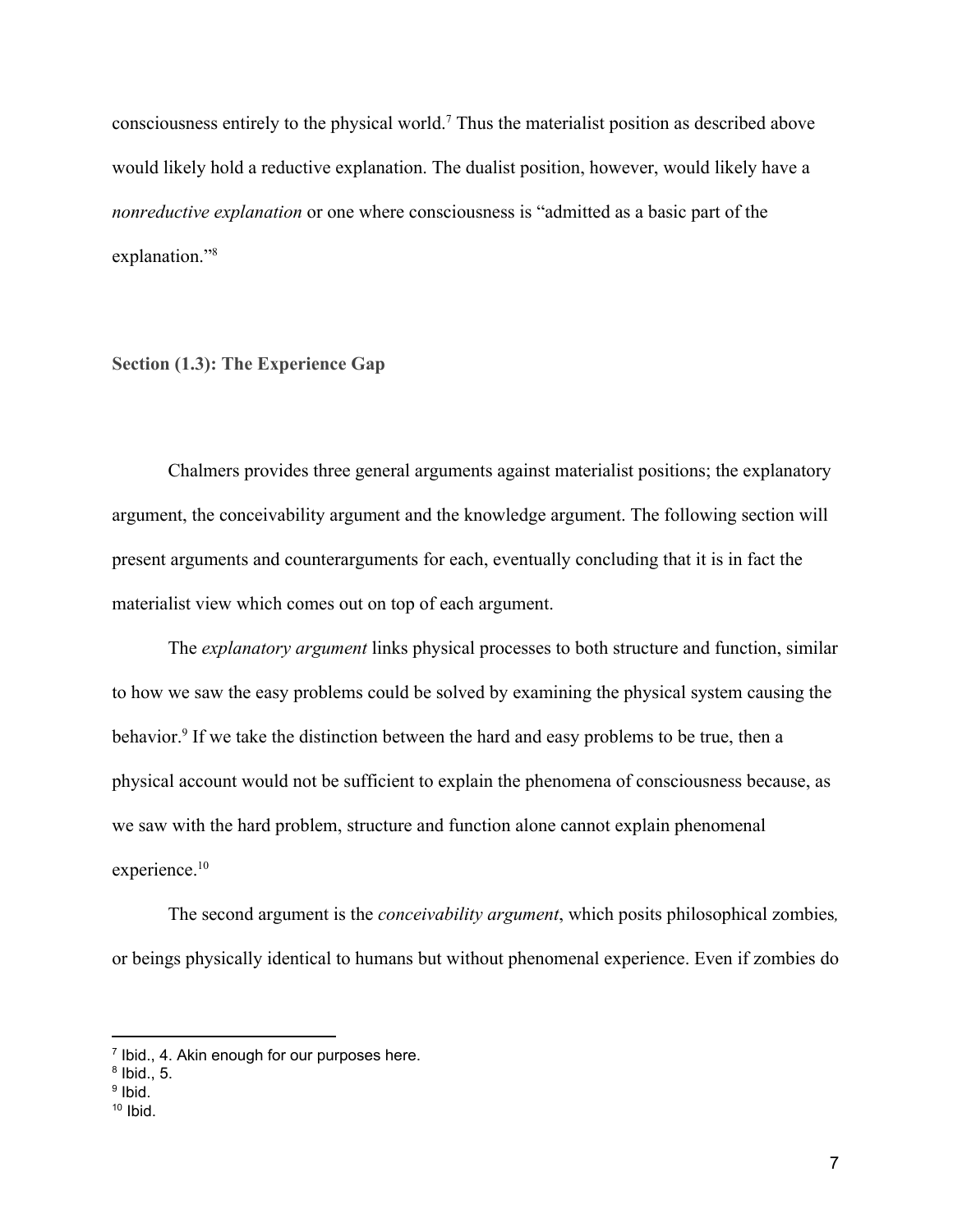not exist, they are at least conceivable; and if something is conceivable, then it is metaphysically possible. Thus we can consider a possible *zombie world,* a "universe physically identical to ours, but in which there is no consciousness."<sup>11</sup> If we have a metaphysically possible universe where no consciousness exists, yet everything physical is exactly the same, then consciousness is a nonphysical existence in our reality and materialism is false.<sup>12</sup>

The final argument Chalmers presents is the knowledge argument, which distinguishes between physical facts and conscious experience. If there are facts that can only be deduced from conscious experience, even with a complete knowledge of all the possible "physical" facts, then consciousness exists beyond the physical and materialism is false.<sup>13</sup> Chalmers uses Frank Jackson's famous Mary example to make this argument--Mary is a brilliant scientist who has complete physical knowledge about the color red, but she is colorblind. While Mary knows all the physical facts, she can never know the phenomenal experience of seeing red, and thus all the physical facts are not all the facts.<sup>14</sup>

All three arguments work by creating an epistemic gap between what is physical and what is phenomenal, specifically by bringing out situations where that epistemic (experiencial) gap can be broadened into an ontological gap. If materialism requires that physical processes necessitate *all truths,* then if there are any truths that the physical world does not necessitate (those across the ontological gap), then materialism is false.<sup>15</sup> Thus materialists have their work cut out for them: they must defend against the explanatory, conceivability and knowledge arguments.

 $11$  Ibid.

 $12$  Ibid., 6.

 $13$  Ibid., 7.

 $14$  Ibid., 6

<sup>15</sup> Ibid., 8.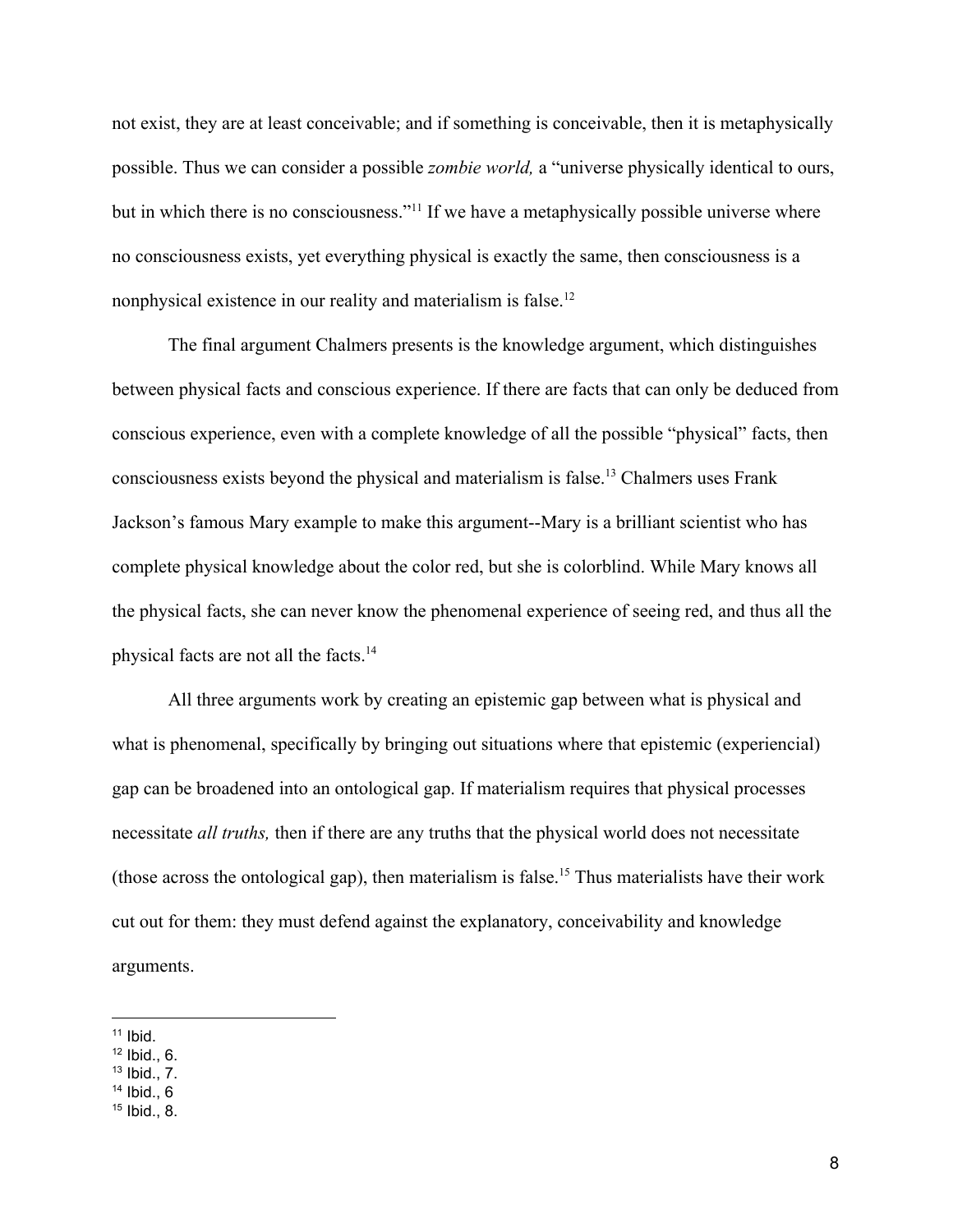But as cutting as these arguments may seem, they are not without their faults. Most problematically, they all rely on assumptions that are assumed more than argued. One such assumption present in all three arguments is what Paul Churchland defines as *argument from introspection.* The introspection intuition is that we do not seem to experience our physical bodies as material--we don't perceive experience as a collection of particles held together by electromagnetic forces, we experience thoughts and feelings and sensations. <sup>16</sup> Thus, upon introspection, we can conclude that conscious reality is vastly different from physical reality.<sup>17</sup>

But as Churchland argues, we have no reason to believe that our capacity for introspection is in any way a viable method for determining valid truths.<sup>18</sup> For one, as with all of our senses, we have no reason to believe introspection is infallible. And two, the fact that something doesn't feel like it should is no evidence for it not being what it is.<sup>19</sup> For an apt metaphor, my professor may feel like rice krispie treats are great for him, but that feeling does not relate to the truth of the matter.

The explanatory argument gains much of its intuitive force from the introspective belief that experience is somehow non-physical because it does not resemble anything else in reality. However, it is perfectly conceivable that we do not yet know the proper structures and functions that give rise to consciousness, suggesting that something like the introspective conclusion is motivating our desire to distinguish between the easy and hard problems.

A similar form of argument Churland identifies is the *argument from irreducibility.* This line of argument directly corresponds to Chalmers's knowledge argument: there exist some

- $18$  Ibid., 15
- $19$  Ibid.

<sup>16</sup> Paul Churchland, *Matter and Consciousness*, (Cambridge: The MIT Press, 1988), 13.

 $17$  Ibid.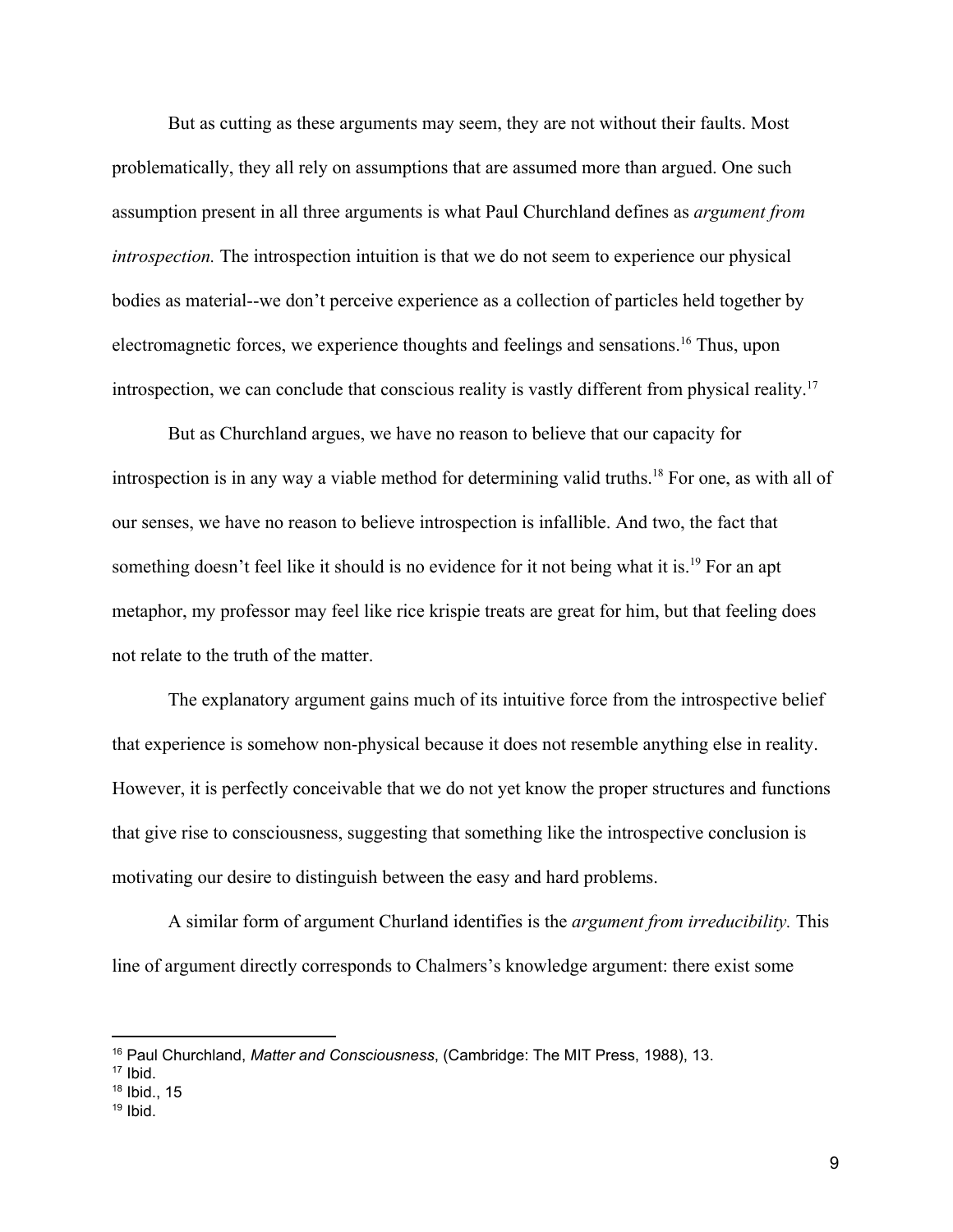mental phenomena, such as the experience of seeing red or the experience of the scent of a rose, which do not seem to be reducible to only physical phenomena.<sup>20</sup>

Most importantly, arguments from irreducibility assume a historiographical conclusion. They rely on the premise that all of our existing knowledge is representative of the relevant knowledge we could possibly know about the functions which give rise to mental phenomena. As Churchland himself acknowledges, it's not as if there is a complete materialist explanation which can explain these mental phenomena yet, but we have reason to believe that it is not impossible to come to one. It might just not be currently explainable due to the limitations of our science, or, because of the extent to which we've researched the subject.<sup>21</sup> Thus the knowledge argument is not very compelling on its own, and this same explanation takes some of the wind out of the sails in regards to the insolvability of the hard problem.

With the knowledge argument relegated, the conceivability argument also relies on an assumption that we have reason to question--that we can properly "conceive" of zombies in a relevant metaphysical sense. This will be argued against under the discussion of complete conceivability in section (1.6), so I will save the discussion until then. However, the conclusion of that argument is useful now to get an idea of why we should shy away from the conceivability argument. Most importantly, the conceivability argument assumes that our faculties for reason and conception have the capability to provide valid metaphysical models of the world. But conceiving, *by necessity,* only produces imperfect images of reality, and thus should not be taken as metaphysical fact--and in the case of the zombies posited by the conceivability argument, we

 $20$  Ibid., 13.

<sup>21</sup> Ibid., 16.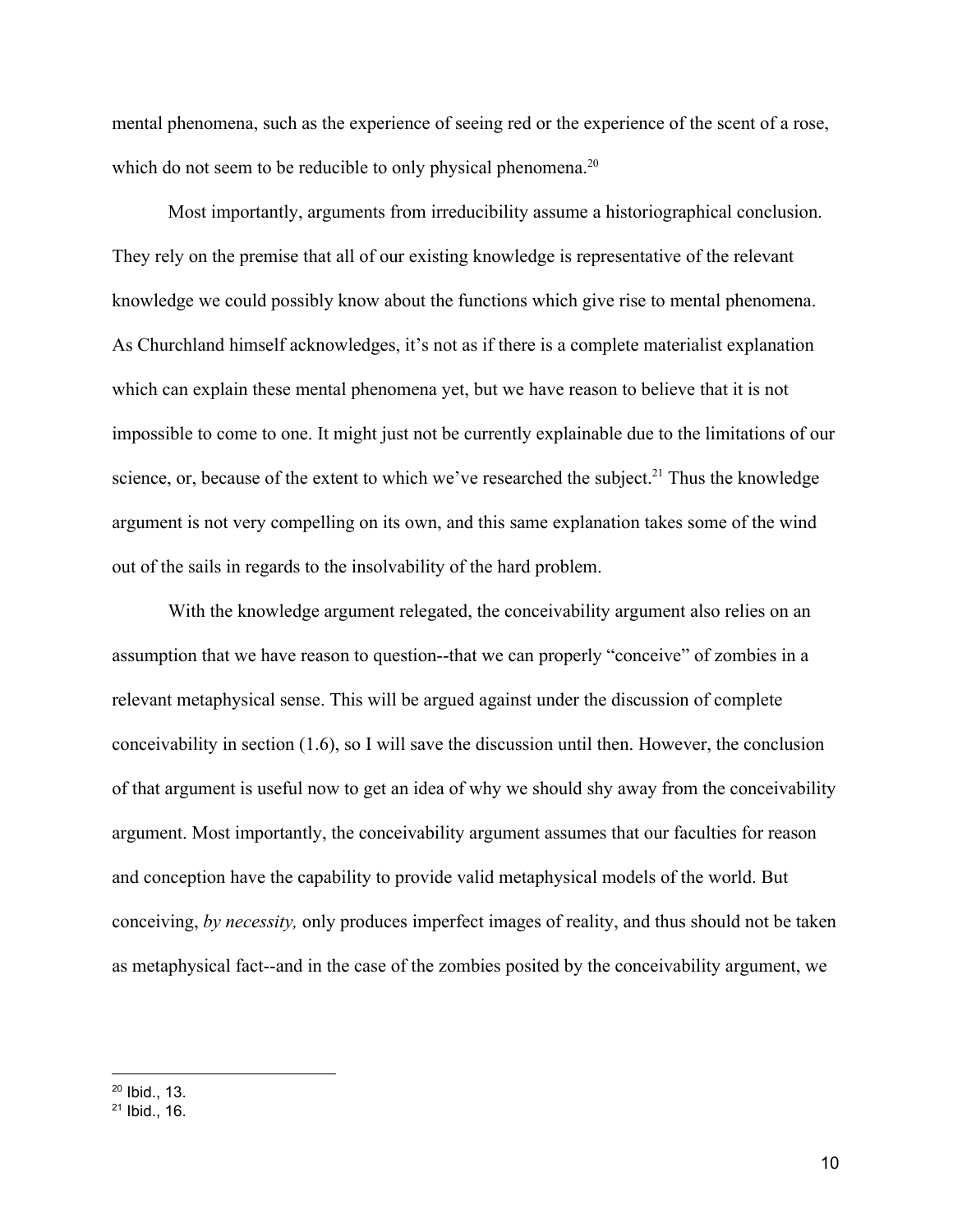have particular reason to distrust the metaphysical accuracy of our model, as there are alternative and more convincing possibilities.

Beyond the problems the explanatory, conceivability and knowledge arguments face, Chalmers's arguments against various types of materialism also face problems of their own. In particular, his argument against type-A materialism misappropriates the location of an epistemic gap, opening up room for a similar and compatible materialist position. In order to set up this position, the next section will present Chalmers's arguments against types-A and C materialism, eventually concluding that both positions are logically flawed or are better served as an internal materialist position.

<span id="page-12-0"></span>**Section (1.4): Type-A and Type-C Materialism**

Chalmers identifies three types of possible materialist arguments for consciousness, each with its own way of addressing the arguments presented in Section  $(1.3)$ . As the anti-materialist arguments all rely on establishing an epistemic gap, type-A materialism straight up denies the existence of a "relevant epistemic gap."<sup>22</sup> For example, a type-A materialist would deny the distinction between the easy and hard problems, and hold that consciousness can be explained solely through physical function and structure--and nothing more. While it might be a very difficult and intensive process, with enough science and knowledge, the relevant functions in reality will be able to explain everything physically, and thus there are no phenomenal states of experience.

<sup>&</sup>lt;sup>22</sup> Chalmers., 7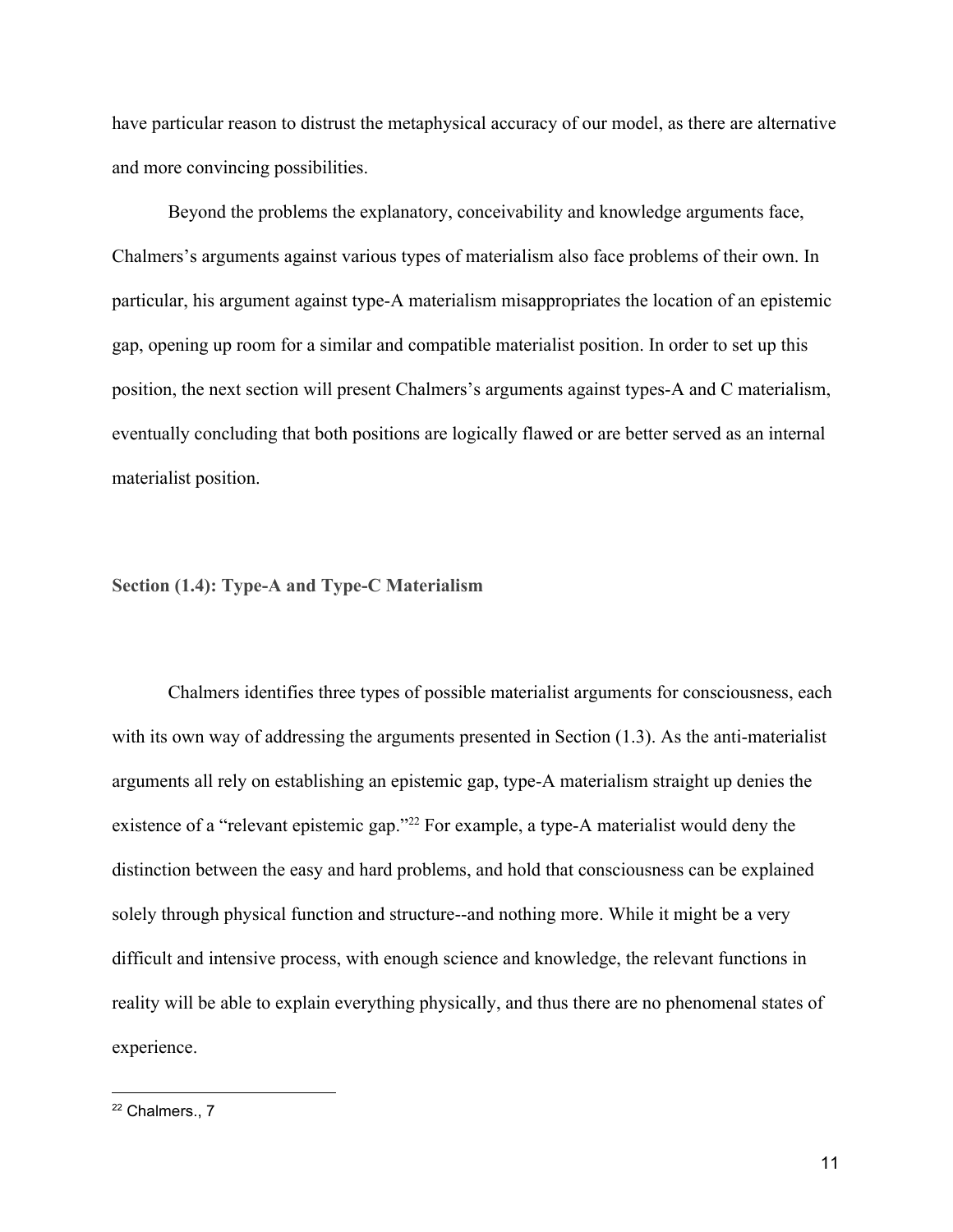One intuitive reason Chalmers suggests to push back against type-A materialism is the intuition driving the hard problem in the first place--it seems like phenomenal experience cannot be explained by biological functions. Type-A materialism ignores something essential to the way we experience reality, placing the onus on type-A materialists to either directly deny any further explanandum from consciousness, or, provide convincing arguments against it. But as seen above, this type of argument is not very effective without some other reason to believe that we could never discover the structure and function of consciousness.

The appeal of type-A materialism comes from a very direct expression of the physical problem--so much so that it denies the existence of the epistemic gap. But we have reason to believe that there are epistemic gaps, and compatably still hold a materialist position. Consider the anti-materialist arguments given in the previous section--all three worked by identifying an epistemic gap, but denying that the gap was relevant in any meaningful sense. One way of arguing for this position is what Chalmers defines as type-C materialism. Type-C materialism holds that an epistemic gap exists now, but not in the ideal. Zombies, for instance, may seem conceivable, but if we had a complete rational understanding of reality and the way it functioned, we could realize that zombies are in fact inconceivable. It is only due to our imperfect capability for reason that we consider them as conceivable in the first place.<sup>23</sup> This is a promising method, as we currently do not have a complete understanding of reality, nor do we know of a definite path to achieve this understanding. However, if we did, we have simply uncovered a new form of type-A materialism, but one where we simply lack the relevant information to close the epistemic gap we currently misperceive.<sup>24</sup> Thus I will leave type-C materialism as either leading

<sup>23</sup> Ibid., 23.

 $24$  Ibid.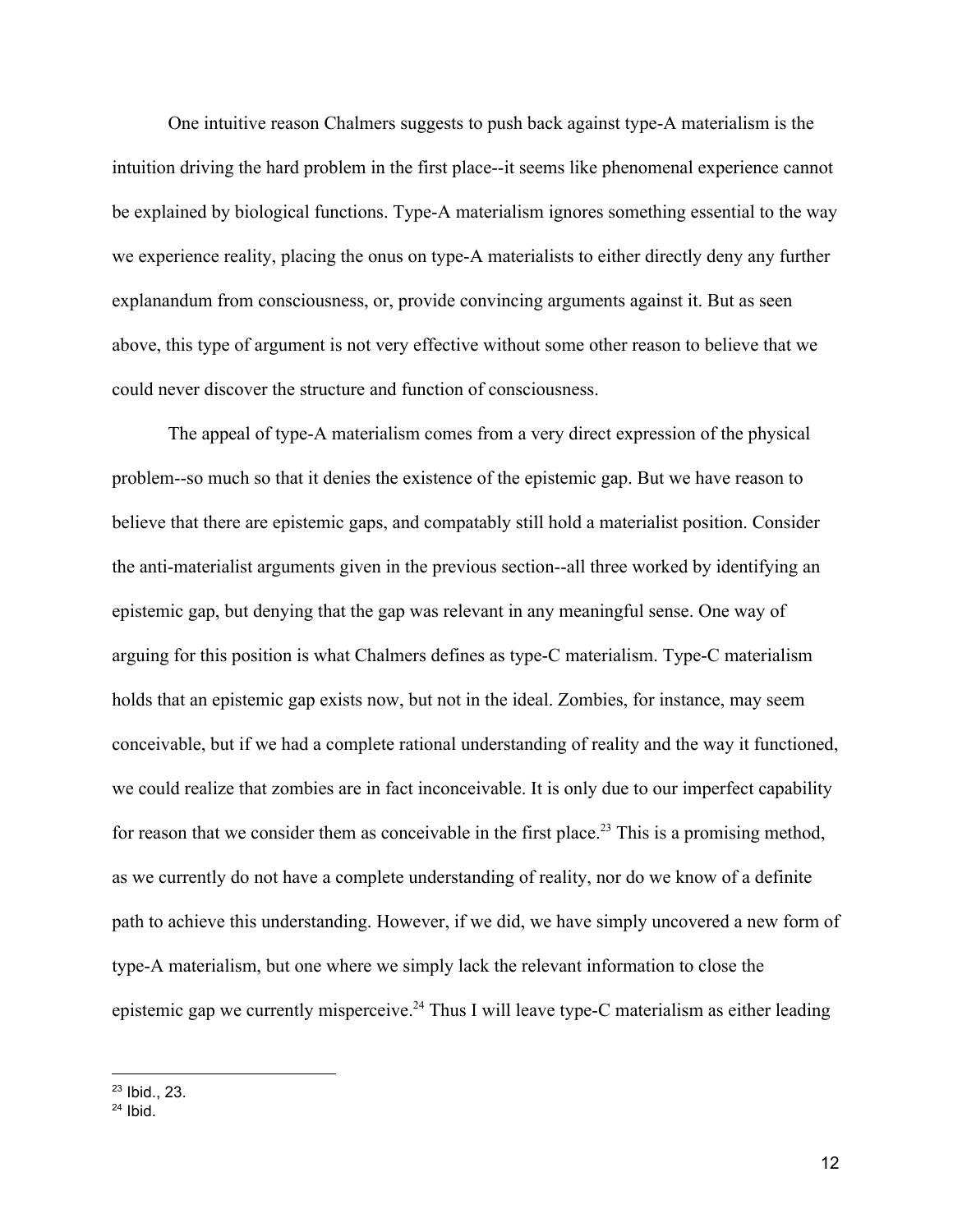into Type-A materialism, or as leading into a type-B materialism if the gap ends up existing in the ideal, but is ultimately metaphysically irrelevant.

Another method would be to accept the existence of an epistemic gap, but deny that any epistemic accessibility leads to a relevant ontological gap. This is precisely the position of the type-B materialist mentioned in the previous paragraph: there exists an epistemic gap between the physical and phenomenal world, but that gap does not lead to an ontological gap. Zombies are conceivable, but are not metaphysically possible.<sup>25</sup> This view will be refuted in the upcoming section, so I will save discussion of this type-B materialism until then.

But there is still another way to acknowledge the existence of an epistemic gap if the gap is not taken to describe anything *beyond* physical reality. This view, which I define as internal materialism, is similar to type-A materialism in that it denies the existence of the hard problem, but it allows for an epistemic gap hidden *within* reality. While the full argument for this position will be argued for in context in section (1.6), it is important to differentiate between type-A, type-B, and internal materialism now.

As mentioned before, Chalmers seems to believe denying the existence of the hard problem leaves no room for an epistemic gap. But if consciousness is an entirely physical process, one of the physical functions that must be present for consciousness to exist as we humans experience it is the ability to create and assign meaning to ideas. As the argument in section (1.5) will show, we have reason to believe that this physical process, and the meanings this process assigns to reality, are arbitrarily what-it-is being dependent to reality, and thus only understood by subjects of consciousness. For example, the knowledge argument states that there

 $25$  Ibid.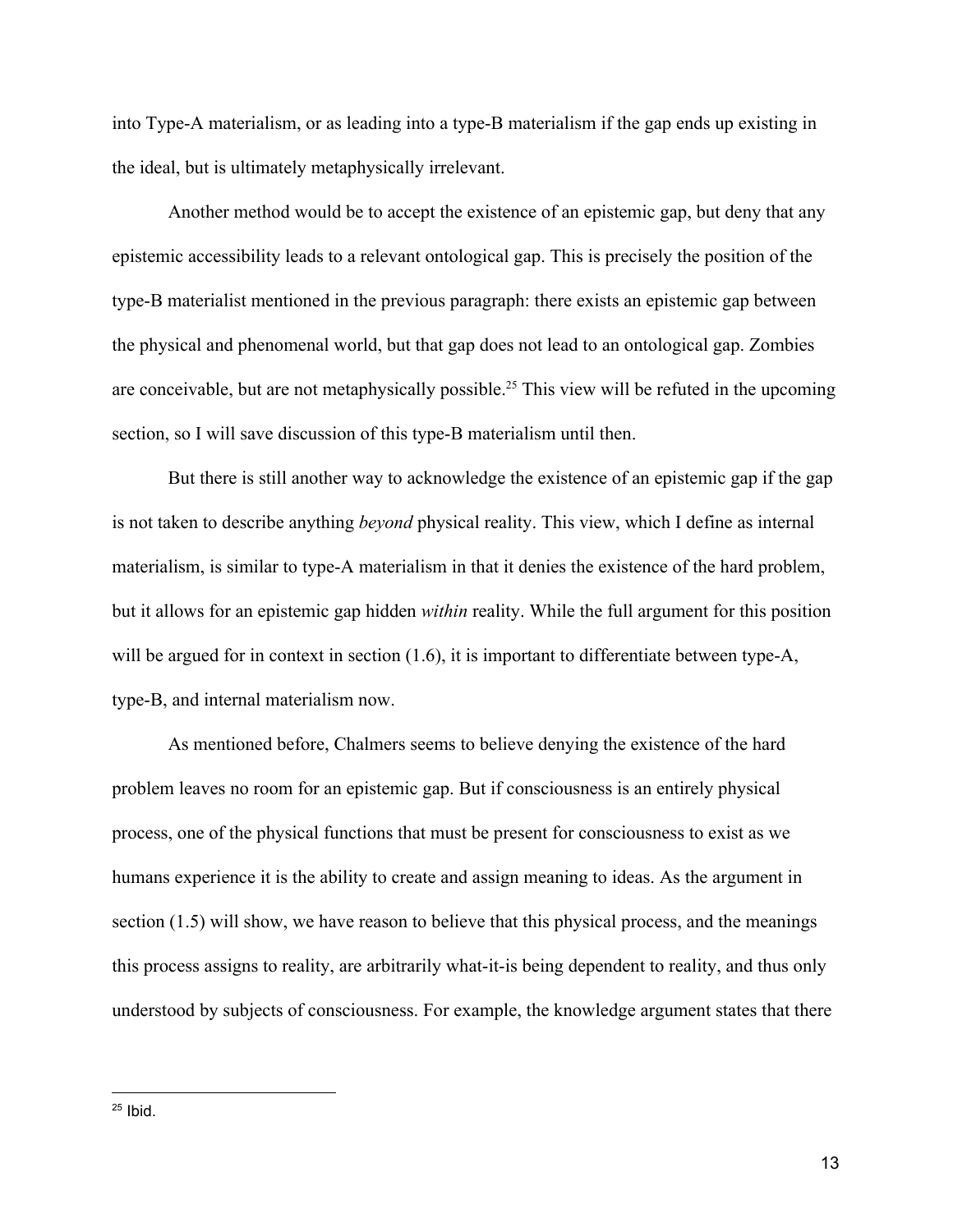exist phenomenal truths which can only be understood through consciousness. But this is compatible with a materialist definition that places the phenomenal truths as *inaccessible* from the rest of physical reality. And just because something is inaccessible within physical reality does not mean that it is necessarily distinct from physical reality.

For an analogous example, think of the epistemic gap as a locked safe: while somebody on the outside might not be able to access the contents of the safe, the contents still exist. Consciousness is the key to that safe. If it can be argued that consciousness creates *information* (the meaning encoded in conscious experiences), and the particular meanings associated with information can be shown to be not directly dependent on anything meaningful within reality except through conscious perception, we have an epistemic gap between non-perceiving reality and the contents of conscious experience. Consciousness under this definition is no more than a function of physical states, which dissolves the distinction between the easy and hard problems, essentially denying that the hard problem exists. However, in this view, the "function" of consciousness is a very non-traditional one.

But before we come to the main argument, we must see that which internal materialism is not. Importantly, internal materialism is not type-A materialism nor type-B materialism, and the distinctions are important. While internal materialism has already been shown to be unique from both type-A materialism, it is necessary to further distinguish it from type-B materialism, as both are materialist forms which acknowledge the existence of some form of epistemic gap. But the reasons we should avoid type-B materialism are irrelevant to internal materialism, giving us reason to prioritize my view over the flaws of type-B.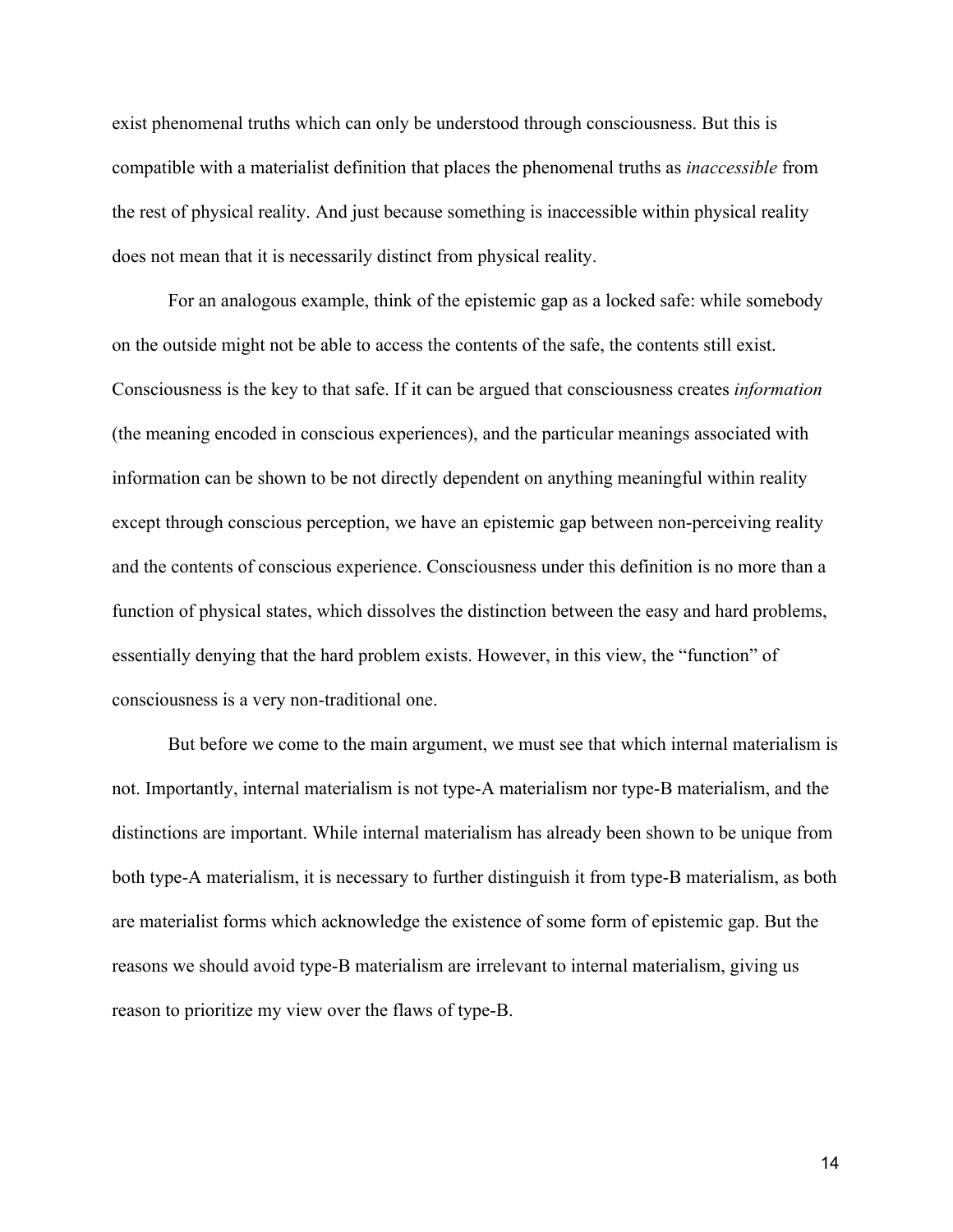<span id="page-16-0"></span>**Section (1.5): Type-B Materialism**

Chalmers defines type-B materialism as the claim that "there is an epistemic gap between the physical and phenomenal domains, but there is no ontological gap," denying the link assumed between conceivability and metaphysical possibility.<sup>26</sup> It's a have your cake and eat it too view--it recognizes the intuition underlying phenomenal consciousness while not having to deny materialism.

But it is important to recognize the problems that type-B materialism can run into. One such problem has already been suggested through the knowledge argument, as there appears to be a certain uniqueness about consciousness. Mary might be able to know all the relevant truths about a situation (seeing red, for instance), but still not know some phenomenal truths.<sup>27</sup> This acknowledges the epistemic gap, but if type-B materialism wants to simultaneously hold materialism as true, it must reconcile distinct phenomenal truths with a "complete physical truth about the world." If Mary tries to conceive of a new reality, identical to our own, it could not be as complete as ours because of her lack of phenomenal knowledge--the knowledge of what it might be like to see red.<sup>28</sup> But other types of functional physical knowledge, such as the relationship between genes and DNA seem to be completely explainable by Mary, and she could therefore conceive of them in her imagined reality.<sup>29</sup> There is no further explanandum created by

 $26$  Ibid.

 $27$  Ibid.

 $28$  Ibid.

<sup>29</sup> Ibid., 14.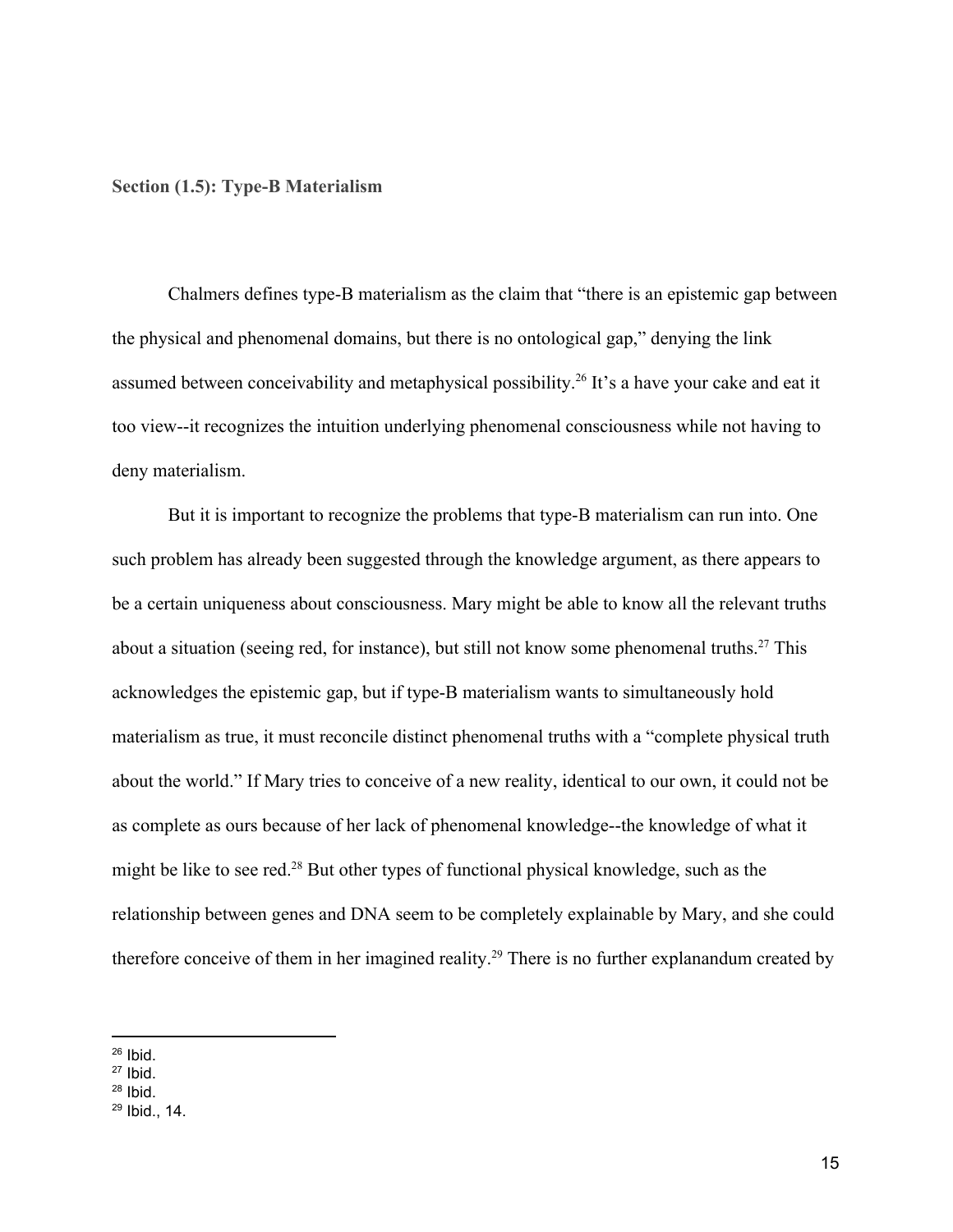the functional relationship between genes and DNA, unlike the future requirements generated by consciousness. Thus we have two categories of *identities,* each with distinct properties: *epistemic identities* can be explained from within the complete physical world (not including phenomenal truths) whereas *epistemically primitive identities* are the result of conscious phenomenal truths.<sup>30</sup> As seen through the Mary example, if this distinction is true, then epistemically primitive identities will "be a sort of primitive principle in one's theory of the world" if one wants to hold a type-B materialism.<sup>31</sup>

Unfortunately for the type-B materialist, this position is incoherent because it illegally tries to have the work of a fundamental law done by an identity, as "identifications are grounded in explanations, and primitive principles are acknowledged as fundamental laws."<sup>32</sup> Other fundamental laws are always the causal relationships between distinct properties, which is exactly the consciousness/physical relation. Identities on the other hand are relational properties, and non-causal. But on a type-B materialist definition, consciousness is only an identity. This places a type-B materialist in a bind. If they hold the consciousness/physical relationship as epistemically primitive (which they must, as seen before), then it must be a fundamental law, which makes their theory nonreductive and thus not type-B materialism. Reductive theories, remember, are theories which reduce conscious experience to wholly physical phenomenon. Otherwise, they must try to explain "primitive identities" to replace what primitive principles could not give them.<sup>33</sup>

<sup>&</sup>lt;sup>30</sup> Primitive in the sense that the principle cannot be reached by appealing to lower level principles--it is the base.

 $31$  Ibid.

 $32$  Ibid., 15.

 $33$  Ibid.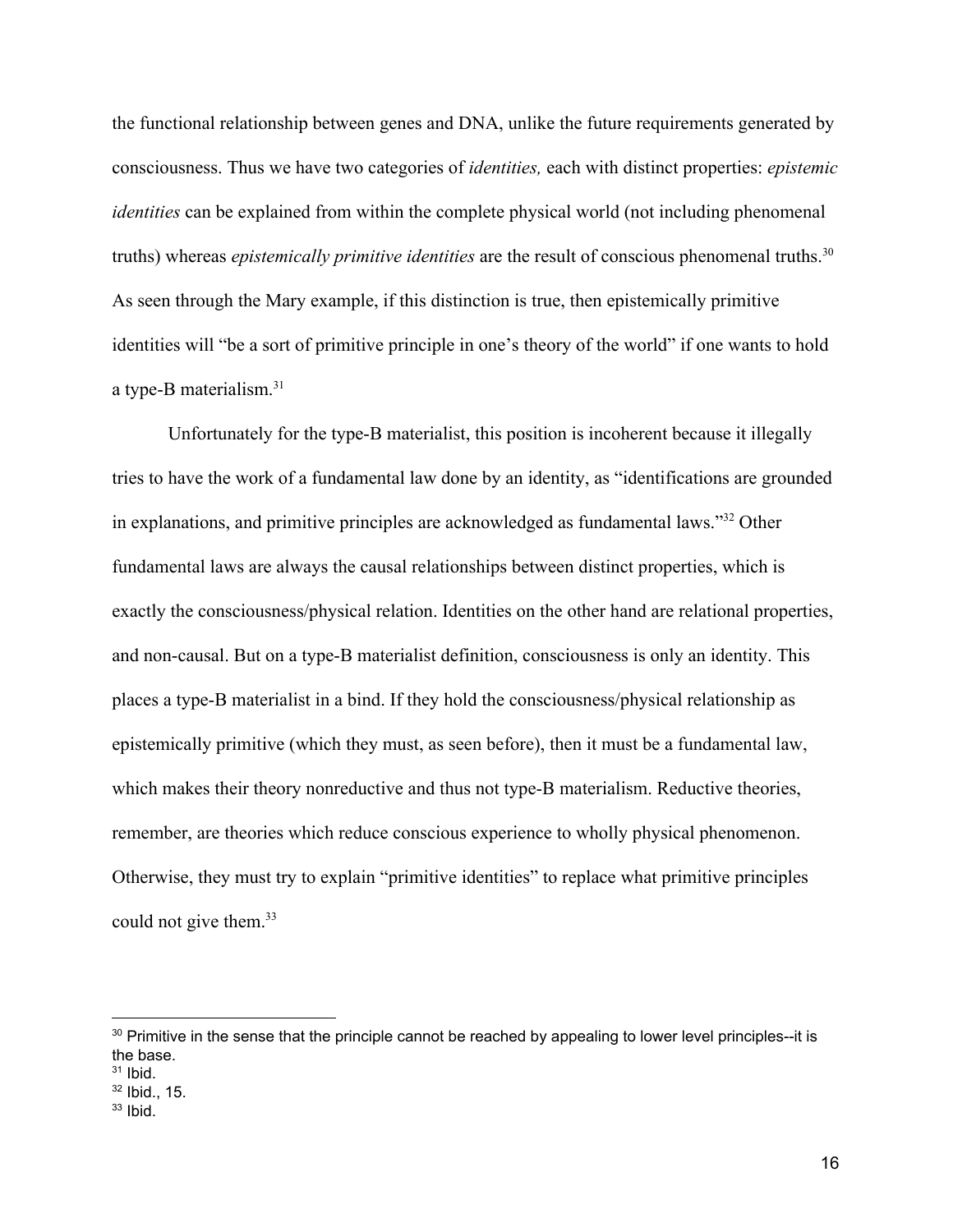But just because this standard form of type-B materialism is flawed does not mean there are not other avenues a type-B materialist could take. Just as a type-B materialist would claim that the fact that Mary does not know some phenomenal truths does not necessarily mean that she couldn't conceive of a complete physical reality, the type-B materialist holds that zombie worlds (from the conceivability argument) are conceivable, but not metaphysically possible.<sup>34</sup> But Chalmers claims that this position opens the type-B materialist up to what he calls the "two-dimensional argument."<sup>35</sup>

Chalmers's criticism relies on the hotly contested issue of the relationship between conceivability and possibility. Consider the following argument:

#### **Metaphysical possibility (1) argument (MP1):**

- (P1) X is conceivable
- (P2) If X is conceivable, X is metaphysically possible
- (C) X is metaphysically possible

Proponents of this argument (like Chalmers) will hold that conceivability leads to metaphysical possibility, but a type-B materialist can deny this claim, arguing that P2 is incorrect.<sup>36</sup> One could argue that Kripkean *a posteriori* necessities, like the relationship between water and H2O, suggests that conceivability does not lead to metaphysical possibility. For example, if "water is H2O" is an *a posteriori* necessity (it can be deduced from the empirical world, and it is necessarily true), it would stand to reason that it is possible to conceive of a

<sup>34</sup> Ibid., 13.

<sup>35</sup> Ibid., 17.

 $36$  Ibid.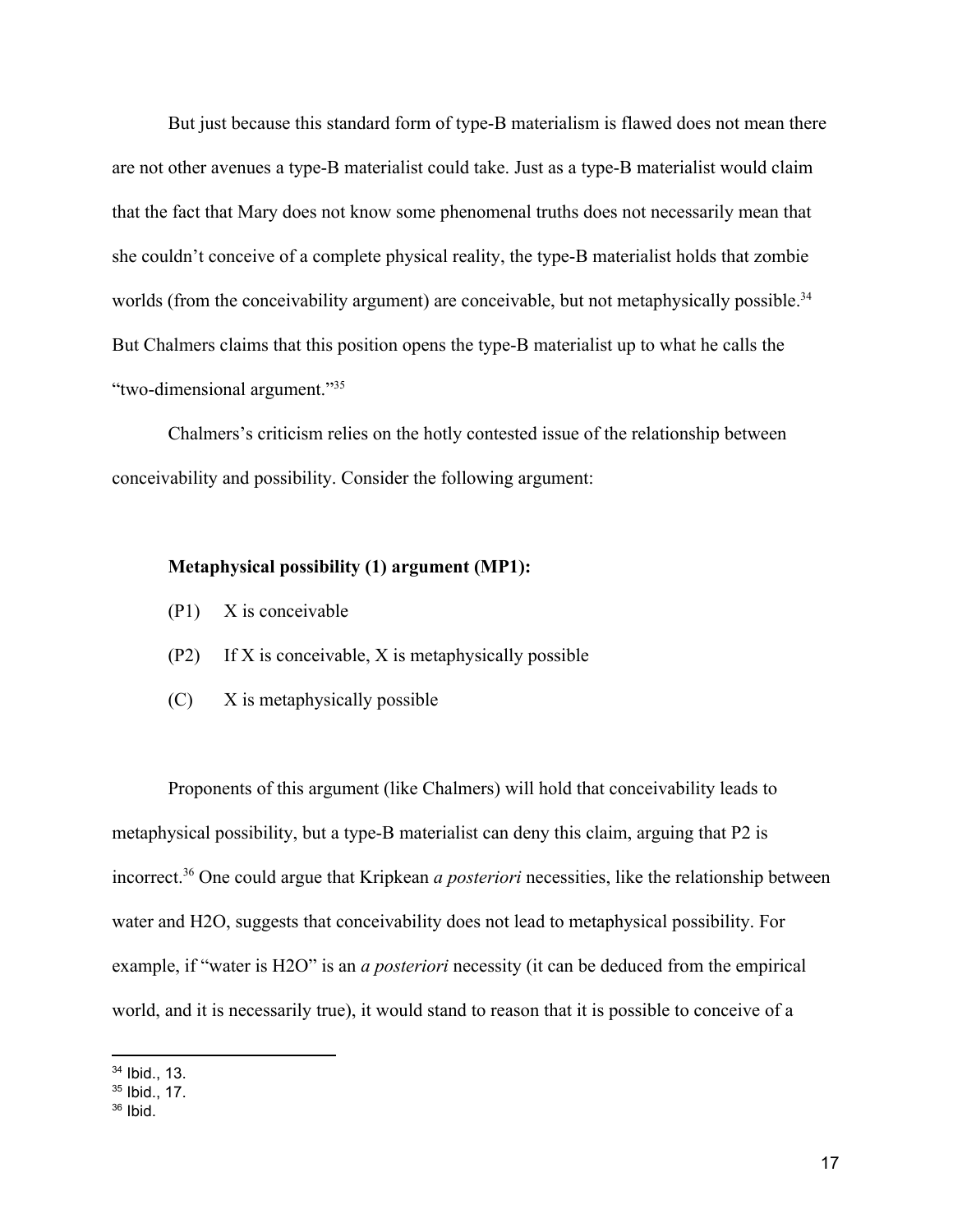world (worldXYZ) where water is *not* H2O, and instead is XYZ.<sup>37</sup> In worldXYZ, the oceans are filled with XYZ, the clouds rain XYZ, and when humans boil XYZ for their pasta, it turns to steam at 212 degrees. If we hold the relationship between water and H2O to be an *a posteriori* necessity, then it would follow that water is not XYZ. But there is also a *relevant* sense in which, for worldXYZ, the sentence "water is  $XYZ$ " is true.<sup>38</sup>

The key word above is relevant, for "if we hypothesize that the XYZ-world is actual, we should rationally conclude on that basis that water is not H2O," as it would be XYZ instead.<sup>39</sup> By treating worldXYZ as actual, we are treating "water is not H2O" as an epistemic possibility. And more importantly, by treating (considering) something as actual, it allows us to establish a truth value to something relevant to that world's actuality. If our "actual" world is worldXYZ, then it is not true that water is H2O, and it is true that water is XYZ.

Alternatively, as many of you may be thinking, this argument seems to afford a heavy ontological status to worlds which we know are non actual. But Chalmers wants to draw apart two distinct ways of evaluating possible worlds. Chalmers defines the method of considering worldXYZ as actual as an *epistemic evaluation*, as opposed to a *counterfactual evaluation*, where we prioritize our actuality as fixed, and consider worlds like worldXYZ as "a counterfactual way things might have been but are not."<sup>40</sup> The point is not that these two evaluations are opposites, but rather two distinct ways of considering information.

Thus Chalmers leaves us with two ways of evaluating and characterizing possible worlds. If we consider a possible world (W) as actual, then we can say that a statement (S) made true by

 $37$  Ibid.

 $38$  Ibid., 18.

<sup>39</sup> Ibid.

 $40$  Ibid.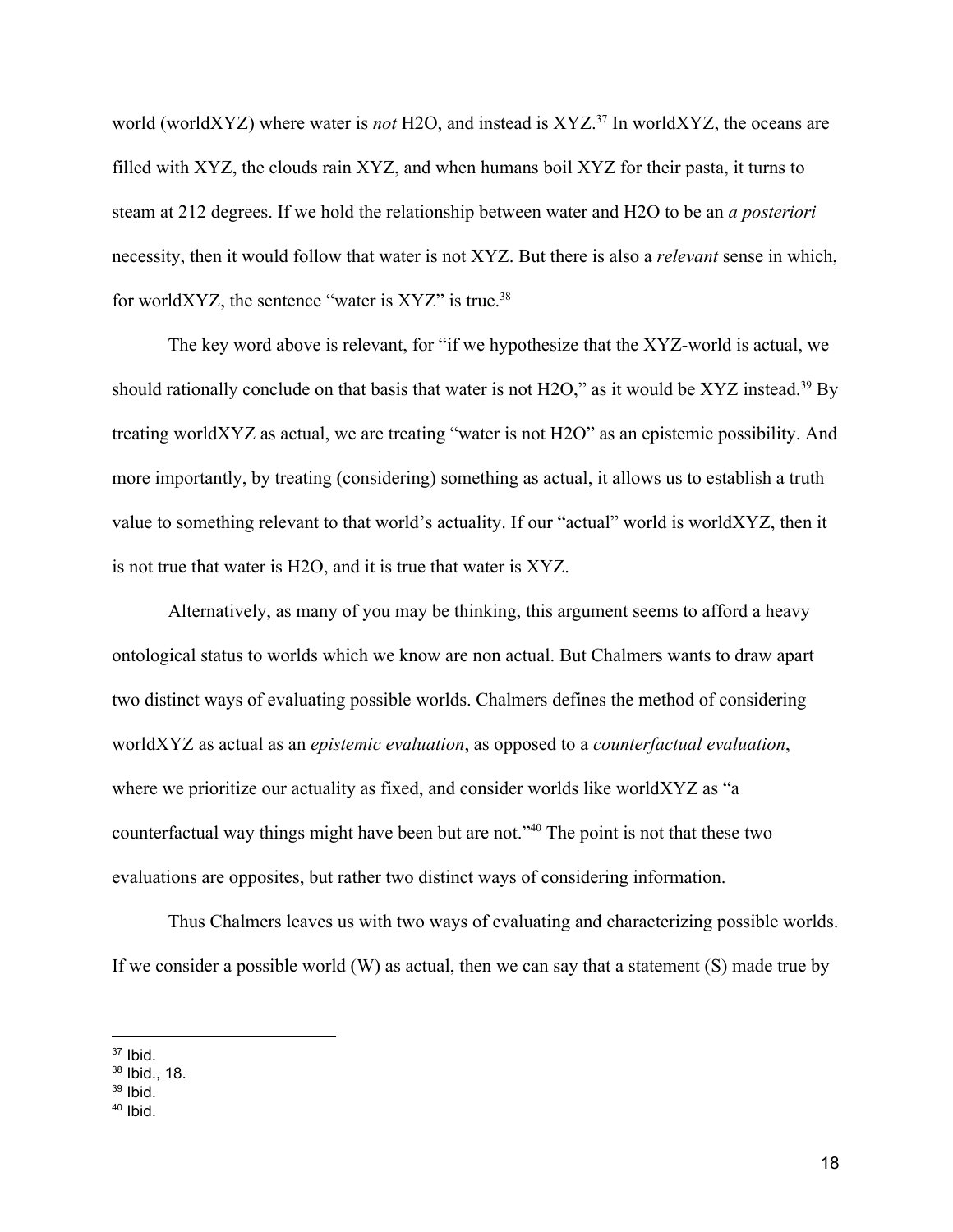W's actuality is *verified* by W. Likewise, if W is considered as a counterfactual, then we can say that a sentence made true by W's counterfactuality is *satisfied* by W.<sup>41</sup> The terms are semantic, to illustrate a difference. Using this method of thinking about possible worlds, Chalmer's presents the following argument, where P represents "the complete physical truth about the world," and Q represents a phenomenal truth.<sup>42</sup> Notice that their combination as (P  $\& \sim Q$ ) is a zombie world:

(1) (P  $< 0$ ) is conceivable

 $\mathcal{L}_\text{max} = \frac{1}{2} \sum_{i=1}^{n} \frac{1}{2} \sum_{i=1}^{n} \frac{1}{2} \sum_{i=1}^{n} \frac{1}{2} \sum_{i=1}^{n} \frac{1}{2} \sum_{i=1}^{n} \frac{1}{2} \sum_{i=1}^{n} \frac{1}{2} \sum_{i=1}^{n} \frac{1}{2} \sum_{i=1}^{n} \frac{1}{2} \sum_{i=1}^{n} \frac{1}{2} \sum_{i=1}^{n} \frac{1}{2} \sum_{i=1}^{n} \frac{1}{2} \sum_{i=1}^{n} \frac{1$ 

- (2) If (P &  $\sim$ Q) is conceivable, then a world verifies (P &  $\sim$ Q).
- (3) If a world verifies (P &  $\sim Q$ ), then a world satisfies (P &  $\sim Q$ ) or type-F monism is true.
- (4) If a world satisfies ( $P&Q$ ), materialism is false.
- (5) Materialism is false or type- $F$  monism is true.<sup>43</sup>

The type-B materialist is required by definition to hold (1), as denying this premise would lead either to type-A materialism or to my alternative theory.<sup>44</sup> Remember, the type-A materialist would deny that zombies are conceivable. Premise (2) follows from premise (1) because of the verification relationship--if some S (from above) is conceivable, then if we consider as actual a conceivable world (W) where statement S applies, we can conclude that

 $41$  Ibid.

<sup>42</sup> Ibid., 19.

<sup>43</sup> Ibid., 20.

 $44$  Ibid.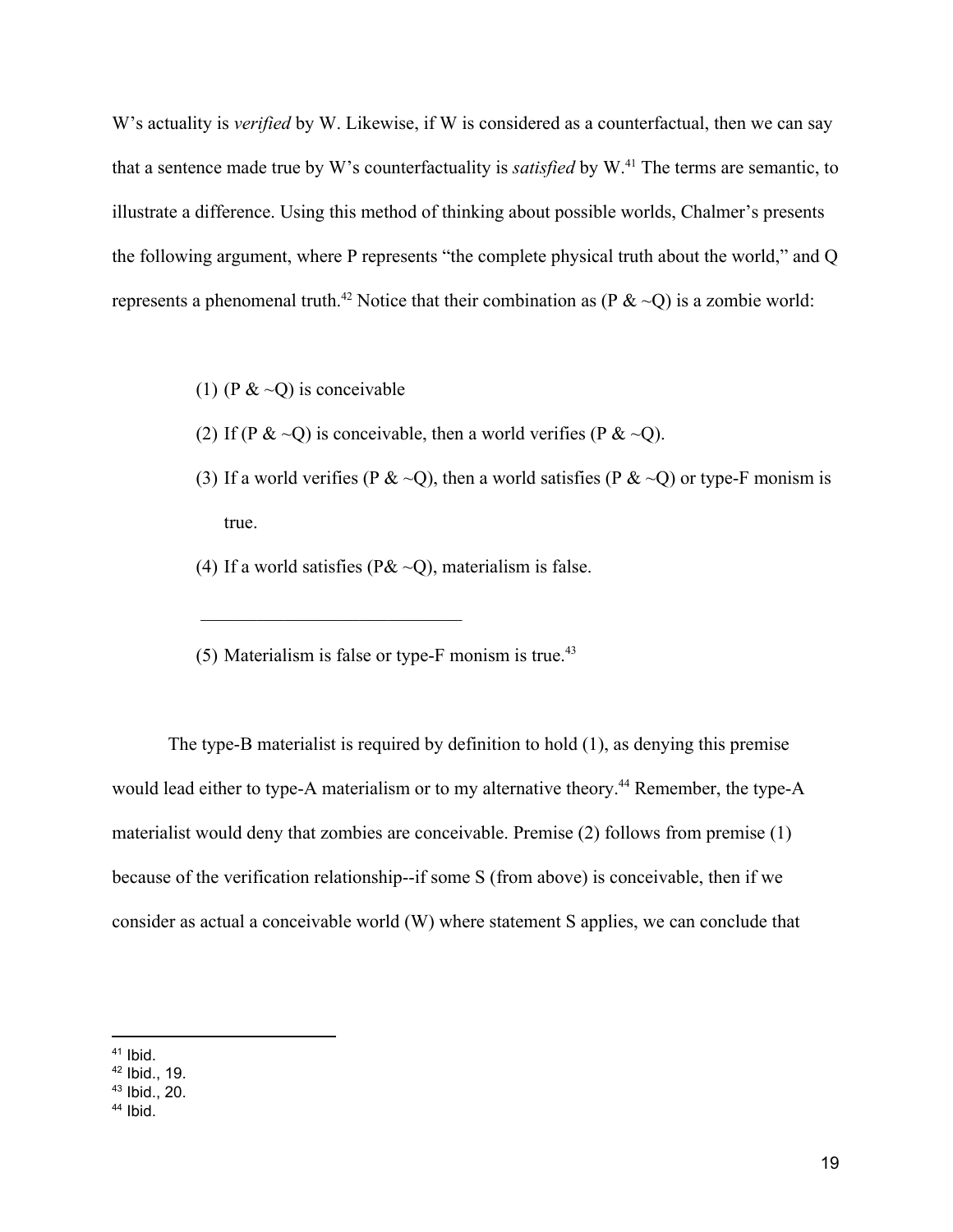there is a W that verifies S. Premise (2) is therefore "an instance of the general principle" of verifiability.<sup>45</sup>

Premise (3) is easiest to explain by considering what the opposite claim would be, as it is likely someone advocating type-B materialism would deny that a world verifying P from (P &  $\sim$ O) leads to a world satisfying P.<sup>46</sup> But as Chalmers observes, there is only one possible outcome where this works--the position which he defines as type-F monism, hence its inclusion in the argument. Type-F monism will be discussed in greater detail later on, for now, all that is relevant is the argument leading to it. Chalmers introduces the idea of *primary* and *secondary intensions* to help see this idea. A primary intension of S "is a function that is true at a world W [if and only if] W verifies S," whereas a secondary intension "is a function that is true at a world W if W satisfies  $S^{347}$  Using these terms, we can see that a W verifying P (the complete physical truth) must resemble the physical world, "at least in the structure."<sup>48</sup> Consider the H2O and XYZ case: the physical structure of worldXYZ is the same, with only one physical feature (H2O) changed. In order for W to not satisfy the complete physical truth about reality, W must lack "the intrinsic properties underlying this structure in the actual world."<sup>49</sup> Therefore, if the type-B materialist wants to claim that W verifying P does not lead W satisfying P, they will actually be arguing for type-F monism, which is a very different position from where the type-B materialist started. This is because the "the primary intension of a physical concept picks out whatever property plays a certain role in a given world, and the secondary intension picks out the actual intrinsic property

<sup>45</sup> Ibid.

<sup>&</sup>lt;sup>46</sup> Chalmer's does note that we cannot usually move from verification to satisfiability, but this argument in particular allows us to.

<sup>47</sup> Ibid., 19.

<sup>48</sup> Ibid., 20.

 $49$  Ibid.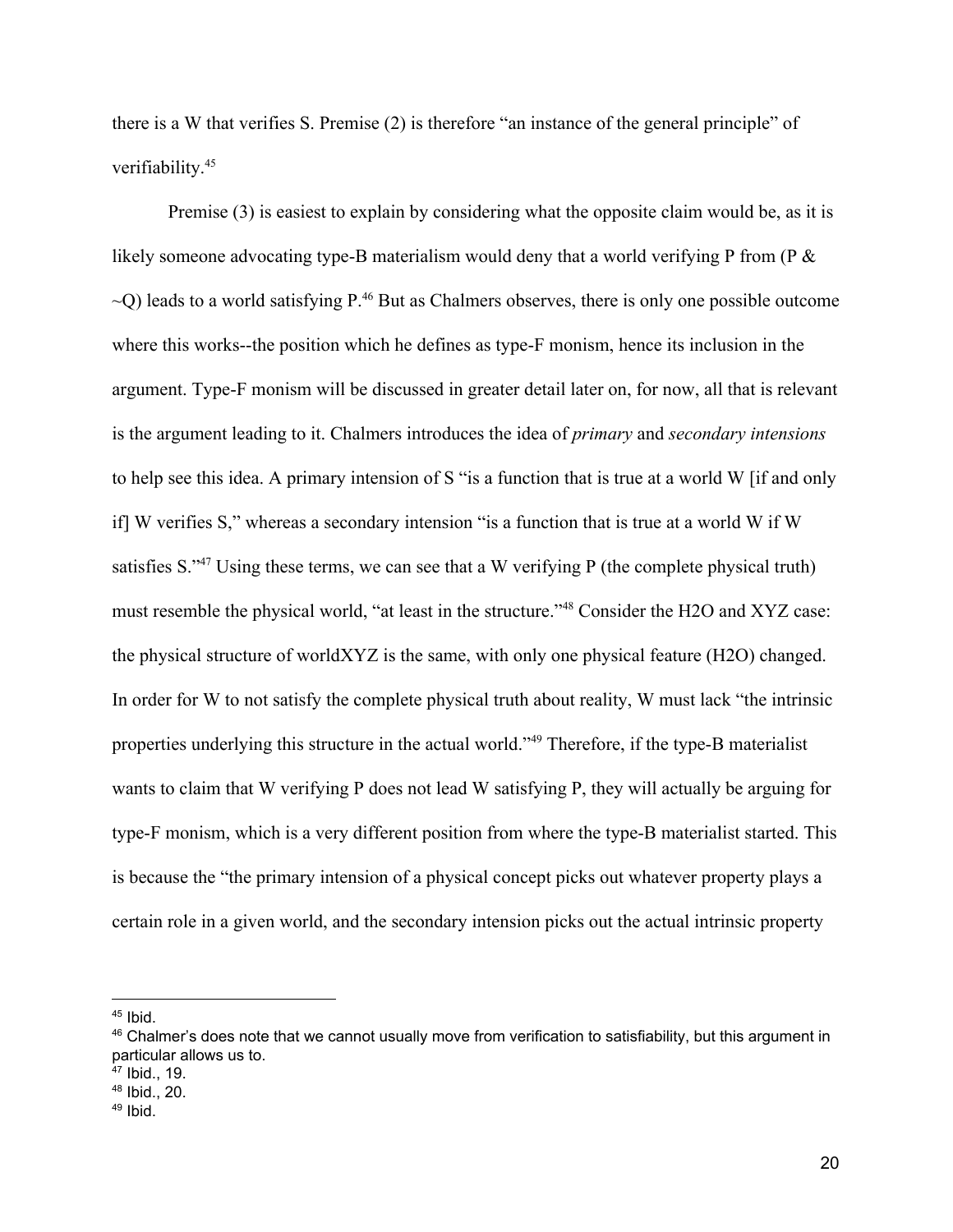across all worlds."<sup>50</sup> It then follows that the lack of consciousness present in W means that the consciousness in the physical is intrinsic, and not the result of anything structural.

Thus the type-B materialists must either revise their central claim, or accept Chalmers's type-F monism, which is something they would be unlikely to do, seeing as it is a very different position than their original stance. This is reflected in the conclusion (5).

Let's refer back to the original MP1 argument:

- (P1) X is conceivable
- (P2) If X is conceivable, X is metaphysically possible
- (C) X is metaphysically possible

This entire line of reasoning stems from the type-B materialists denial of  $(P2)$ --that X's conceivability leads to X's metaphysical possibility--essentially relying on the same assumption gleaned from the conceivability argument. But as referenced in section (1.4), we have reason to doubt that the zombies posited by the conceivability argument are conceivable, for if the relevant epistemic gap exists within reality, there are no non-physical phenomenal truths. Thus the following section will argue against the conceivability of zombies, eventually concluding that the conceivability argument cannot make a stronger case against materialism than materialism can make against dualism. Treated as such, my materialist position is more plausible and convincing than alternative positions because it satisfies the physical problem, accounts for an epistemic gap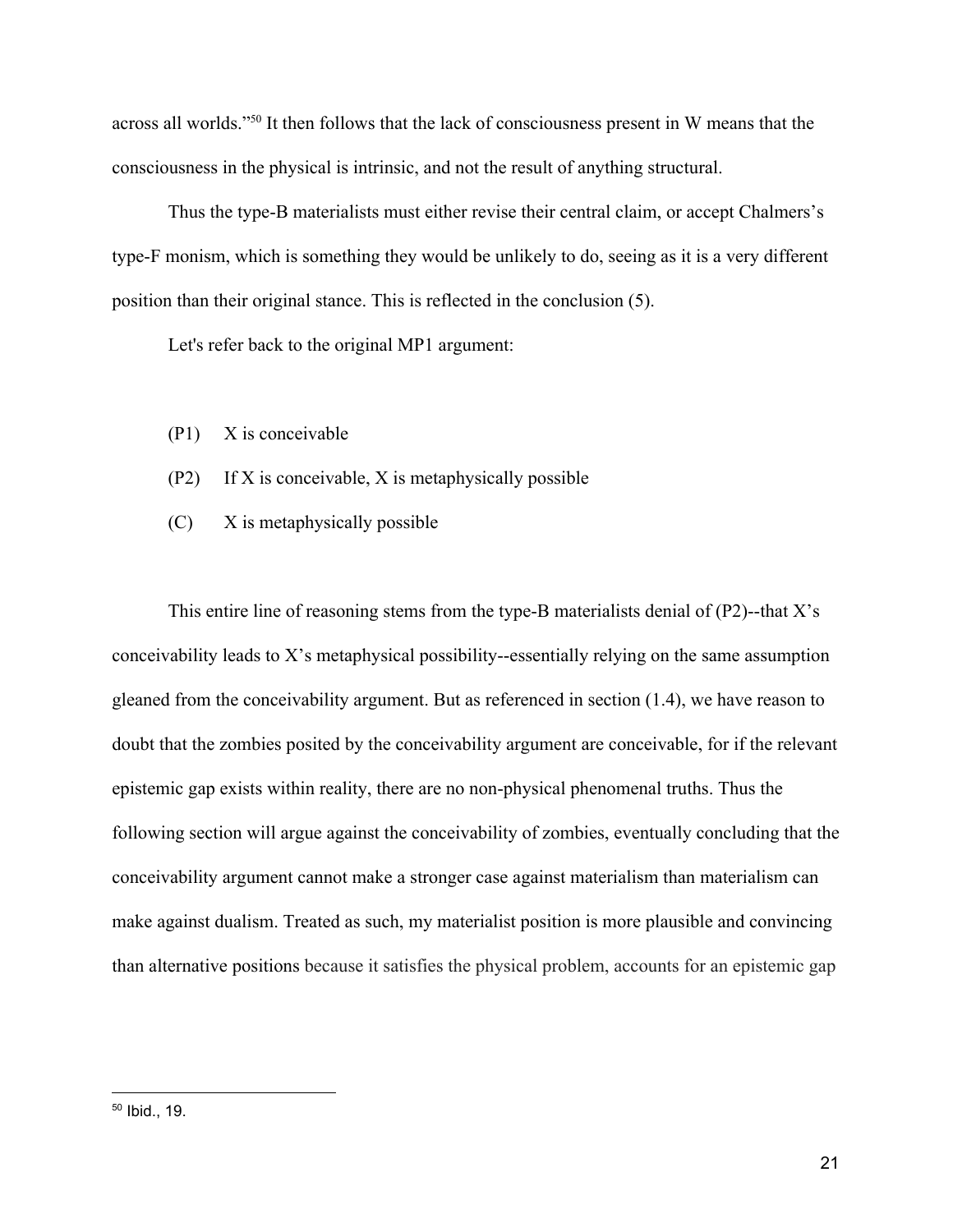(while also providing an explanation for it) and as will be seen in the second chapter, still affords a unique ontological status to consciousness, underlying the dualist intuition.

#### <span id="page-23-0"></span>**Section (1.6): Argument from Complete Conceivability**

Usually conceivability only requires that something is not *a priori* ruled out, but the argument in this section breaks down whether something's conceivability requires its *complete conceivability*. On an extremely strong (the strongest) interpretation of complete conceivability, something would only be conceivable iff it could be conceived of perfectly: if every single feature of the conceived object was identical to the actual object. Presumably, the only relevant difference between a completely conceived object and its real counterpart would be the real one's existence as actuality rather than as possibility--if it were in fact completely conceivable, then it must be metaphysically possible. Under this interpretation, we can rephrase the MP1 argument:

# **Metaphysical possibility (2) argument (MP2):**

- (P1) X is completely conceivable
- (P2) If X is completely conceivable, X is metaphysically possible
- (C) X is metaphysically possible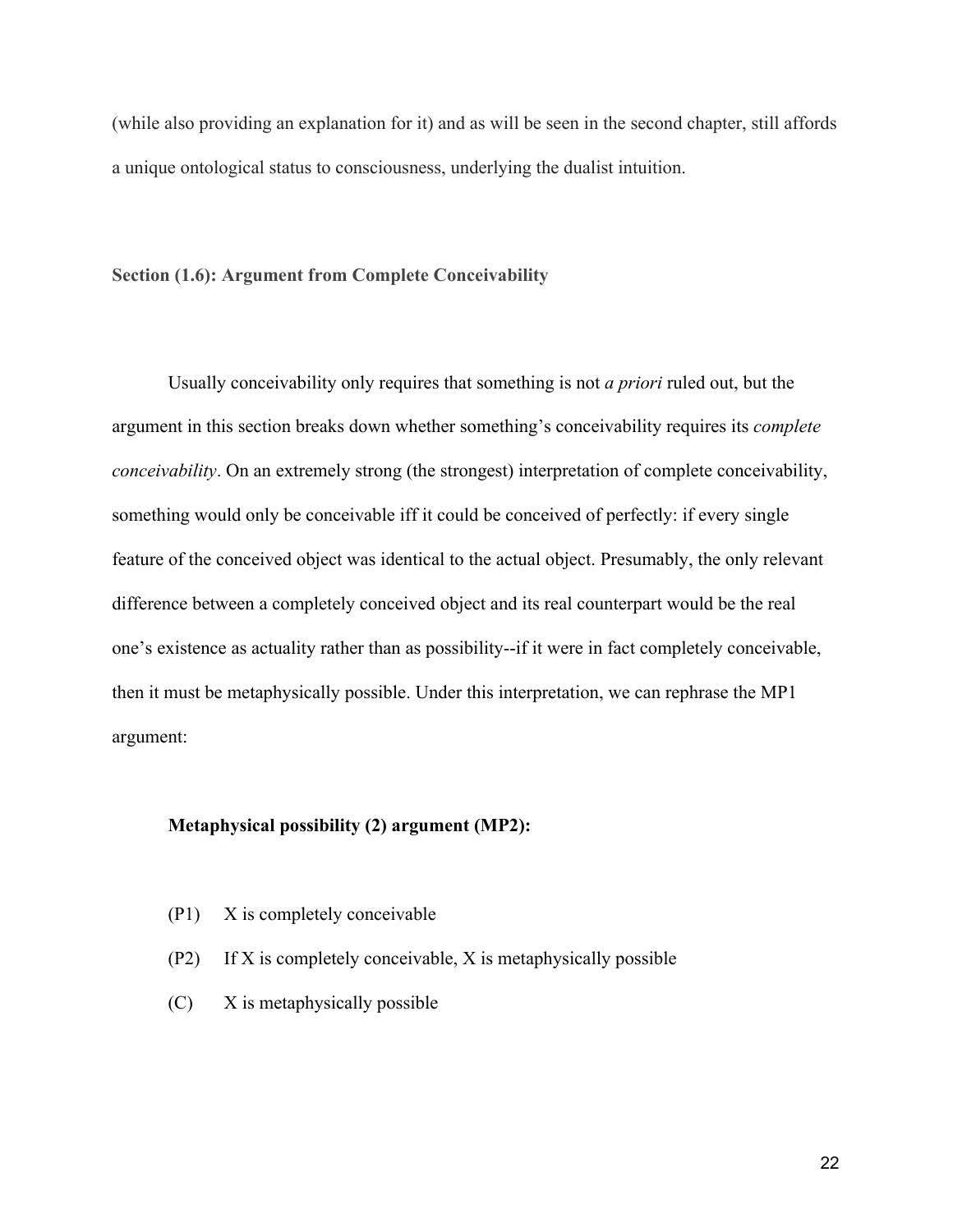But if we take MP2 over MP1, an impossible burden is placed on (P1), as it does not seem possible that anything can ever be completely conceivable by a human. And it is not relevant whether complete conceivability is itself possible, only that for a human it is impossible. Thus the obvious move for a conceivability-theorist who wants to hold MP1 would be to deny that complete conceivability is needed for metaphysical possibility. This is an important concession however, because denying the need for complete conceivability establishes a spectrum for what is entailed in a proper conception of something. At the top of this spectrum is complete conceivability, a situation where it seems impossible for metaphysical possibly not to follow from conceivability. After all, if complete conception exists in every possible way except actual existence, there could be nothing relevantly incoherent about its existence.

But the admission that complete conceivability is not humanly possible is admission of a gap between a perfect conception of something and a human conception of it--a "conceivability gap." And so a conceivability theorist advocating for MP1 must explain a rather confused position. They must simultaneously hold that complete conceivability is not necessary for metaphysical possibility, which implies that there is position less than complete conceivability, which explains *at which point or threshold* we can reliably say that something is conceivable. And thus the onus is then on the conceivability theorist to explain *why* it becomes relevant at that point--a much harder task, if not impossible--as it seems unlikely that we can ever confidently know what might be missing, relevant or otherwise, from within a conceivability gap.

Now the conceivability theorist has a seemingly easy way out, by denying that the conceivability gap contains anything relevant to metaphysical possibility. One method would be to claim that a human's conceptual abilities are only capable of conceptualizing valid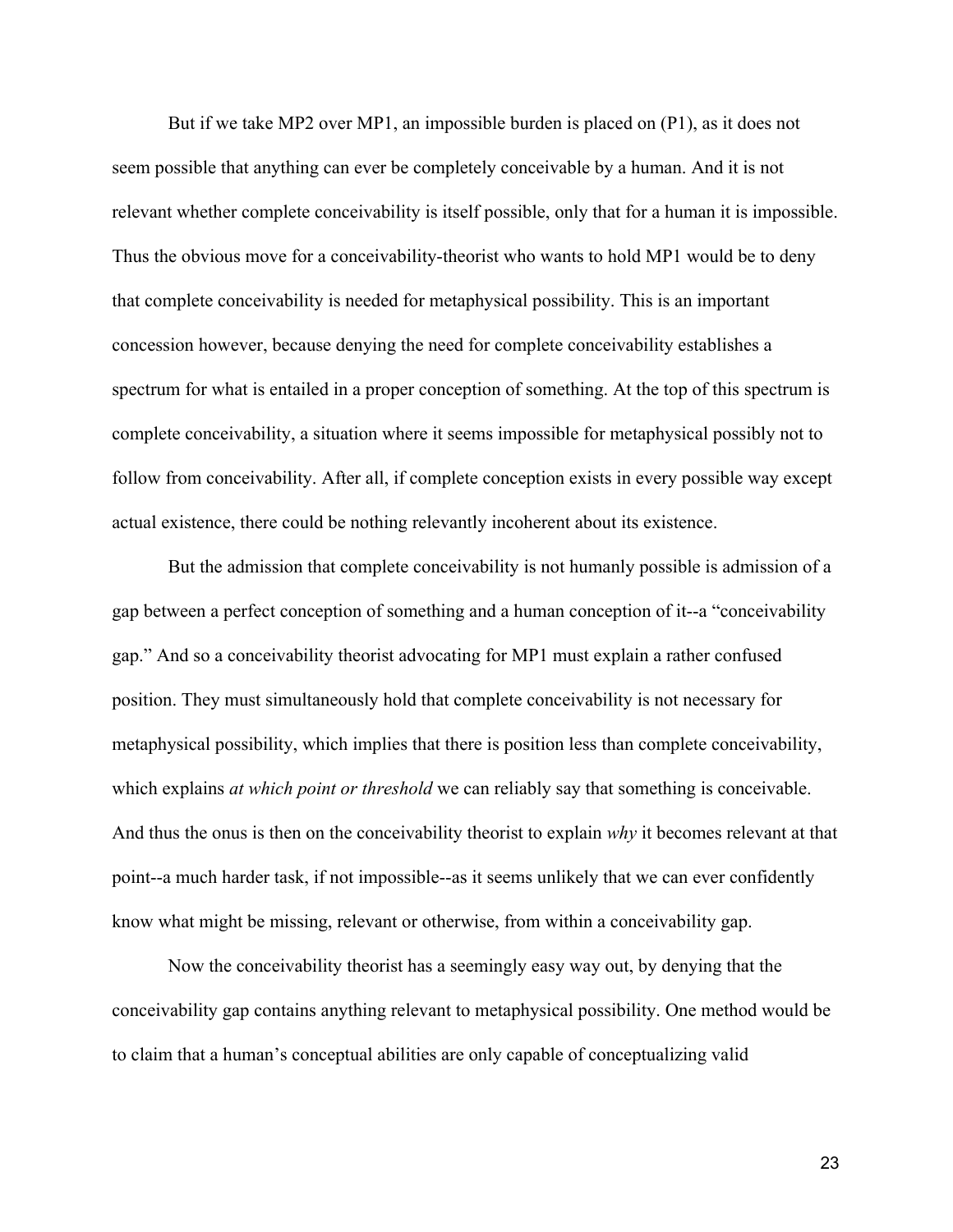metaphysical ideas; we cannot conceive of something metaphysically impossible, as its metaphysical impossibility eliminates any relevant sense in which we "conceive" of it. This would solve the problem of the conceivability gap, as metaphysical possibility is already proven by our ability to conceive and thus there can be nothing metaphysically relevant within the gap. For instance, take the concept of a square circle. As a metaphysically impossible shape, when we "conceive" of a square circle, we are not engaging in proper conceivability, instead we are thinking of a square, then a circle, or something else which is not relevantly what it is to be a square circle. But this approach is not supported for two reasons. First, the scenario of the square circle helps broaden the "spectrum" of conceivability from before. While the metaphysical existence of a square circle is of course *a priori* ruled out, a flat out denial of the relevance of the conceivability gap seems to ignore the conceptual force we often assign to paradigmatically inconceivable ideas. Obviously, when we "think" of square circles, we are experiencing a conceivability gap. But in this extreme situation, everything "within" the conceivability gap is everything which *is* relevant to the square circle's metaphysical possibility (or lack thereof). The point here is not a proof of the existence of square circles, but rather to show the importance of what can live within the conceivability gap. And what can live in that gap is information which proves false any belief initially thought to be *a priori* conceivable. Therefore in order for something to be conceivable, it must first stand not being *a priori* ruled out, but also must give reason to believe that there is nothing else metaphysically relevant within the gap.

This introduces the second and more convincing of the arguments against the conceivability theorist's position in the previous paragraph. The theorist's assumption was that they could prove conceivability leads to metaphysical possibility by claiming that metaphysical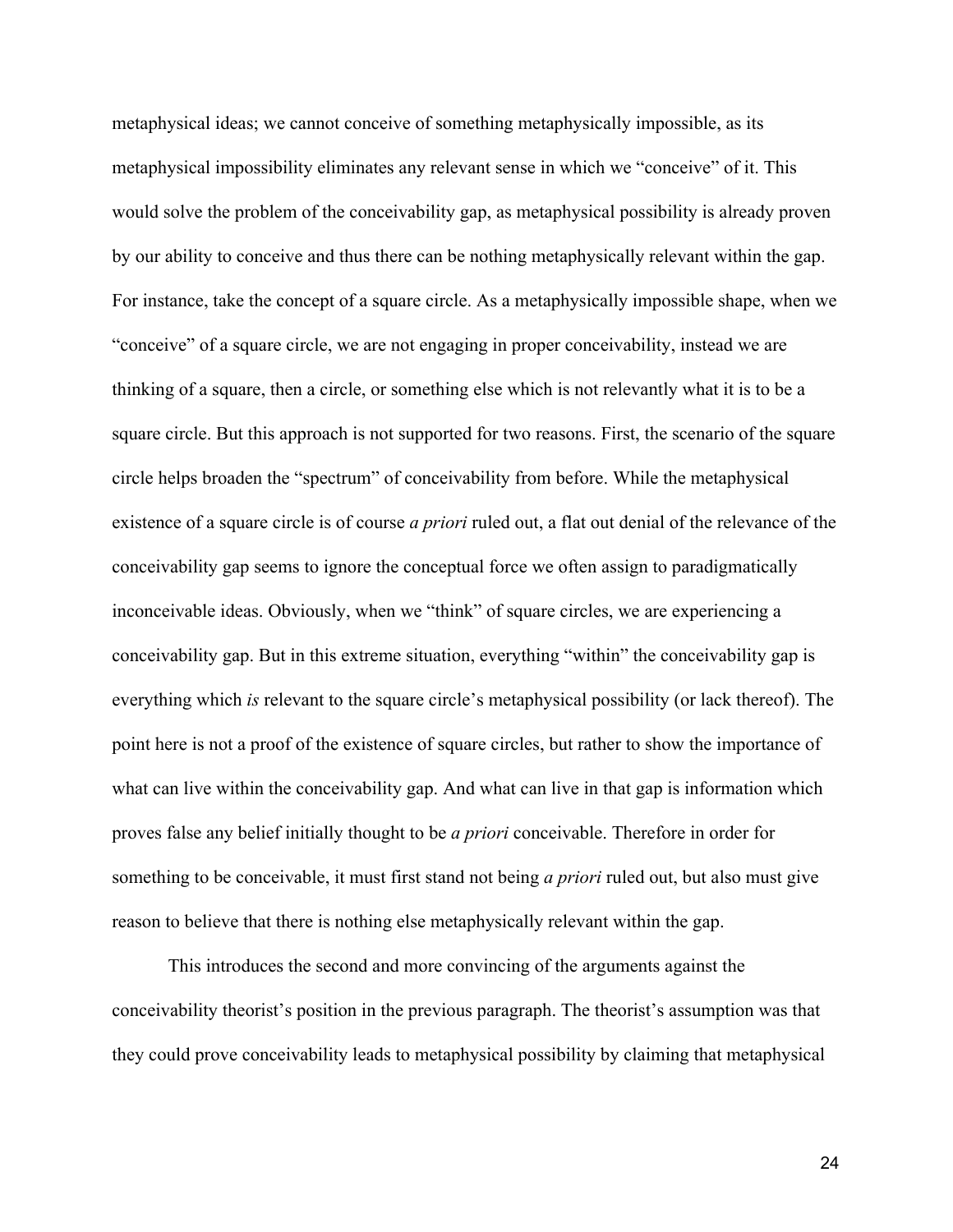possibility is necessary for conceivability. But beyond the reductive circularity of this argument, this argument makes a crucial misassumption, as it further assumes that the human capacity for conceivability can create an ontologically equivalent replica of something's metaphysical existence in reality. While this assumption works with square circles--their impossible status leads to impossible conception--it fails in other circumstances because we do not have a perfect ability to link concepts to physical reality.

Consider the intuition underlying the impossibility of complete conceivability--there is something about human rationality which allows it to create conceptual models of phenomena in reality, but that ability is imperfect. This intuition is supported by one of the most fascinating features accessible to consciousness: the ability to be wrong. The empirical evidence of this ability is overwhelming, simply look at human history and the vast number of models we have held about any makeup within reality. While many consider this faculty a hinderance, I posit that our capacity for being wrong is proof of a unique in reality dependence relationship between consciousness and the rest of physical reality. If this imperfect dependence can be proven, we have serious reason to doubt a perfect causal relationship between conceivability and metaphysical possibility, in either direction.

This argument relies on establishing the existence of imperfect dependence relations, which begs the question: what is a perfect dependence relationship? One such relationship can be seen by examining the types of dependence an atomic entity, such as a hydrogen atom, has on its subatomic parts. In a very real sense, the particular makeup of subatomic entities within a hydrogen atom directly cause what it is to be a hydrogen atom. Perfectly. Every single time. All hydrogen atoms gain the quality of what-it-is-to-be-hydrogen from an exact physical makeup of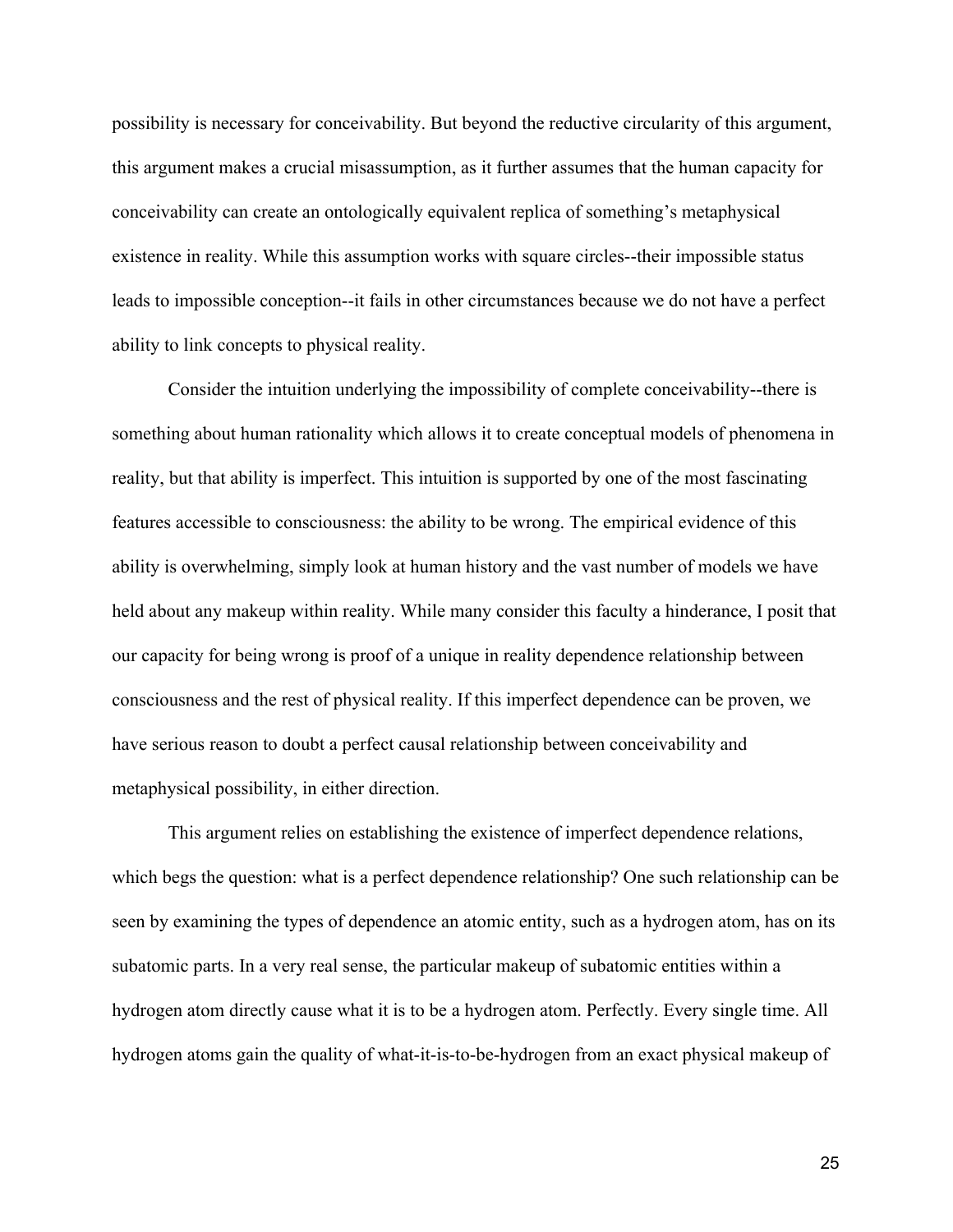their subatomic particles. In this sense, reality is composed of direct dependence relationships, with no room for error. Already, consciousness does not seem to fit into this mold. While the what-it-is-dependence between subatomic particles and atomic entities is necessary, the what-it-is-dependence between *ideas* and the rest of the physical world cannot claim this same perfect, necessary status.

It doesn't take much thinking about language to see that the words and ideas we use are unfixed, with fluid and changing definitions. From here, it's intuitively easy to realize that this means that there is nothing inherent to a word's definition, and conclude the ideas they represent only have meaning insofar as we assign meanings to them. Beyond intuition, the fact that every subjective experience necessarily creates its own interpretation of a meaning is further proof that there is nothing inherent about the meaning itself--it only exists through our relationship with it.

But it is also impossible to deny *any* dependence relationship between ideas and physical reality. The linguistic example of onomatopoeia emphasizes this point well, as it is certainly true that the meaning of an onomatopoeic word is what-it-is-dependent on reality in some non-insignificant way. However, while there might be some form of dependence, there is also no perfect causality between the natural-sound and the linguistic-sound as we saw between subatomic and atomic entities. The same holds true for ideas beyond words and definitions, such as geometric or spatial representations of reality. For instance, if I asked you to consider a circle, it seems like there is a reasonable dependence of the content your mental image on circular physical objects. But once again, any particular conception of a circle is not necessarily dependent on what it is to be a circle. There may be imperfectly circular things recognizable as circular in reality, but there are no imperfectly composed hydrogen atoms.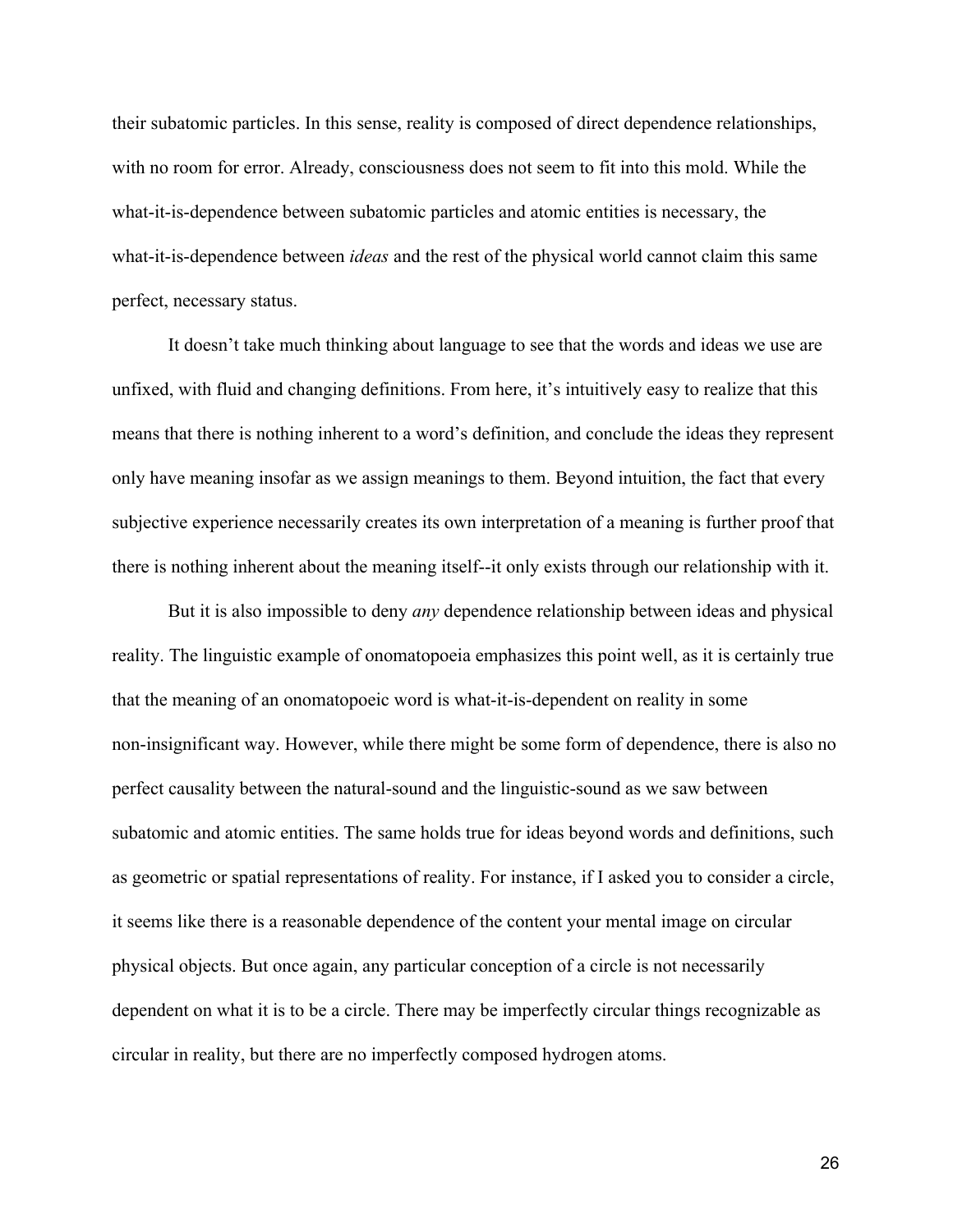Thus the contents of ideas are arbitrarily related to reality *qua* their use by conscious beings. Ideas are like blurry images of what they are intended to represent: while to a conscious body there is something discenable about the image, even to the point where we might be able to understand what it represents, it's simultaneously fuzzy, allowing for ambiguities and deceptions. There is no reason to believe ideas are perfect and metaphysically accurate models of what they represent. This conclusion can be expanded to deny the original claim of the conceivability theorist, as it shows that the contents of our conceptions, our ideas, are not perfectly representative of the actual metaphysical world around us. If they were, then all human conceivability would be complete conceivability, and therefore prove metaphysically possible. Thus the conceivability theorist cannot appeal to complete conceivability, as humans cannot access it. They cannot claim that everything we conceive is already metaphysically possible by the proof of us conceiving of it, as the content of what we conceive is arbitrarily related and an imperfect picture of the world. Thus the only option left open is a middle position which can confirm that there is no relevant metaphysical knowledge within the conceivability gap, claiming that the sum of human information includes all relevant metaphysical knowledge, and thus we can rely on our conceivability if nothing metaphysically incompatible is deduced about a conception. As we have already included *a priori* truths into our definition of conceivability, the only other reliable evidence for something's metaphysical possibility is metaphysical actuality--existence in physical reality.

In the particular case of zombies, Chalmer's assets that "it is conceivable that there be a system that is physically identical to a human being, but that lacks at least some of that being's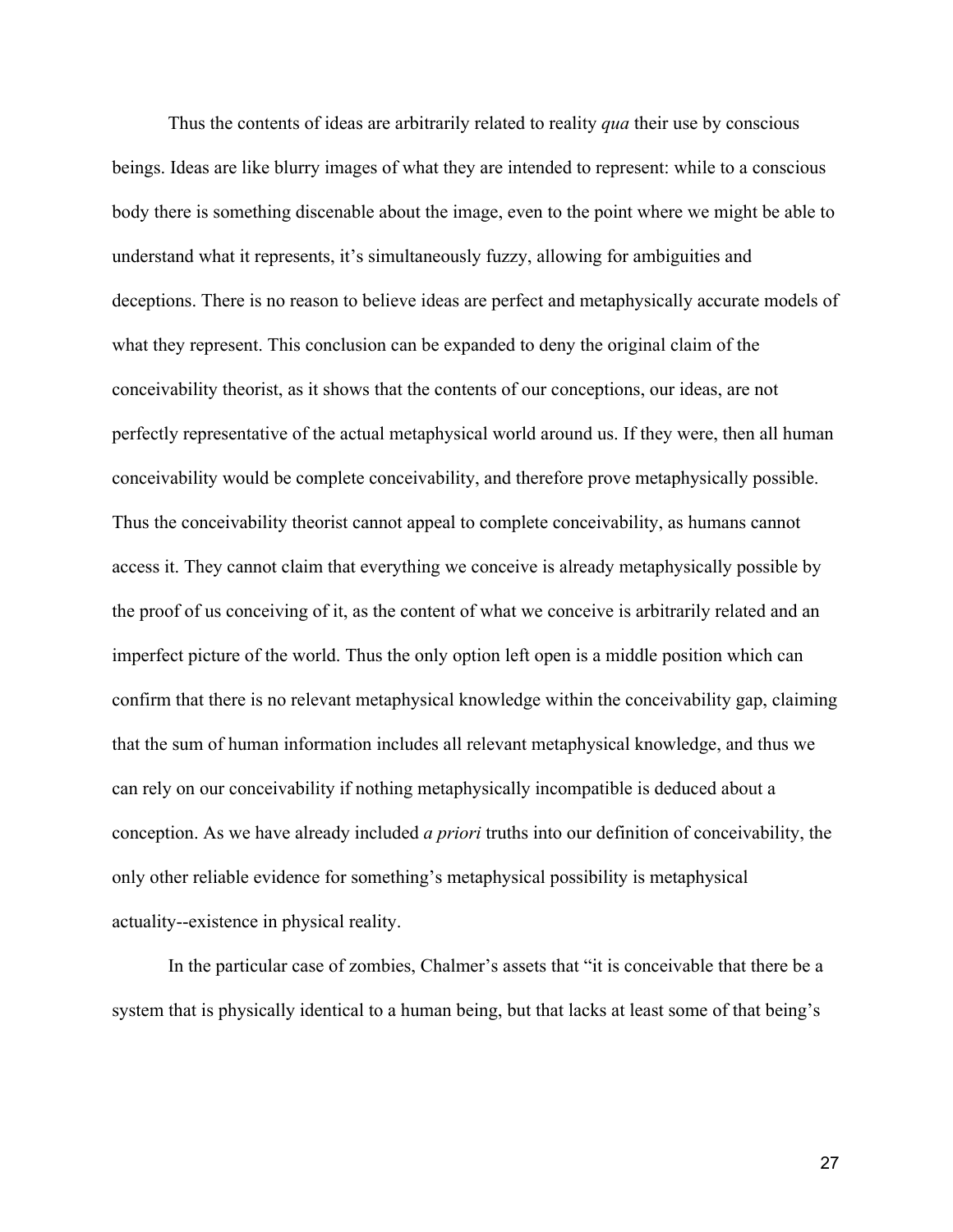conscious states."<sup>51</sup> But this relies on the assumption that when we are conceiving of this zombie, we are conceiving of the relevant underlying metaphysical structure of the zombie as well. First off, this assumption can be matched by its opposite: it is also conceivable that there cannot be a system that is physically identical to a human being without that being's conscious states. But in light of the argument above, for both of these assumptions, we cannot prove that what we are "conceiving" of is in fact any metaphysical structure. Thus if we need to choose between these two alternatives, we should aim for the one that has the smallest conceivability gap, or the one which otherwise is most metaphysically compatible. And ignorant of any dualist or materialist intuitions leading us to prioritize one assumption over the other, the physical existence of conscious beings in physical reality should give us reason to assume that the conceivability gap for the second assumption is smaller, and thus more possible. Therefore, it is more likely that zombies are not conceivable than conceivable, supporting a materialist position. Thus, contrary to Chalmers's arguments, materialism is a more plausible doctrine because not only have all three general types of argument failed (the knowledge, experience and conceivability arguments), but we have better reason to hold materialism as a view over its dualist alternatives.

But as well, among the various forms of materialism presented in this paper, we have reason to believe that internal materialism is the best theory for a number of reasons. First and foremost, by process of elimination, a number of potential problems have been identified with other conceptions of materialism, with internal materialism remaining unscathed from the objections which brought the others down. Second, and yet to be explained, internal materialism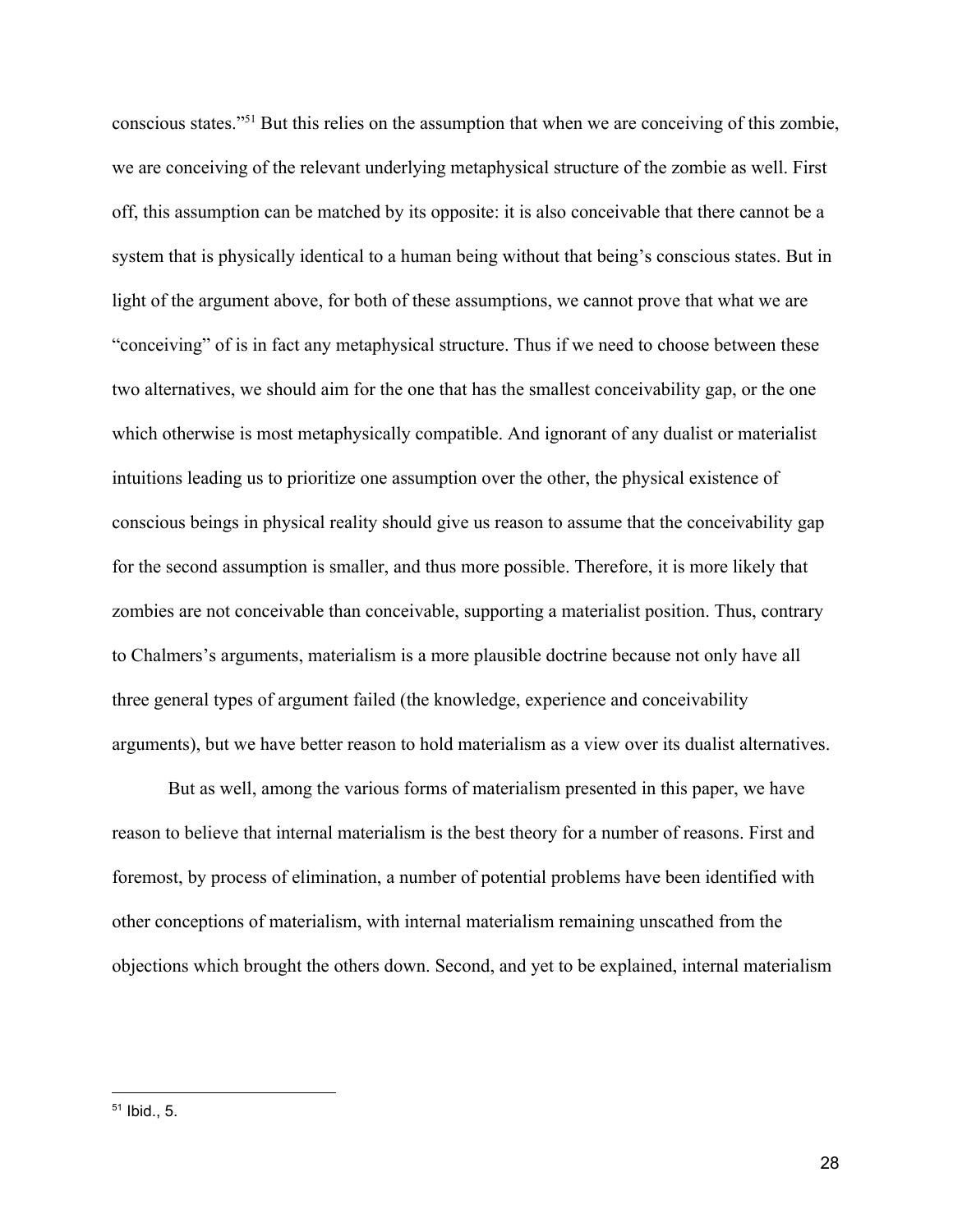satisfies the physical problem by being a materialist theory, while simultaneously accounting for an epistemic gap.

However, this does raise the question: what is the epistemic gap in internal materialism? Most importantly, the gap can be observed as the process of creating meanings with an imperfect dependence on reality. Unlike the epistemic gap identified by Chalmers, as we have already proven a materialist definition of consciousness, we know that there must be some physical feature of consciousness which creates this imperfect dependence, even if it is consciousness itself. And as this function is a physical process, it is an easy problem--and thus an easy problem gives rise to an epistemic gap which can *only* be understood by conscious beings. If all conscious beings are physical, and they create meanings which are inaccessible to the rest of reality because of their imperfect dependence, this is a satisfactory epistemic gap which never leaves physical reality.

But we have a further reason to believe internal materialism, as it also establishes a unique ontological status to consciousness, providing a materialist explanation for the dualist intuition. Although an almost paradoxical conclusion, the following chapter of this thesis will use the debate between fundametnalist and infinitely descending metaphysical theories of reality in order to show that consciousness still warrants a special place in reality due to its capability to create imperfect dependence.

<span id="page-30-0"></span>**Section (2.1): How is reality composed?**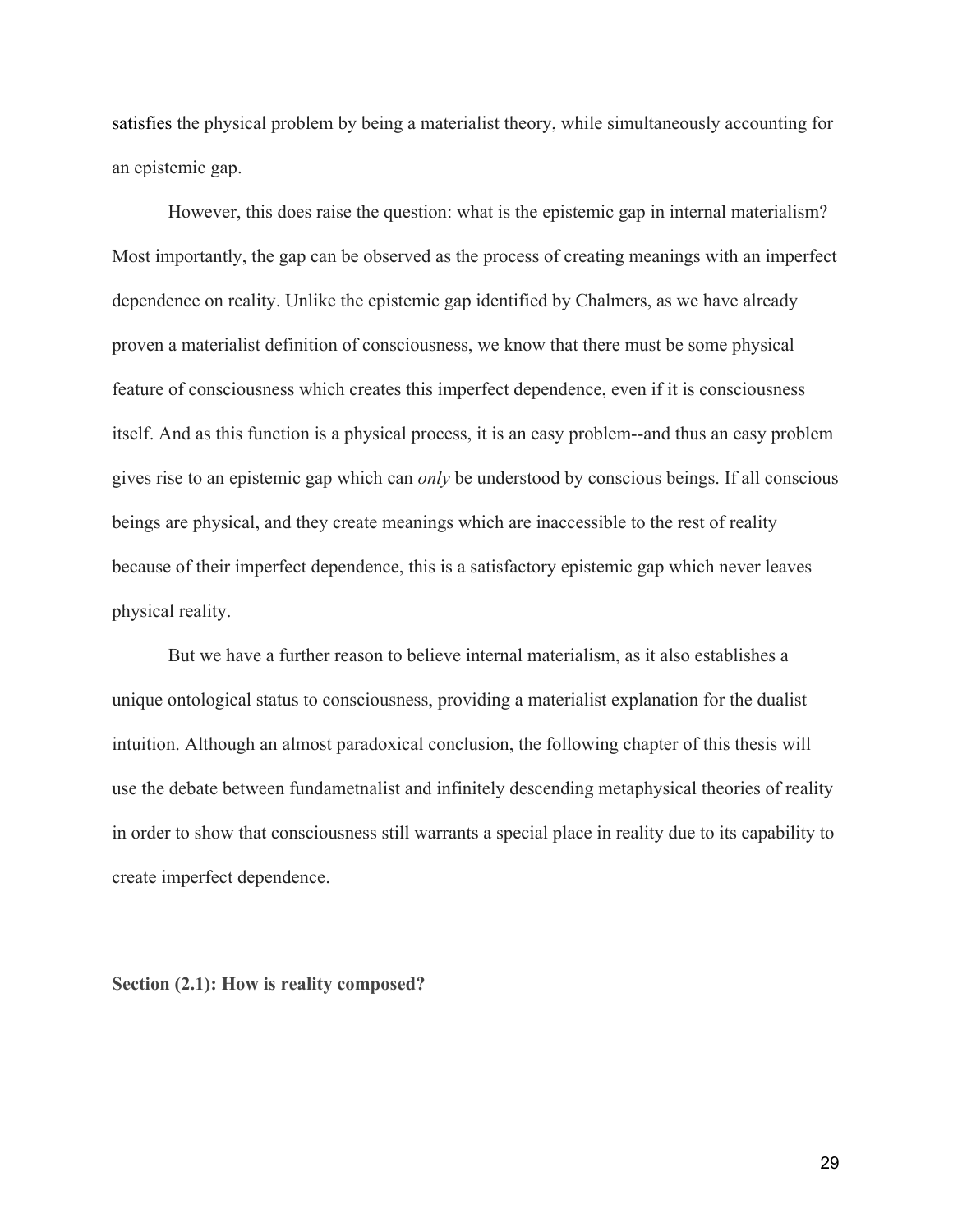It is a deeply human condition to go about life believing that one's understanding of reality is founded on a true metaphysical picture. But most people spend their lives without critically examining their assumptions about reality, leading to a number of held conceptions for why reality is the way it is. While not an exhaustive list, most people generally hold their particular assumptions because they are scientifically minded, religiously minded, or philosophically minded.

If pressed, many scientifically minded people would likely describe reality as having a hierarchical structure, with higher-order objects depending on lower-order objects for their existence. This parallels well with most of our undoubtable scientific knowledge, which describes the world around us as being composed of particles, interacting according to fixed laws. Atoms, for instance, upwardly create molecules, planets, trees and humans. Downwardly, atoms are caused by a particular arrangement of subatomic particles, which in turn are composed from a particular arrangement of quarks, and so on and so on until the smallest, or "fundamental" level is reached. This hierarchical structure would likely be causally one-directional, or asymmetric, as well. For instance, the particular features of atoms cause the particular features of molecules, and not the other way around.

A religiously minded person would presumably provide a different conception of reality, one where the individual features of reality as we know them are all secondary. The hierarchical picture presented by the scientifically minded individual might be accurate, but everything, including the fundamental level, is ultimately derivable back to a godlike being or beings.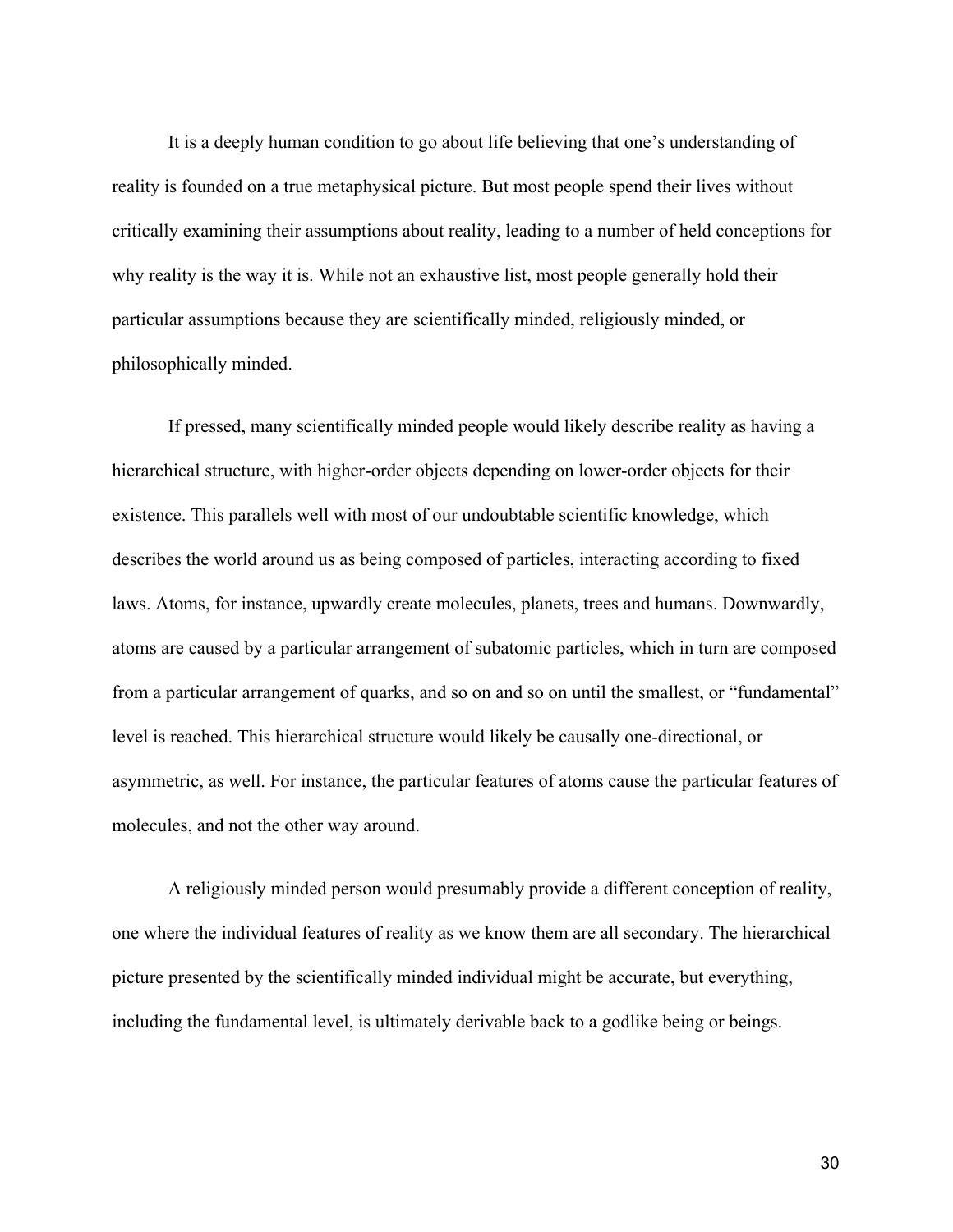A philosophically minded person is interested in the best arguments for the structure of reality, regardless of whether those arguments lead to something akin to a traditionally religious explanation or a traditionally scientific explanation, or to something else entirely. While it is entirely possible one could begin from a scientific indication or a religious assumption and logically conclude a valid metaphysical theory, it makes more sense to begin with what we must know about reality and argue from there. As you have likely surmised, this thesis invites you to become a philosophically minded person for the following arguments. While there will be actual arguments against holding scientific or religious mindsets (as I have described them), I find the philosophical mindset most rewarding, as it provides the most certain certainty about what must be true.

With that said, there are a number of competitive philosophical pictures of reality, each with their own strengths and flaws. Sections (2.2) and (2.3) of this chapter will present arguments for fundamentalist and infinitely descending theories of the internal structure of reality. But coming from the previous chapter, we have reason to believe that the non-perfect dependence created by consciousness provides a unique joint in reality through the argument for arbitrariness, running contra to theories of infinite descent. Section (2.4) will explore this possibility, eventually concluding that consciousness is sufficiently ontologically unique to warrant infinite descent inconceivable. After rejecting infinite descent, section (2.5) will provide closing remarks, but not before elaborating on the relationship between the dualist intuition and consciousness's ontological significance.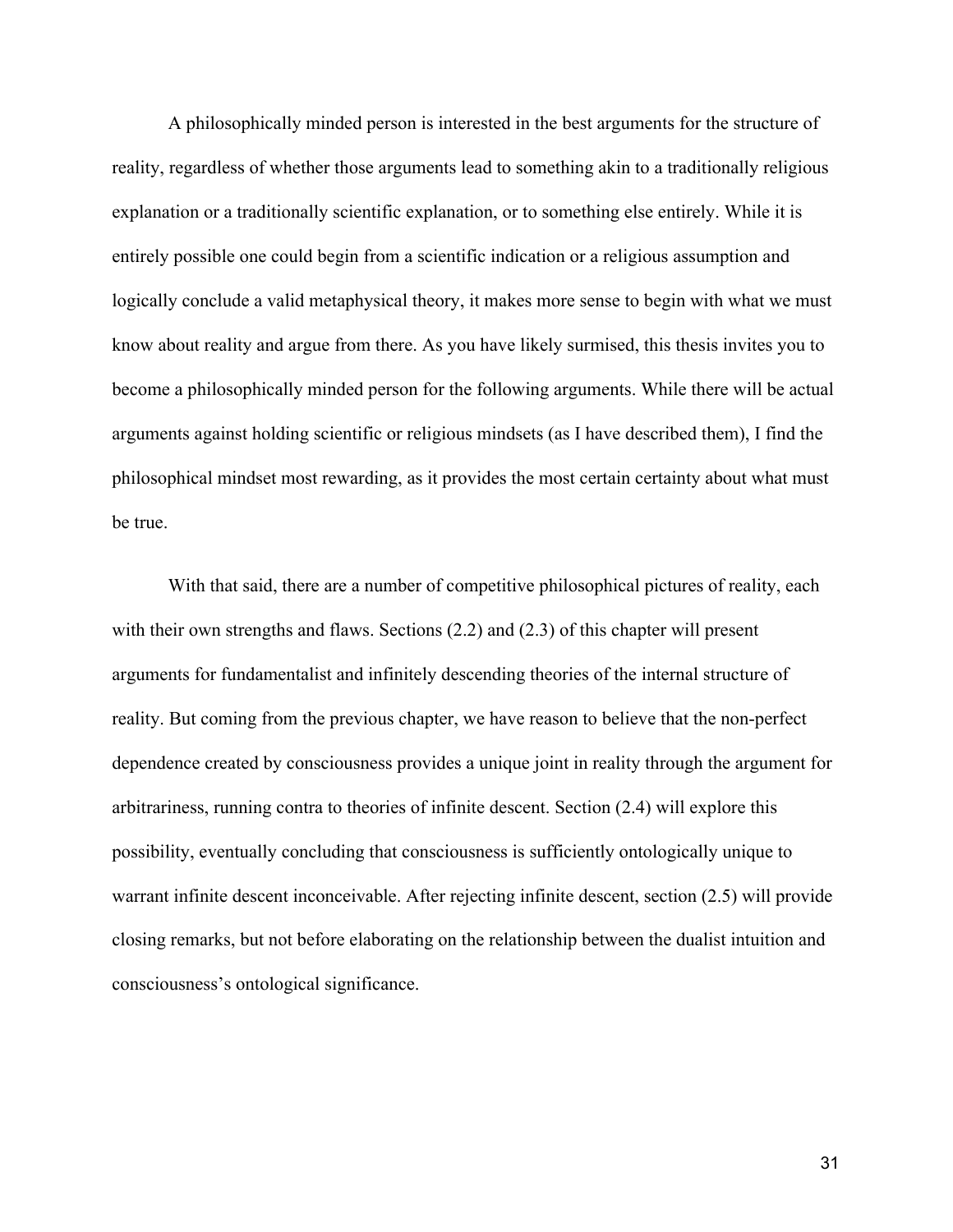# <span id="page-33-0"></span>**Section (2.2): Fundamentality**

Theories like the one ascribed above to a scientifically minded individual can broadly be considered as *fundamentalist,* but in truth that term hides more than it reveals. There are many classes of fundamentalist theories, each with their own distinct elements. But in general, fundamentalist theories have similar qualities which place them under the fundamentalist label, even if they disagree over the particulars. One idea common to fundamentality is the shared claim that reality exists upon some foundational level, which in turn, relies on nothing else for its being.<sup>52</sup> However, this claim can be further separated by two broad descriptions of what this fundamental level might look like. A *pluralist* would argue for the position I have thus far ascribed to the scientifically minded person; parts are metaphysically prior to a whole, and thus the parts are more fundamental.<sup>53</sup> But a *monist* position would hold that the whole is prior to its parts and reach the exact opposite conclusion. On a cosmic scale, the monist position would give the entire universe a fundamental quality, with metaphysical dependence "dangling downward" from the whole.<sup>54</sup>

# <span id="page-33-1"></span>**Section (2.2.1): Pluralist Views of Fundamentality**

<sup>52</sup> Thomas E. Tahko, "Fundamentality," *The Stanford Encyclopaedia of Philosophy*, 2018, [https://plato.stanford.edu/entries/fundamentality/,](https://plato.stanford.edu/entries/fundamentality/) par. 4.

<sup>53</sup> Jonathan Schaffer, "Monism: The Priority of the Whole," *Philosophical Review,* 2010, 31. <sup>54</sup> Ibid.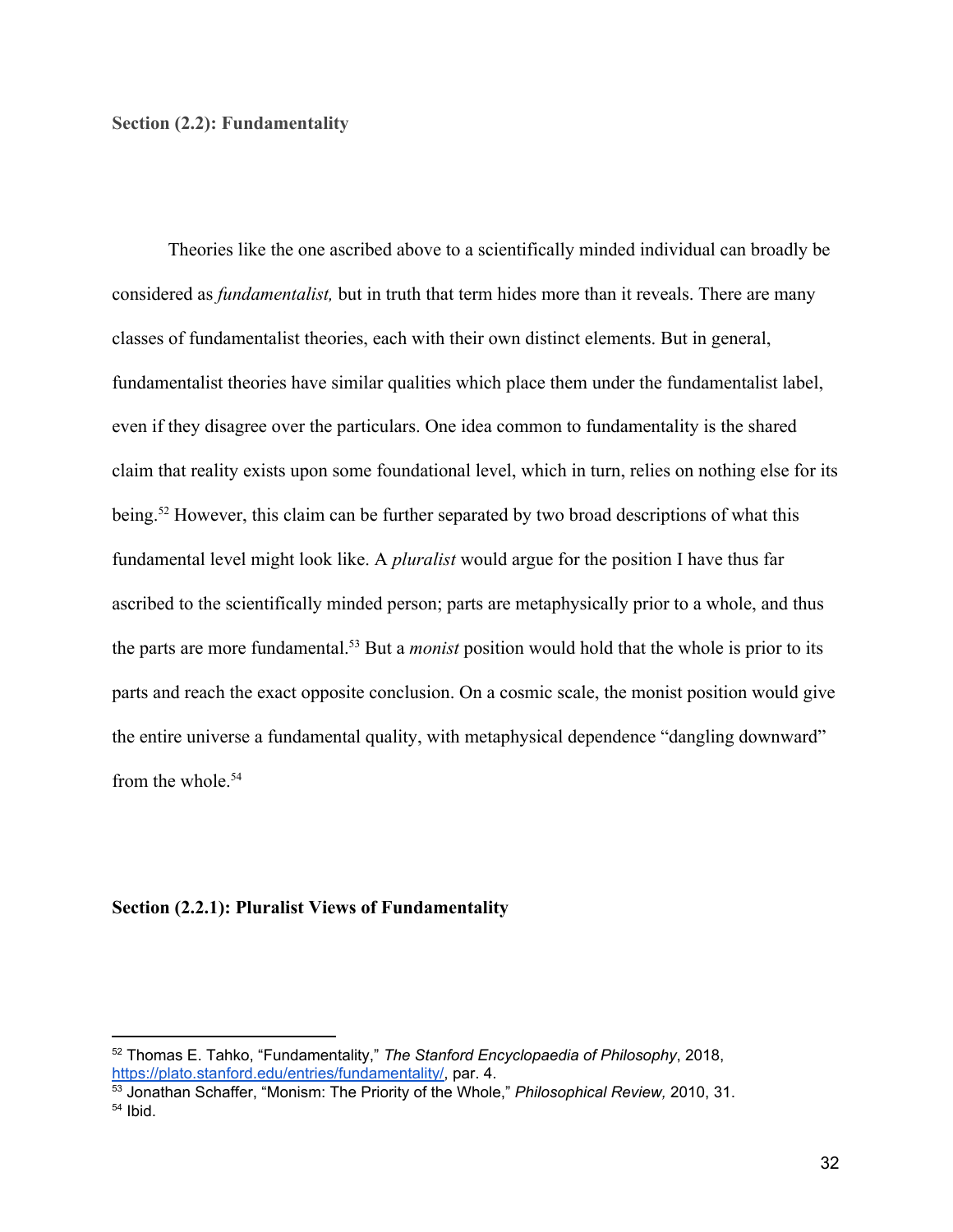A pluralist view generally requires that all the entities within a *fundamental base* are *independent*, meaning they cannot rely on anything outside of themselves for their existence, not even their own parts. If an entity did rely on something external to itself, or on its parts, it would then have an *asymmetric* dependence relationship like that between atoms and subatomic particles; what it is to be an atom depends on what the subatomic particles are, and not vice versa. The parts are metaphysically prior to the whole, and thus subatomic particles are more fundamental than atoms because they cause an atomic entity's being. Therefore, any fundamental entity must be an indivisible mereological atom, as the existence of any parts will cause the parts to be metaphysically prior.<sup>55</sup>

But in what respects are fundamental entities independent? A strong version of independence would state that X can be considered fundamental for Y if and only if Y's ontological existence depends solely on X. For X to be ultimately fundamental, X must not rely on any other existence for its own existence. In other words, X is *absolutely independent* if and only if X does not depend *in any respect* on any Y.<sup>56</sup> The existence of *any* relationship like part-whole dependence, as mentioned above, would prohibit an entity from being absolutely independent, as our fundamental entities now rely on something else for their being. While this might seem an appropriate description for mereological atoms on a fundamental level, absolute independence has major problems within a fundamentalist theory as it ends up being more restrictive than it is useful.

<sup>55</sup> Tahko., 1. par 4.

<sup>56</sup> Ibid., 1.1, par. 1.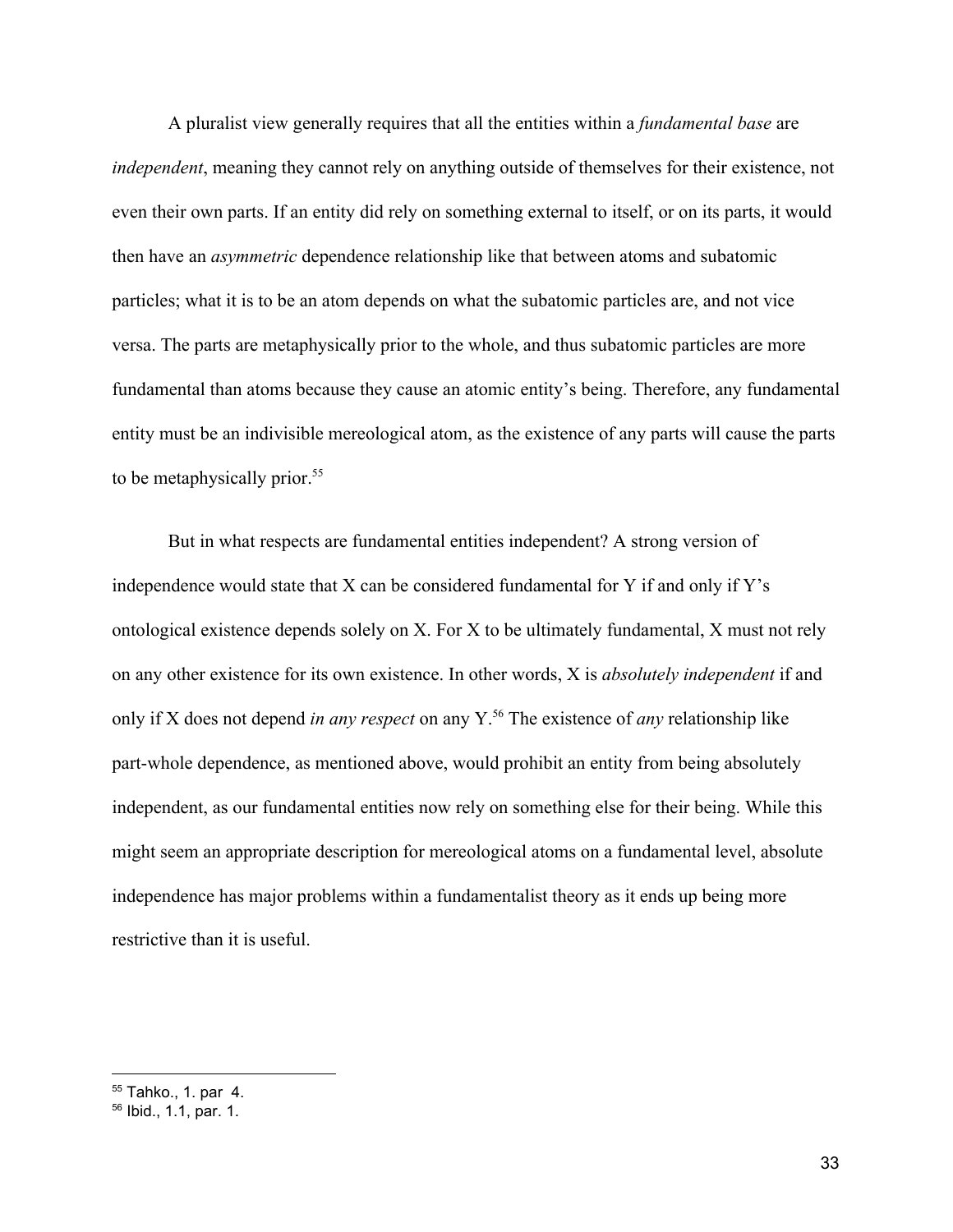For example, some relations like transitivity or necessary relations we generally consider metaphysically benign, and thus compatible with entities on a fundamental level. But in a fully committed theory of absolute independence, these otherwise compatible entities would be excluded because these relationships would exclude the possibility of multiple entities within a fundamental base.<sup>57</sup> Thus it is useful to comprehend the requirements for something to exist absolutely independently, but likewise realize that absolute independence conflates all relations with direct causal relations, the only ones relevant to fundamentality. Transitivity (sharing of properties among entities) certainly *depends* on the features between objects, and does bind the objects in a sense, but it does not cause the objects or their properties. Therefore, pluralist views require a notion of *restricted independence* in order to acknowledge the exclusion of metaphysically irrelevant dependence relations within a fundamental level.

# <span id="page-35-0"></span>**Section (2.2.2): Monist Views of Fundamentality**

A monist position holds that the whole is prior to its parts, with metaphysical dependence stemming from the whole. But monism is often overlooked because of frequent misconceptions people tend to have of it. Most commonly, monism is often misinterpreted as the claim that there is only one thing, and that thing has no parts. This is inaccurate: monism is "not that the whole

<sup>57</sup> Ibid., 1.1 par. 6, 7. Stanford uses quarks relationships as an example necessary relation. Quarks do not exist independently of other quarks; they come in groupings of two or three, and are "shaped" such that their structure is determined by their relationship with other quarks. Therefore there is some existential dependence between quarks.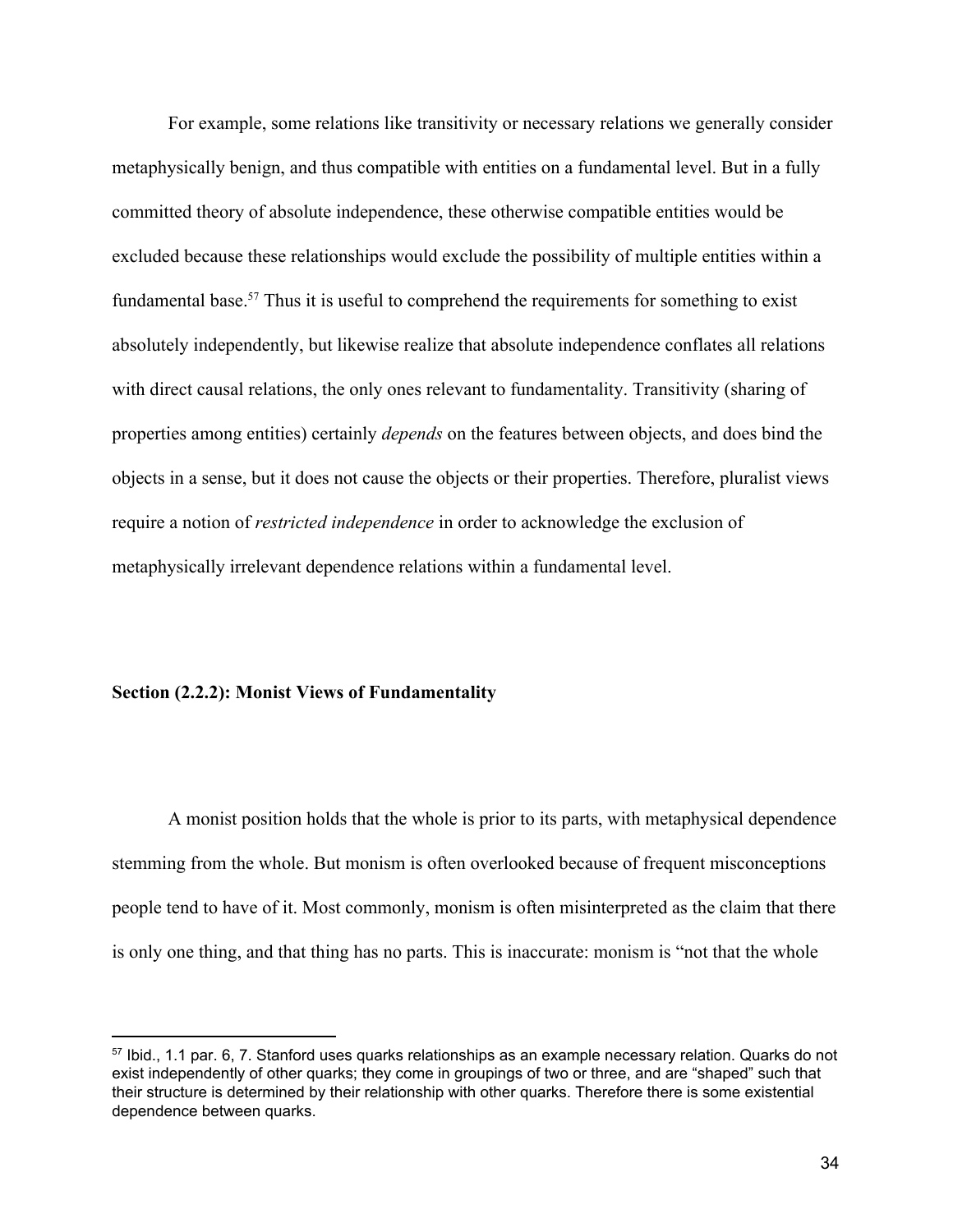has no parts, but rather that the whole is *prior* to its parts."<sup>58</sup> Therefore, as before, the debate of monism versus pluralism is a debate over the proper direction of metaphysical priority. Schaffer (2010) explicitly assumes that there must be some variant of metaphysical foundationalism in order for a monist theory to work. In other words, an infinite chain of metaphysical dependence (such as infinite descent) is incompatible with a monist position, as everything must ultimately be metaphysically dependent on the whole. As section (2.4) will argue against infinite descent, arguments for this assumption will be put aside until then.

Schaffer provides multiple arguments he sees as the main evidence for a monist theory. The first argument, unsurprisingly, is an argument over intuitions. While it may seem intuitively obvious that part-whole dependence stems upward, as seen with the subatomic-atomic case, there are also intuitive situations where dependence stems downward. For example, Schaffer identifies circles as prior to semicircles--intuitively we want to say it is the being of a full circle which causes the being of half of a circle.<sup>59</sup> Likewise, Schaffer cites Aristotle's example of the body (the whole) being prior to a hand or a heart. $60$  But in further support of monism, Schaffer notes that that there is a distinction between *mere aggregates* and *integrated wholes.* Entities which are mere aggregates (such as grains of sand in a sandpile) are non-essential components of the whole. But integrated wholes are things which cannot exist or are indecipherable without understanding the whole, like the semicircle example.<sup> $61$ </sup> So while a pluralist view might be more intuitive in cases of mere aggregates, in cases of integrated wholes, monism is more supported.<sup>62</sup>

<sup>58</sup> Schaffer, 33.

<sup>59</sup> Ibid., 47.

 $60$  Ibid.

 $61$  Ibid.

 $62$  Ibid.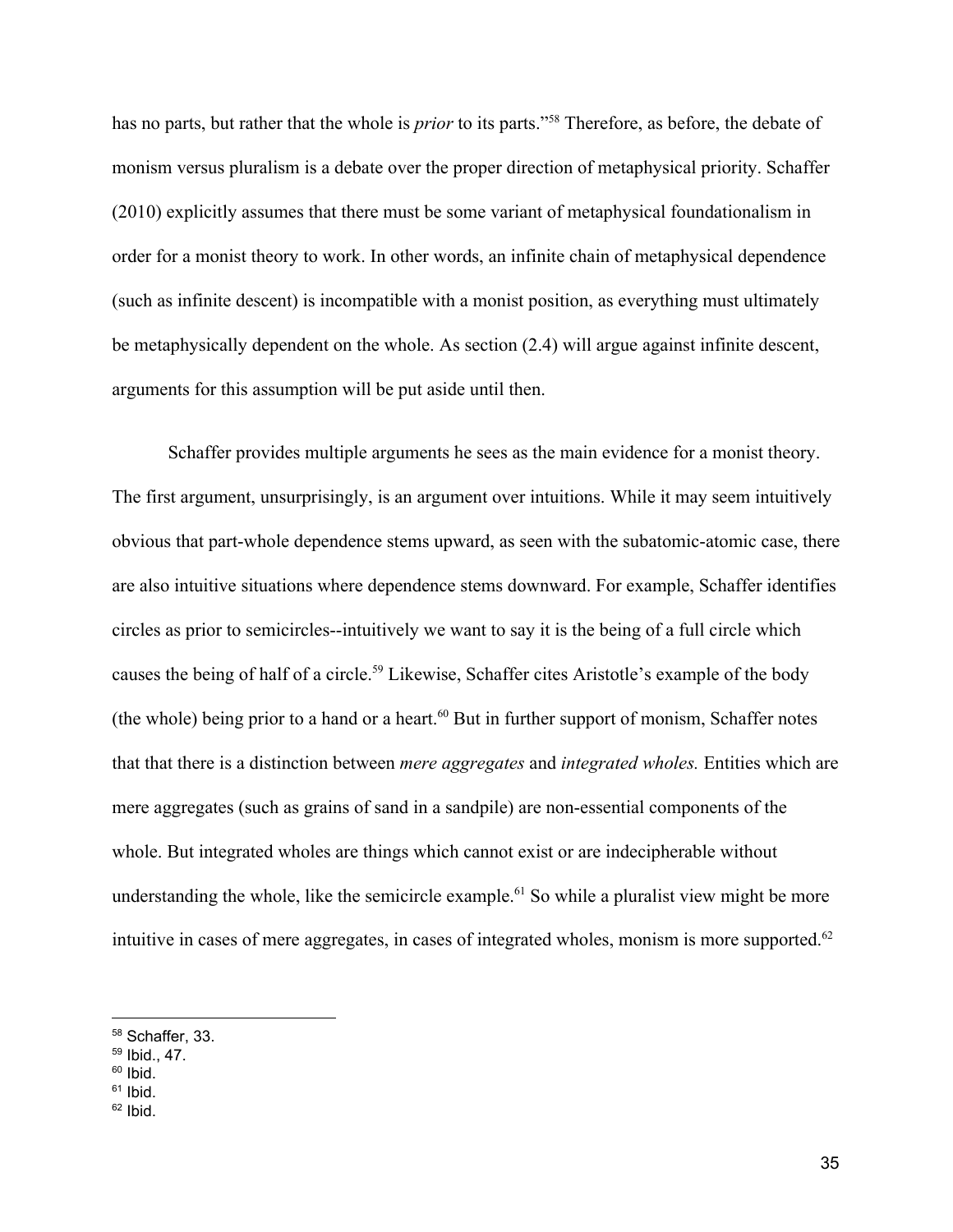And we have reason to think that the cosmos are in fact an integrated whole, which would support monism as the more intuitive theory.

A second argument for monism attacks the assumption that a pluralist theory might hold about what entities exist on a fundamental level. While it has been argued thus far that a pluralist theory would posit independent mereological entities on the fundamental level, there is an ongoing debate as to if these entities will be particles. While fundamental particles are one possibility, some accounts of quantum entanglement give us reason to support monism, as it is conceivable that the universe may be "one vast entangled system."<sup>63</sup> For a full technical discussion, see Schaffer (2010), but the basic idea can be easily communicated. In the quantum state of a simple entangled system of two electrons, there cannot be complete information about the system from *only* an analysis of the system's parts. Because the spin of the electrons is anticorrelated, the quantum state of a paired system cannot be derived from "the state vectors of its two electrons."<sup>64</sup> Thus, a complete and accurate description, a "pure spin state" can be "attributed to the electron pairs only collectively, as a system."<sup>65</sup> Entangled particles therefore "act as a unit," and thus "'the physical state of a complex whole cannot always be reduced to those of its parts."<sup>66</sup> And we have evidence to suggest that the cosmos is in fact one massive entangled system, as it is likely everything in existence interacted with everything else during the Big Bang. Likewise, the same models (Schrodinger dynamics) also "preserve" existing entanglement, so we have reason to believe cosmic entanglement exists now.<sup> $67$ </sup> And importantly,

- $64$  Ibid., 51.
- $65$  Ibid.
- $66$  Ibid., 52.

 $63$  Ibid., 52.

 $67$  Ibid.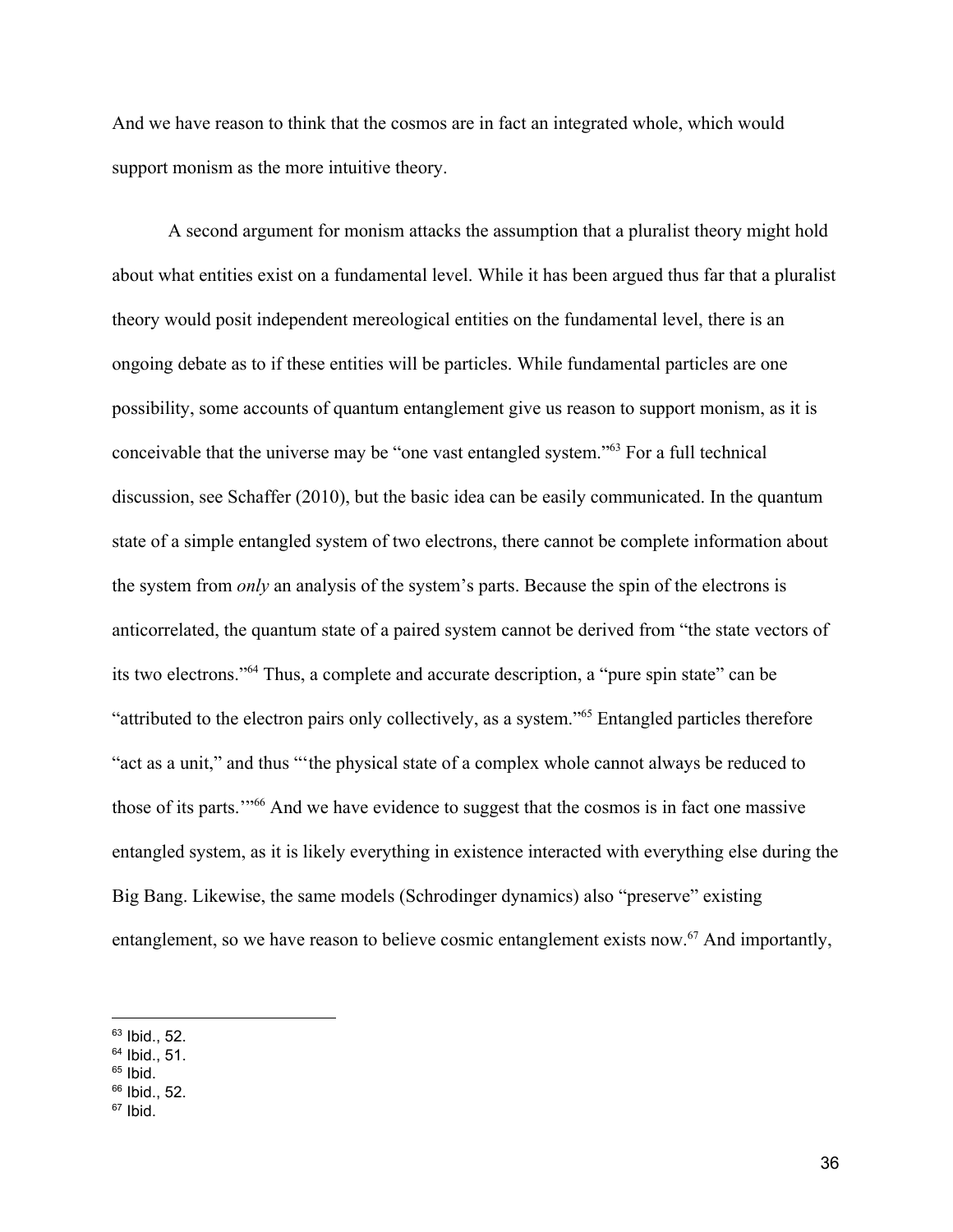we should consider entangled systems as "fundamental wholes," because we can only ascribe spin properties to entangled systems, which is relevant when we have subsystems of entangled systems within an entangled system. If the subsystem was not an entangled whole, we would not have a fixed value for that system's spin property across systems, representing "a loss of empirically important unity."<sup>68</sup>

# <span id="page-38-0"></span>**Section (2.3): Infinite Descent**

But fundamentalist theories have rivals. While there are internal squabbles over pluralism vs monism, there are external challenges to fundamentalism as well. While the pluralist view assumes the eventual existence of a fundamental base, the alternative was never considered: what if there is no base? This section will present the arguments against fundamentalism and for infinite descent, with the following section conclusively arguing for fundamentalism over infinite descent.

It is worth noting on the side of infinite descent that arguing against fundamentality is an uphill battle in both philosophy and in non-philosophical disciplines. Schaffer (2003) specifically notes in his defence of infinite descent that many prominent metaphysicians posit the assumption of a fundamental level without feeling the need to defend their position.<sup>69</sup> And beyond the confined field of metaphysics, the natural sciences frequently advocate for fundamentalist

 $68$  Ibid., 54.

<sup>69</sup> Jonathan Schaffer, "Is There a Fundamental Level?," *Noûs,* 2003, 499.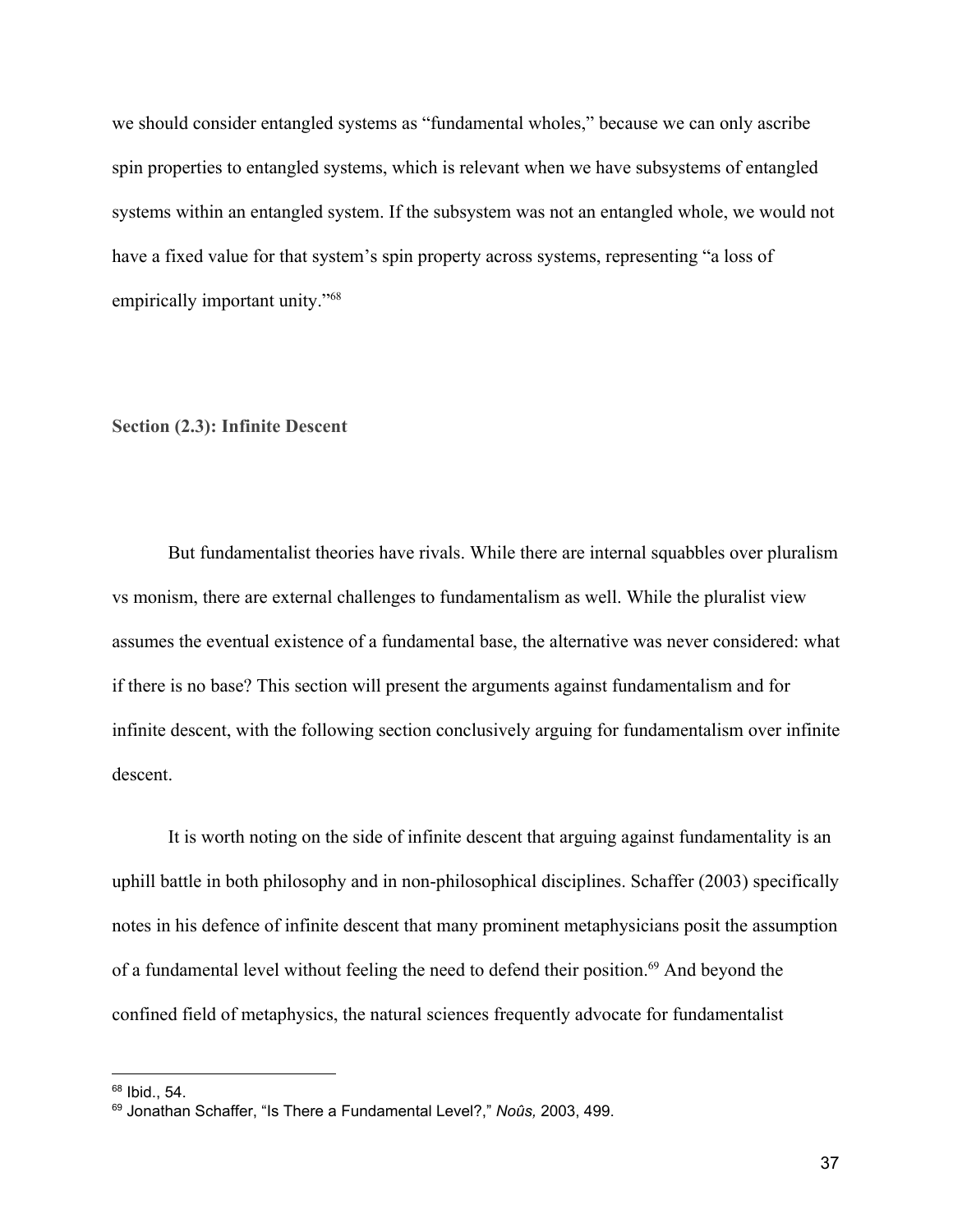hierarchical structures of nature, beginning with the assumption that the smallest discovered subatomic units are a prior causal level for the entities they compose. Indeed, the natural sciences always assume a somewhat pluralist view--remember the scientifically minded person. But this is an assumption, and we should consider the reasons to doubt it. While it does often seem that science indicates some sort of fundamentality, there is in fact little evidence that that our scientific model leads in that direction. Not only do we not currently know of a fundamental level, every level that we previously thought fundamental has turned out not to be.<sup>70</sup> Without proof of a fundamental level, or without infinite descent being inconceivable for some other reason, the "science indicates" fundamentality argument is weak.

Another argument for infinite descent is similar to one of the monist critiques of pluralist fundamentality, in that a pluralist position is built around a theory with a complete microphysical description. As seen before, this position will posit a structure of mereological particle entities--but there are assumptions within this position which can be challenged.<sup>71</sup>

To the assumption that there will be a complete microphysics, this may be an easy conclusion to accept if one already holds some sort of fundamentalist theory in mind. But the evidence for that conclusion is based on scientific understanding of a fundamental level that has yet to be identified. While the history of science is a constant discovery of smaller and smaller particles, it is a logical jump to assume that our current and incomplete understanding of microphysics will culminate in some complete understanding.<sup> $72$ </sup> For instance, it was originally thought that macro-level entities were fundamental until the discovery of atoms. Eventually

 $70$  Ibid.

<sup>71</sup> Ibid., 502.

 $72$  Ibid.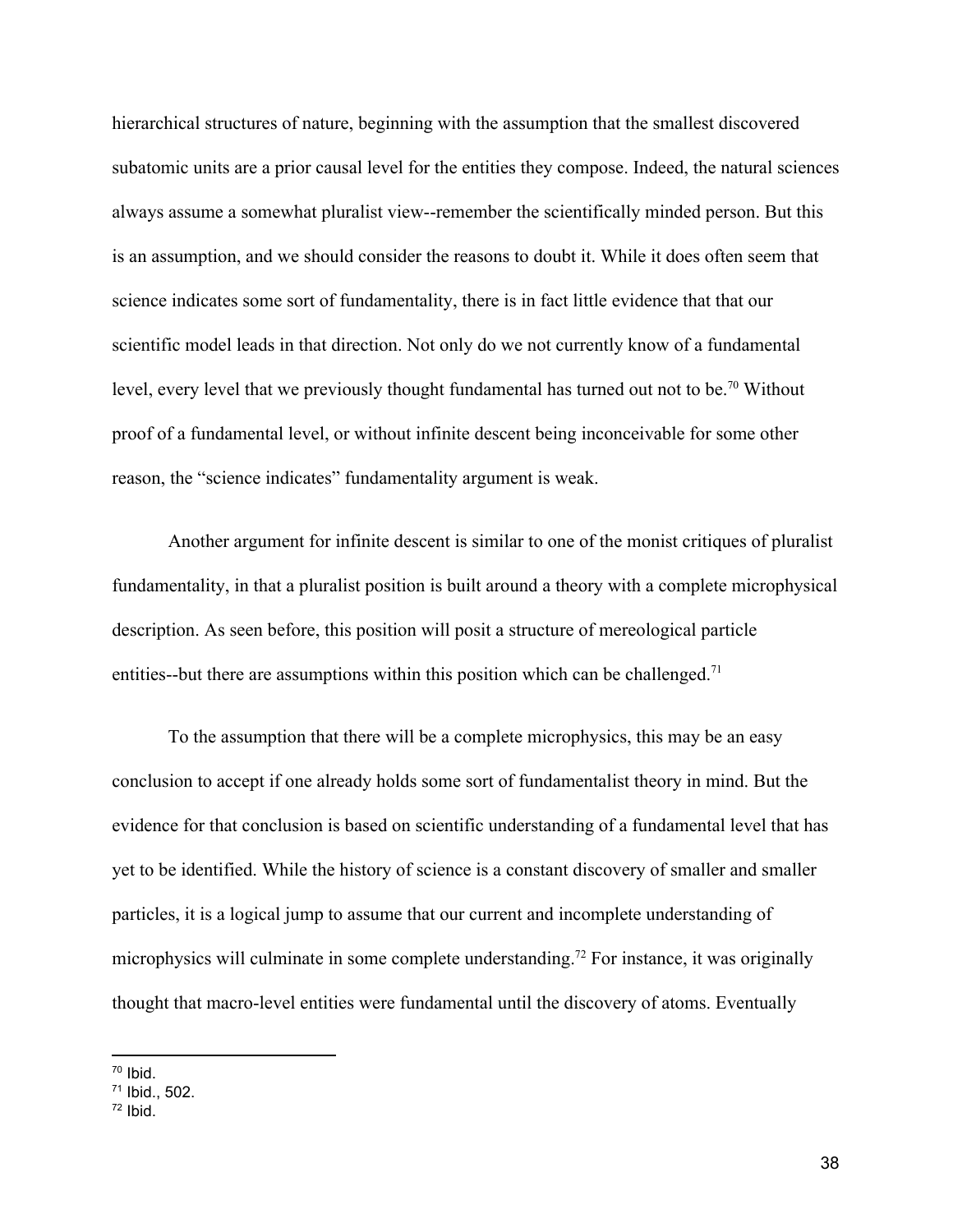atoms were found to contain subatomic particles, preventing the atomic level from being fundamental. Then even subatomic particles were discovered to contain quarks. So, in the absence of a concrete fact proving that the smallest known entities are non-divisible, there is room for a theory of infinite regress, unless it can be otherwise disproven. This is not to say that our understanding of microphysics has not become more developed, but rather that our development of it thus far has not yet reached a point where we can confirm whether the progress made proves a "finitely converging sequence" or otherwise.<sup>73</sup>

There is also the claim that a complete microphysics will eventually posit particles, which is certainly a matter of debate among scientists and philosophers alike. Particle theories are one possibility, but string theories are another, and field theories--which present a field of "infinitely divisible entities"--are a third.<sup>74</sup> But more importantly, even if a complete theory does posit particles, there exists a further assumption that those particles are the mereological atoms necessary for a fundamental base. While one might be able to "tell a complete story with particles as protagonists," it is equally as possible to do so with divisible protagonists, where "the characteristic properties of all the parts supervene on the characteristic properties of their wholes<sup>"75</sup>

Therefore, it seems we have reason to treat infinite descent as a valid metaphysical possibility. But unfortunately for infinite descent theories, the arguments for them rely on the assumption that the fundamental level, if it exists, is the derivative base to which causal powers are located. In absence of this "locus" of causal powers, Schaffer, for instance, concludes that

 $73$  Ibid., 504.

 $74$  Ibid.

<sup>75</sup> Ibid., 505.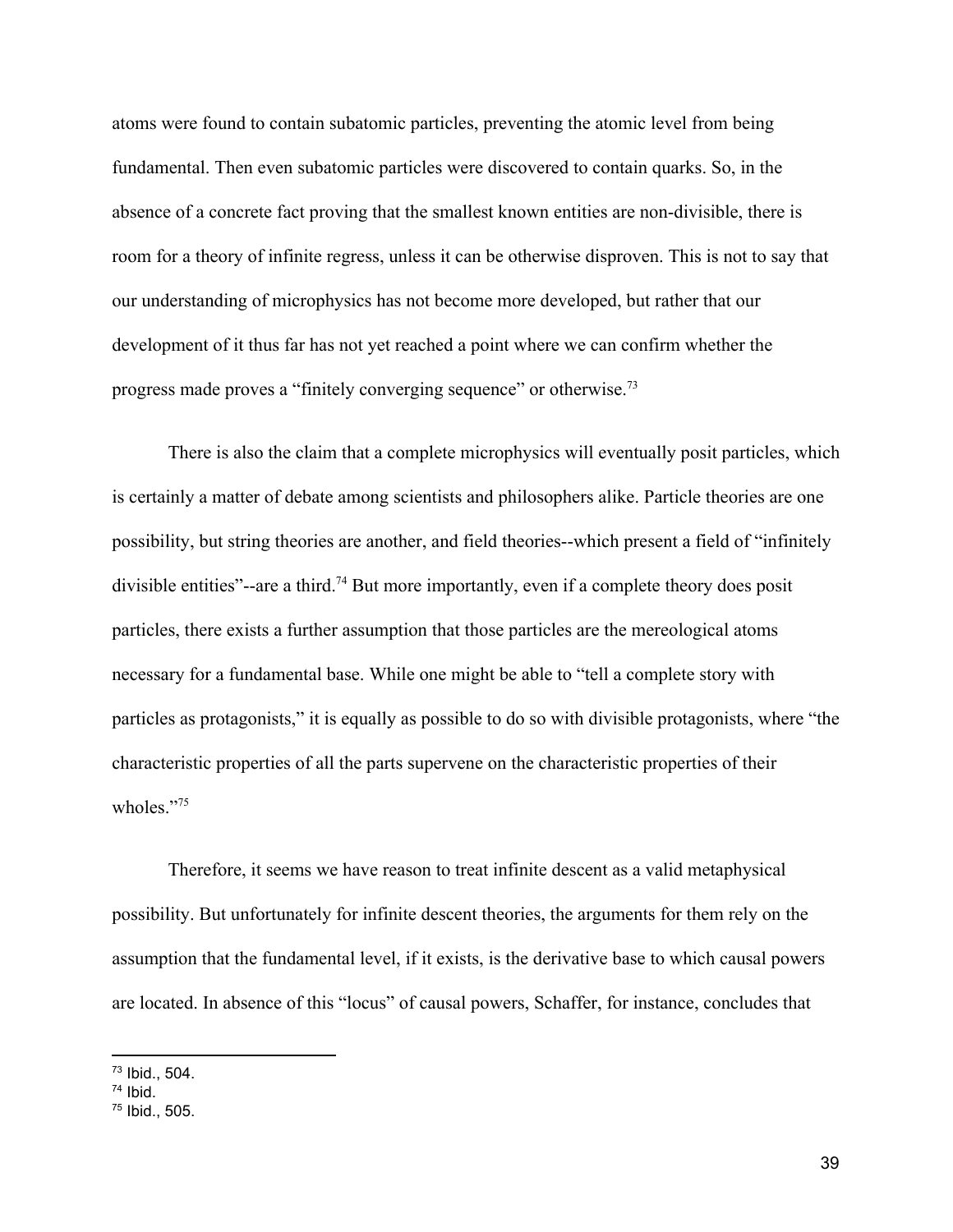"the most striking feature of an infinite descent is that *no level is special.*"<sup>76</sup> Causal powers must exist somewhere, and if they are not at a fundamental level, then they exist everywhere. This is a strong conclusion in itself, but Schaffer extends it further to say that everything in the macroworld--which in infinite descent is everything--is "in every sense ontologically equal."<sup>77</sup>

This claim can be broken apart into two relevant pieces, and in light of my argument from chapter one, the following section will show that each piece is individually refutable. The first piece is the claim that no level is special, in the sense that there is nothing ontologically unique about any level to warrant it as anything causally distinct from any other level. The second piece is the claim that everything in the macroworld is ontologically equal. But the inaccessibility of the content of consciousness (due to arbitrariness) from other parts of the physical world gives us reason to doubt both these claims, and thus doubt infinite descent.

### <span id="page-41-0"></span>**Section (2.4): Argument from Imperfect Dependence**

Beginning with the first claim, all that is required to disprove this claim is to show that there are ontological capabilities which cannot be accessed by some levels within reality, for if those capabilities can only exist at certain levels, those parts are undeniably "special." However, in order to prove that consciousness satisfies this criteria, there must be some way to show that consciousness has an ontologically relevant relationship, and further show that this relationship does not exist anywhere else in reality. But such a capability has already been identified

<sup>76</sup> Ibid., 512.

 $77$  Ibid.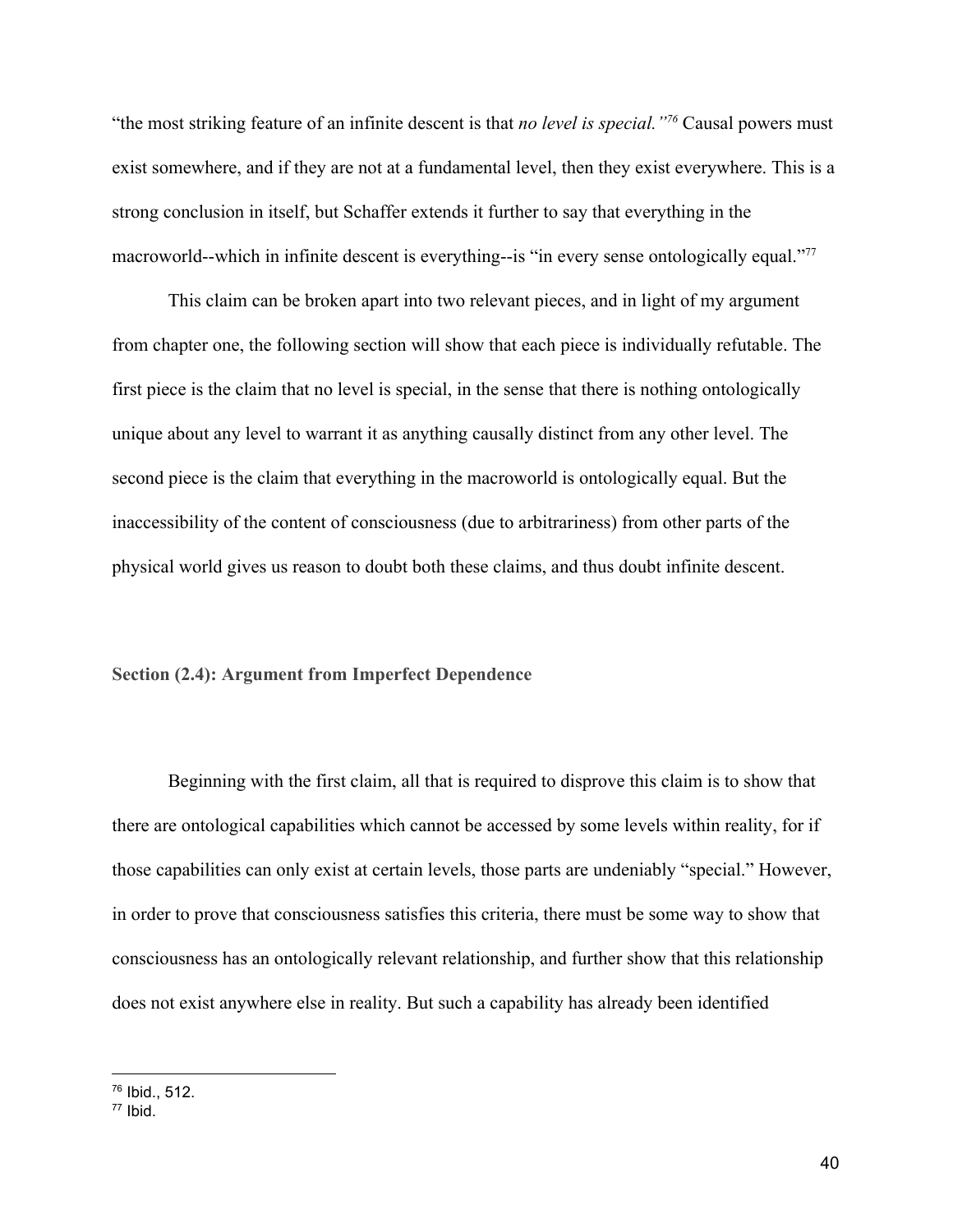previously in this paper, as consciousness' reliance on imperfect dependence relations satisfies the requirements of being both ontologically significant and unique within reality.

In the initial argument for imperfect dependence relations, perfect dependence relations were identified as the directly causal way by which lower order entities seamlessly cause the what-it-is being of higher order entities. The what-it-is being of an atomic entity, for instance, is perfectly dependent on the particular arrangement of subatomic particles composing it. And this relationship seems to hold true for every aspect of reality, except in the case of consciousness. So unless another realm can be identified where imperfect dependence relationships exist, consciousness fits the uniqueness criteria.

 As for establishing a relevant ontological significance, remember we are operating within a materialist conception of reality, with consciousness existing as a function of physical system. The result of that function is the what-it-is creation of ideas--representations of reality--which are themselves still physical. While the results of other physical systems also bring about what-it-is creation, only consciousness creates results with imperfect, arbitrary what-it-is being. For instance, the biophysical system of a chain of amino acids provides the what-it-is being for the particular protein it codes for, with the same perfect dependence as we saw with the subatomic/atomic relationship. It is inconceivable that the same system could be imperfect like we see with consciousness--there is no possible way anything but the exact what-it-is being of that protein could be generated from its amino acids.

The argument as presented thus far is significant enough to warrant that consciousness is unique in a relevant sense, but there is a further argument to be made if there exists levels above that of consciousness. If consciousness relies on imperfect dependence, then any level derivative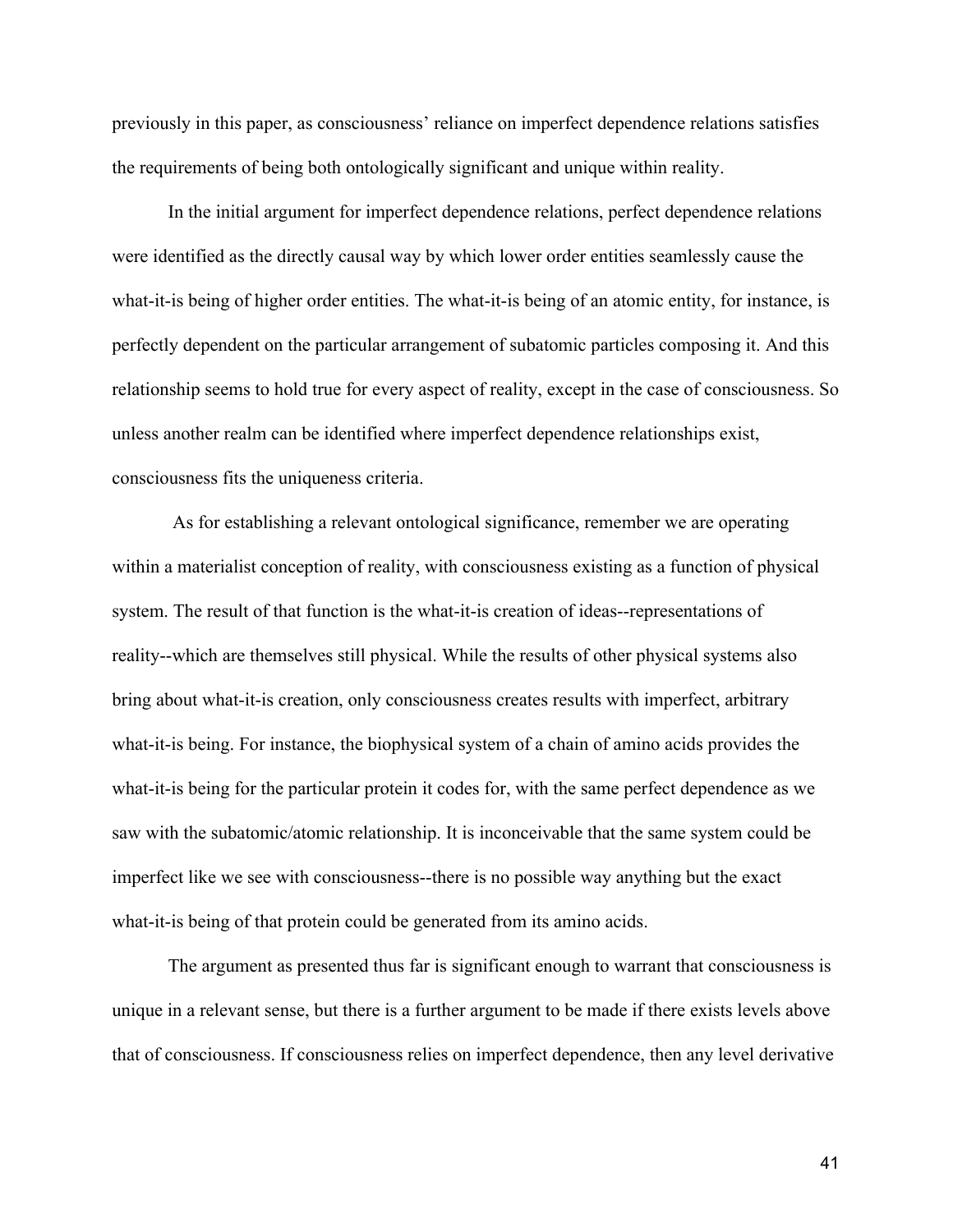back to consciousness (and ultimately further) will also have a distinct ontological relationship apart from perfect dependence as well.

Thus we have reason to believe that consciousness does in fact satisfy a relevant specialness within reality, as we have established a joint in an otherwise seamless picture. Infinite descent is only conceivable when no level is more significant than another, for if a level is more significant, it is no longer ontologically equal with the levels below and above it. So while Schaffer is right to call into question the existence of a fundamental level, his alternative fails because infinite descent cannot reconcile that consciousness has unique causal powers, and is thus not ontologically equal with the rest of reality.

# <span id="page-43-0"></span>**Section (2.5): Our New Picture of Reality**

The beginning of this thesis presented two competing intuitions, each of which was individually compelling and seemining mutually opposed. The first intuition I identified with Chalmers and dualist positions in general: there is something about our conscious experience which is so unlike the rest of physical reality that it must be something non-physical, with phenomenal experiences irreducible to the physical world. The second intuition I called the physical problem, emphasizing the priority of the physical world and calling into question whether anything like consciousness could be "beyond" reality in a meaningful sense, especially considering that consciousness is grounded in the physical.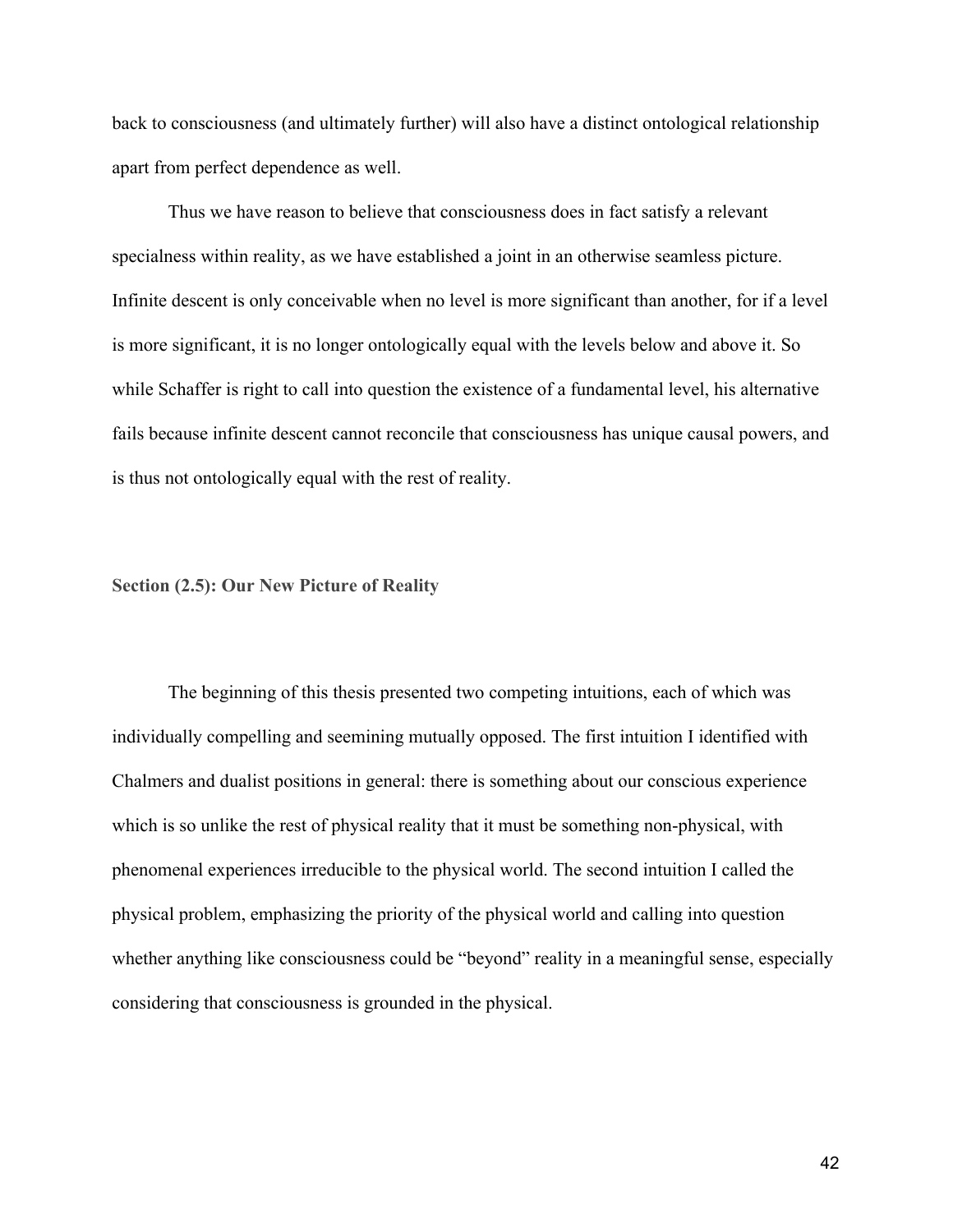While the physical problem was already addressed at the end of chapter one--the proof of internal materialism defined the world as entirely physical--the dualist intuition has remained in the periphery of this argument without being properly addressed. But the argument against infinite descent has highlighted one way we might be able to give a materialist explanation for an intuition which seems inherently dualist. The ontological significance of consciousness identified in the previous section parallels exactly with this intuition, as phenomenal experiences are still within the physical world, but their what-it-is being is nonreducible in a relevant way. It is a stretch to say that this is the exact reason why many people believe something like the dualist intuition, however, the existence of this unique process likely influences the conviction with which they hold the intuition. But it is essential to see that there are alternative formulations of the dualist intuition which can deny the particular way we conceived of the intuition, while still acknowledging it as a truth.

Beyond the relevance this argument has in "solving" the intuitions presented in the beginning of this paper, there are also a number of interesting philosophical implications stemming from the idea of imperfect dependence. Even if you are not convinced by the argument as presented here, it is undeniable that consiousness's ability to create meaning is one of its most unique and interesting features. Most importantly, understanding that we imperfectly perceive things paradoxically provides a more accurate framework for viewing the world, as it by necessity acknowledges the limitations we have as humans. And this is especially the case when discussing extremely abstract subjects such as consciousness and metaphysics.

But I also think that our capacity for imperfect dependence is the most important feature of consciousness, if not consciousness itself. Without imperfect dependence, not only would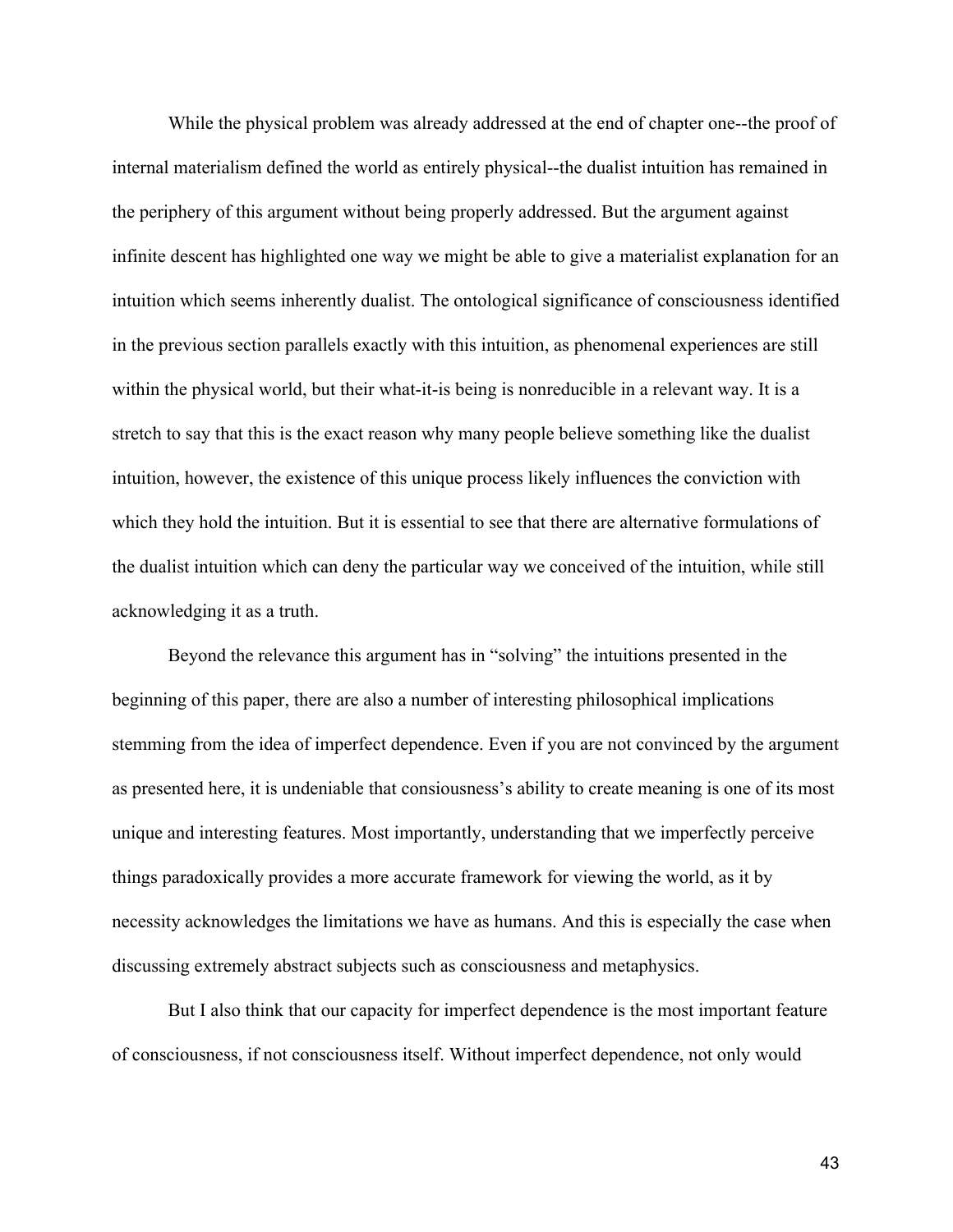consciousness not exist as we know it, but it seems unlikely that experience would be possible. As was said before, one of the most fascinating capabilities of consciousness is its potential for being wrong. But this is an understatement, for the argument for imperfect dependence shows that *everything* that we experience is actually "wrong" in the sense that it is not actually a perfect model of what is. But this is a good thing! Without this capability, we would experience everything perfectly, and I'm not sure that any subjective qualities of experience would survive in a perfect model. For example, consider the process of imagination, something that fundamentally relies on our ability to create a different possible conception of reality. If the experience didn't involve imperfect dependence, we would not be able to imagine, as we would not be able to conceive of anything other than its perfect being, if we could conceive at all. Therefore, imperfect dependence is also the cause of the things which give our lives meaning: if we could not imagine, we could not imagine a better version of ourselves we strive to be, we could not step into another consciousness' shoes and picture the world from their perspective, and we could not find beauty and meaning in the constant imperfections that necessarily arise from what it means to live as a human being.

There are two major takeaways from this thesis. The first is everything in this section as I have presented it thus far, but with the understanding that there are still open questions to explore. I left open the question whether the type-B materialist has an escape through type-F monism, a position not explored in this thesis. But in kind, I've also left the melding of internal materialism with either a plural or a monist theory as an open question. Schaffer claimed that infinite descent was incompatible with monism, and with infinite descent relegated, perhaps we have better reason to support a monist theory.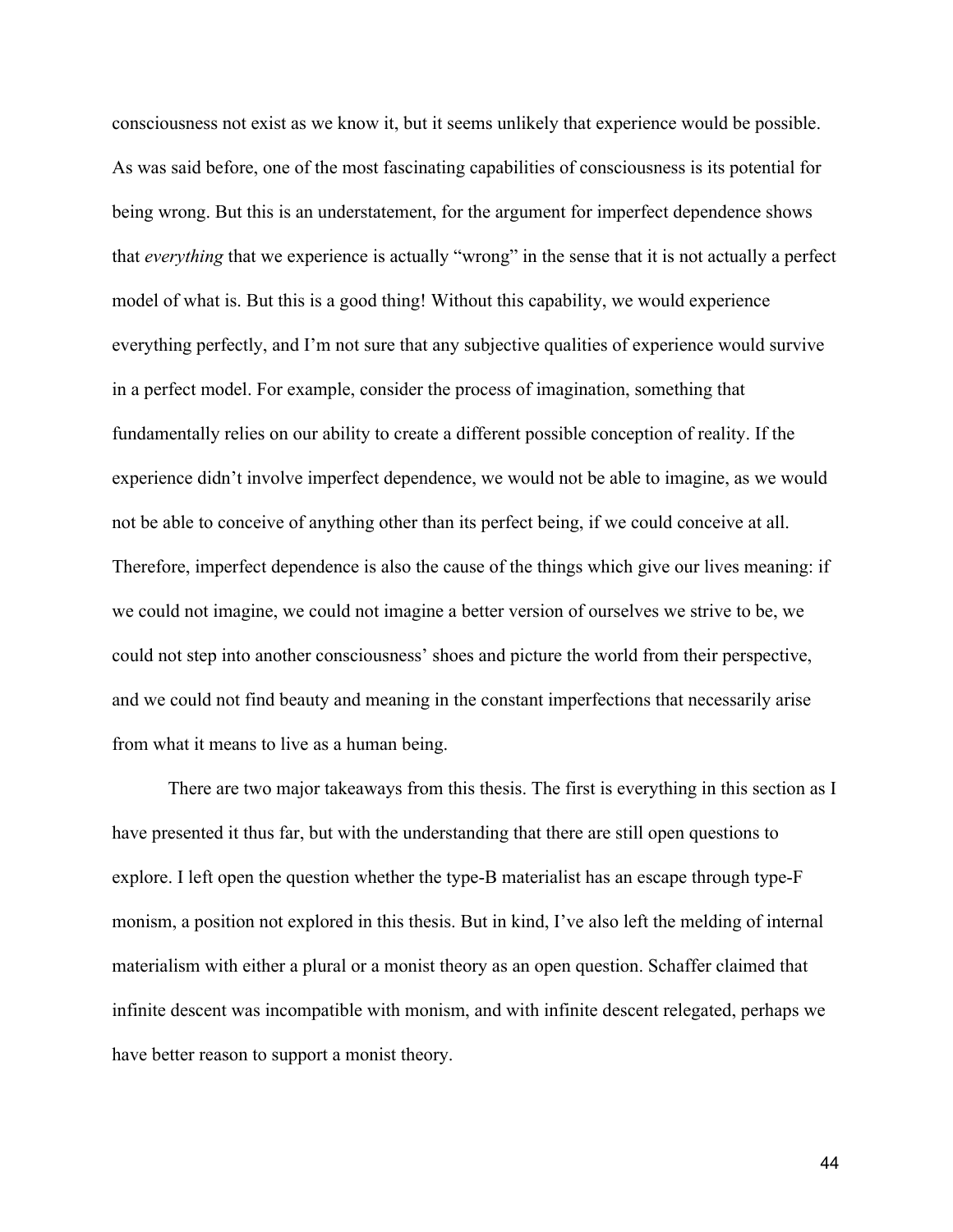The second takeaway is more abstract, as I intend for this thesis to be a framework for how to comprehend our place in nature as I often think we begin this process from the wrong starting points. I find it fascinating that as humans, we often desire to look outside ourselves for explanations of what it means to be human. And if you are a religiously minded person, or strongly believe in the original dualist intuition, it is logical to think that humanity is something special, beyond, or transcendent compared to the rest of reality. But why should we look outside ourselves to explain ourselves? Personally, I think it is because we are scared of imperfection, and we are deeply aware of our faults--and thus we are afraid that an entirely internal explanation of ourselves (or a materialist explanation of ourselves wholly within reality) would not match our expectations of humanity existing as something special. Or alternatively, if one is a scientifically minded person, a parallel worry is that an entirely internal or materialist conception of reality will expose us as nothing more than bundles of atoms interacting in an uncaring universe. But through the arguments presented in this thesis, I hope I have shown that we have reason to believe that it is possible to have a materialist conception of reality that *still allows* consciousness a privileged status in reality, and thus move us away from looking beyond ourselves for answers. Even if we do not exist beyond physical reality, we can acknowledge it for its ontological significance within.